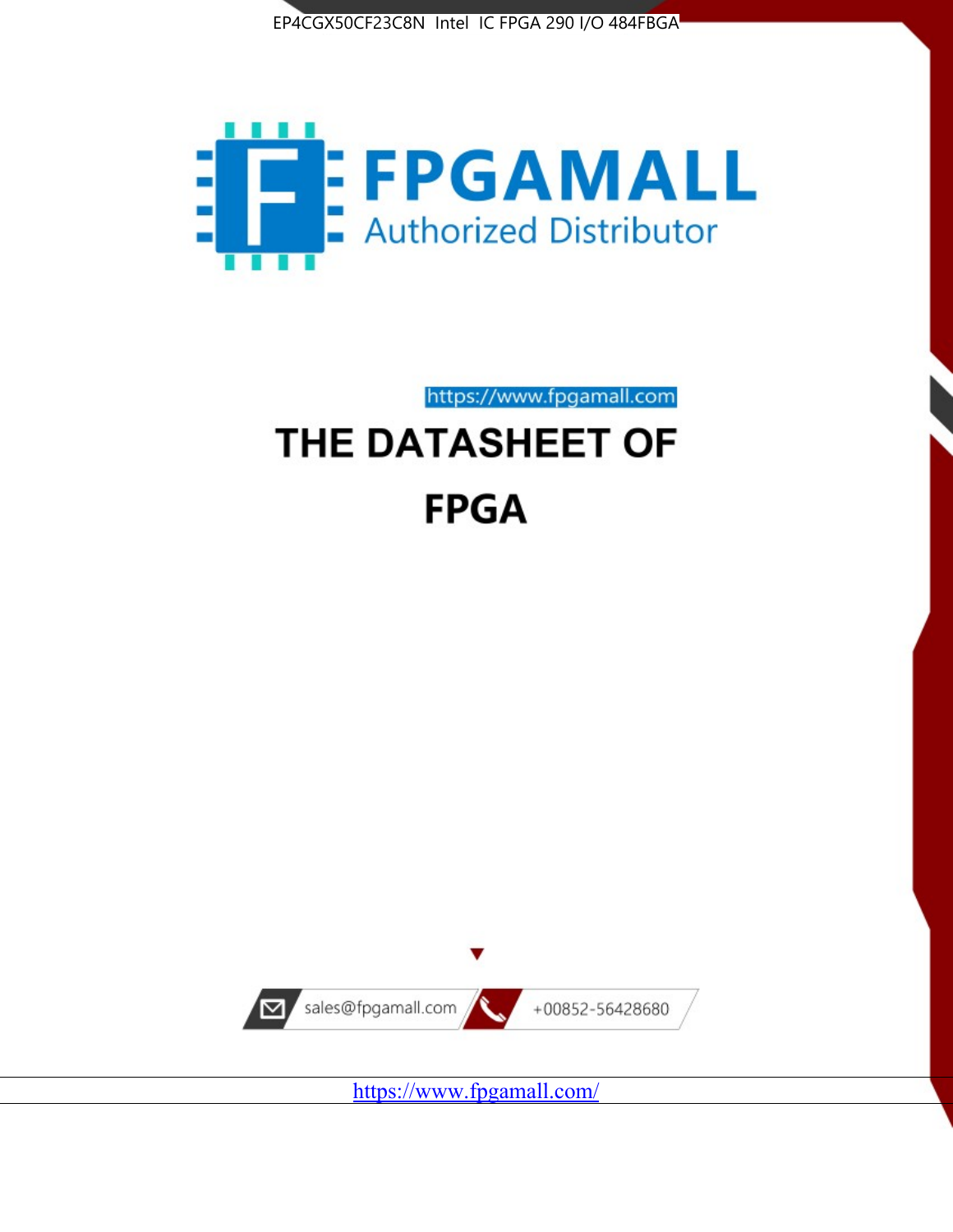

## **1. Cyclone IV Device Datasheet**

**CYIV-53001-2.0**

This chapter describes the electrical and switching characteristics for Cyclone<sup>®</sup> IV devices. Electrical characteristics include operating conditions and power consumption. Switching characteristics include transceiver specifications, core, and periphery performance. This chapter also describes I/O timing, including programmable I/O element (IOE) delay and programmable output buffer delay.

This chapter includes the following sections:

- "Operating Conditions" on page 1–1
- "Power Consumption" on page 1–16
- "Switching Characteristics" on page 1–16
- " $I/O$  Timing" on page  $1-37$
- "Glossary" on page 1–37

## **Operating Conditions**

When Cyclone IV devices are implemented in a system, they are rated according to a set of defined parameters. To maintain the highest possible performance and reliability of Cyclone IV devices, you must consider the operating requirements described in this chapter.

Cyclone IV devices are offered in commercial, industrial, extended industrial and, automotive grades. Cyclone IV E devices offer –6 (fastest), –7, –8, –8L, and –9L speed grades for commercial devices, –8L speed grades for industrial devices, and –7 speed grade for extended industrial and automotive devices. Cyclone IV GX devices offer –6 (fastest), –7, and –8 speed grades for commercial devices and –7 speed grade for industrial devices.

**For more information about the supported speed grades for respective Cyclone IV** devices, refer to the *[Cyclone IV FPGA Device Family Overview](http://www.altera.com/literature/hb/cyclone-iv/cyiv-51001.pdf)* chapter.

**1** Cyclone IV E devices are offered in core voltages of 1.0 and 1.2 V. Cyclone IV E devices with a core voltage of 1.0 V have an 'L' prefix attached to the speed grade.

In this chapter, a prefix associated with the operating temperature range is attached to the speed grades; commercial with a "C" prefix, industrial with an "I" prefix, and automotive with an "A" prefix. Therefore, commercial devices are indicated as C6, C7, C8, C8L, or C9L per respective speed grade. Industrial devices are indicated as I7, I8, or I8L. Automotive devices are indicated as A7.

@2016 Altera Corporation. All rights reserved. ALTERA, ARRIA, CYCLONE, HARDCOPY, MAX, MEGACORE, NIOS, QUARTUS and STRATIX words and logos are trademarks of Altera Corporation and registered in the U.S. Patent and Trademark



Cyclone IV Device Handbook, Volume 3 March 2016

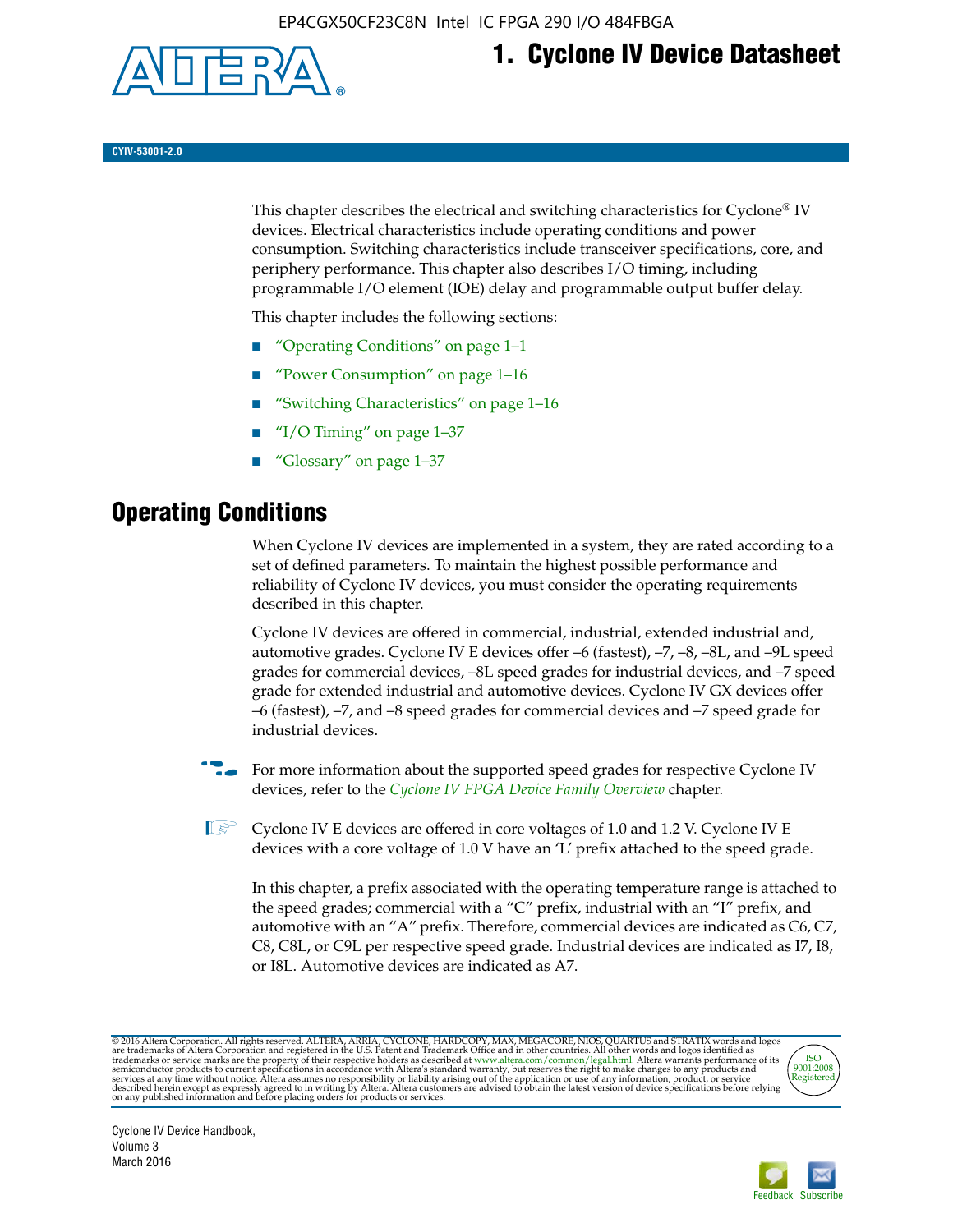**1 Cyclone IV E industrial devices I7 are offered with extended operating temperature** range.

## **Absolute Maximum Ratings**

Absolute maximum ratings define the maximum operating conditions for Cyclone IV devices. The values are based on experiments conducted with the device and theoretical modeling of breakdown and damage mechanisms. The functional operation of the device is not implied at these conditions. Table 1–1 lists the absolute maximum ratings for Cyclone IV devices.



Conditions beyond those listed in Table  $1-1$  cause permanent damage to the device. Additionally, device operation at the absolute maximum ratings for extended periods of time have adverse effects on the device.

| <b>Symbol</b>            | <b>Parameter</b>                                                                                                                             | Min    | <b>Max</b> | <b>Unit</b> |
|--------------------------|----------------------------------------------------------------------------------------------------------------------------------------------|--------|------------|-------------|
| <b>V<sub>CCINT</sub></b> | Core voltage, PCI Express <sup>®</sup> (PCIe <sup>®</sup> ) hard IP<br>block, and transceiver physical coding sublayer<br>(PCS) power supply | $-0.5$ | 1.8        | V           |
| $V_{CCA}$                | Phase-locked loop (PLL) analog power supply                                                                                                  | $-0.5$ | 3.75       | V           |
| $V_{CCD\_PLL}$           | PLL digital power supply                                                                                                                     | $-0.5$ | 1.8        | V           |
| V <sub>CCIO</sub>        | I/O banks power supply                                                                                                                       | $-0.5$ | 3.75       | V           |
| V <sub>CC_CLKIN</sub>    | Differential clock input pins power supply                                                                                                   | $-0.5$ | 4.5        | V           |
| $V_{\text{CCH_GXB}}$     | Transceiver output buffer power supply                                                                                                       | $-0.5$ | 3.75       | V           |
| $V_{\text{CCA\_GXB}}$    | Transceiver physical medium attachment (PMA)<br>and auxiliary power supply                                                                   | $-0.5$ | 3.75       | V           |
| $V_{CCL_GXB}$            | Transceiver PMA and auxiliary power supply                                                                                                   | $-0.5$ | 1.8        | V           |
| $V_{1}$                  | DC input voltage                                                                                                                             | $-0.5$ | 4.2        | V           |
| $I_{\text{OUT}}$         | DC output current, per pin                                                                                                                   | $-25$  | 40         | mA          |
| $T_{\mathtt{STG}}$       | Storage temperature                                                                                                                          | -65    | 150        | °C          |
| $T_{\rm J}$              | Operating junction temperature                                                                                                               | $-40$  | 125        | °C          |

**Table 1–1. Absolute Maximum Ratings for Cyclone IV Devices** *(1)*

**Note to Table 1–1:**

(1) Supply voltage specifications apply to voltage readings taken at the device pins with respect to ground, not at the power supply.

## **Maximum Allowed Overshoot or Undershoot Voltage**

During transitions, input signals may overshoot to the voltage shown in Table 1–2 and undershoot to –2.0 V for a magnitude of currents less than 100 mA and for periods shorter than 20 ns. Table 1–2 lists the maximum allowed input overshoot voltage and the duration of the overshoot voltage as a percentage over the lifetime of the device. The maximum allowed overshoot duration is specified as a percentage of high-time over the lifetime of the device.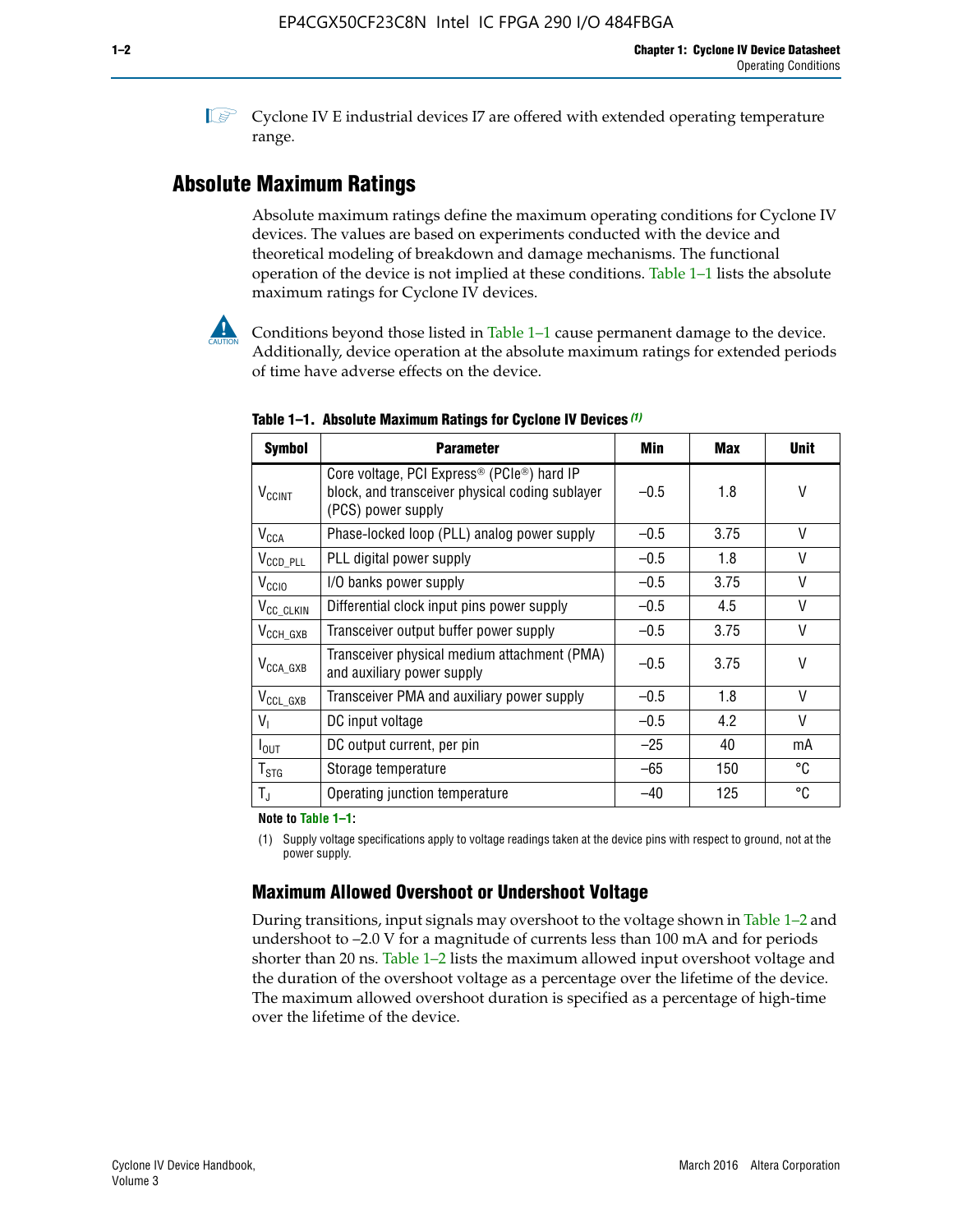$\mathbb{I}$  A DC signal is equivalent to 100% duty cycle. For example, a signal that overshoots to 4.3 V can only be at 4.3 V for 65% over the lifetime of the device; for a device lifetime of 10 years, this amounts to 65/10ths of a year.

| <b>Symbol</b> | <b>Parameter</b>           | <b>Condition (V)</b> | <b>Overshoot Duration as % of High Time</b> | <b>Unit</b>   |    |               |
|---------------|----------------------------|----------------------|---------------------------------------------|---------------|----|---------------|
|               |                            | $V_1 = 4.20$         | 100                                         | $\%$          |    |               |
|               |                            | $V_1 = 4.25$         | 98                                          | $\%$          |    |               |
|               | <b>AC</b> Input<br>Voltage | $V_1 = 4.30$         | 65                                          | $\%$          |    |               |
|               |                            | $V_1 = 4.35$         | 43                                          | $\frac{0}{0}$ |    |               |
| $V_i$         |                            |                      |                                             | $V_1 = 4.40$  | 29 | $\frac{0}{0}$ |
|               |                            | $V_1 = 4.45$         | 20                                          | $\%$          |    |               |
|               |                            | $V_1 = 4.50$         | 13                                          | $\%$          |    |               |
|               |                            | $V_1 = 4.55$         | 9                                           | $\%$          |    |               |
|               |                            | $V_1 = 4.60$         | 6                                           | $\%$          |    |               |

**Table 1–2. Maximum Allowed Overshoot During Transitions over a 10**-**Year Time Frame for Cyclone IV Devices**

Figure 1–1 shows the methodology to determine the overshoot duration. The overshoot voltage is shown in red and is present on the input pin of the Cyclone IV device at over 4.3 V but below 4.4 V. From Table 1–2, for an overshoot of 4.3 V, the percentage of high time for the overshoot can be as high as 65% over a 10-year period. Percentage of high time is calculated as ([delta  $T$ ]/T)  $\times$  100. This 10-year period assumes that the device is always turned on with 100% I/O toggle rate and 50% duty cycle signal. For lower I/O toggle rates and situations in which the device is in an idle state, lifetimes are increased.



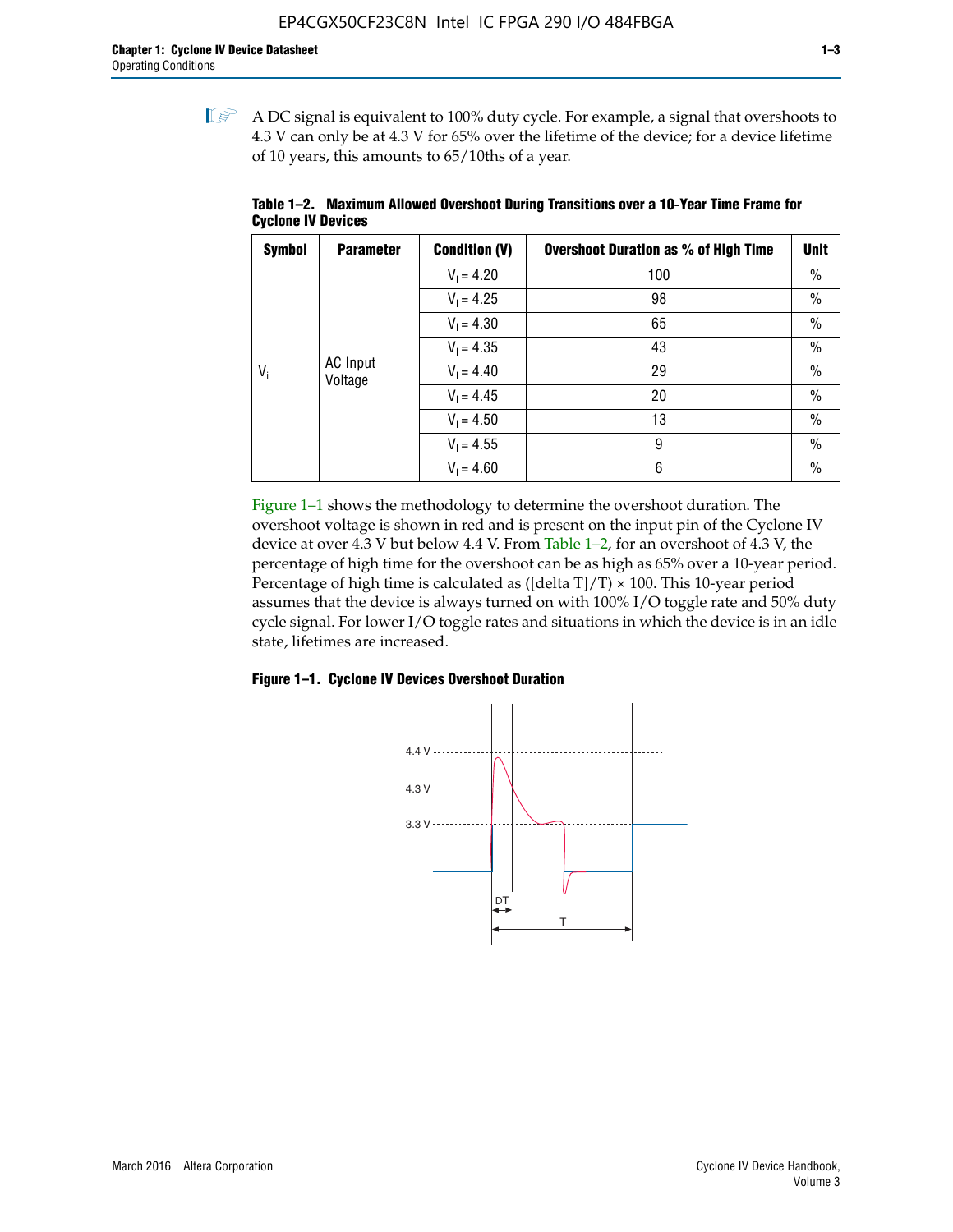## **Recommended Operating Conditions**

This section lists the functional operation limits for AC and DC parameters for Cyclone IV devices. Table 1–3 and Table 1–4 list the steady-state voltage and current values expected from Cyclone IV E and Cyclone IV GX devices. All supplies must be strictly monotonic without plateaus.

**Table 1–3. Recommended Operating Conditions for Cyclone IV E Devices** *(1)***,** *(2)* **(Part 1 of 2)**

| <b>Symbol</b>              | <b>Parameter</b>                                      | <b>Conditions</b>                        | Min                                                                                                                                                                                                                                                                                   | <b>Typ</b> | <b>Max</b>                                                                                                                                                                                                                                                                                                                             | <b>Unit</b> |  |  |  |
|----------------------------|-------------------------------------------------------|------------------------------------------|---------------------------------------------------------------------------------------------------------------------------------------------------------------------------------------------------------------------------------------------------------------------------------------|------------|----------------------------------------------------------------------------------------------------------------------------------------------------------------------------------------------------------------------------------------------------------------------------------------------------------------------------------------|-------------|--|--|--|
|                            | Supply voltage for internal logic,<br>1.2-V operation |                                          | 1.15                                                                                                                                                                                                                                                                                  | 1.2        | $\mathsf{V}$<br>1.25<br>$\mathsf{V}$<br>1.03<br>$\vee$<br>3.465<br>V<br>3.15<br>$\vee$<br>2.625<br>V<br>1.89<br>$\vee$<br>1.575<br>$\mathsf{V}$<br>1.26<br>$\vee$<br>2.625<br>V<br>1.25<br>$\vee$<br>1.03<br>$\mathsf{V}$<br>3.6<br>$\mathsf{V}$<br>$V_{\rm CClO}$<br>°C<br>85<br>°C<br>100<br>°C<br>125<br>°C<br>125<br>50 ms<br>3 ms |             |  |  |  |
| $V_{CClNT}$ (3)            | Supply voltage for internal logic,<br>1.0-V operation |                                          | 0.97                                                                                                                                                                                                                                                                                  | 1.0        |                                                                                                                                                                                                                                                                                                                                        |             |  |  |  |
|                            | Supply voltage for output buffers,<br>3.3-V operation |                                          | 3.135                                                                                                                                                                                                                                                                                 | 3.3        |                                                                                                                                                                                                                                                                                                                                        |             |  |  |  |
|                            | Supply voltage for output buffers,<br>3.0-V operation |                                          | 2.85                                                                                                                                                                                                                                                                                  | 3          |                                                                                                                                                                                                                                                                                                                                        |             |  |  |  |
| $V_{\text{CC10}}$ (3), (4) | Supply voltage for output buffers,<br>2.5-V operation |                                          | 2.375<br>2.5<br>1.8<br>1.71<br>1.425<br>1.5<br>1.2<br>1.14<br>2.375<br>2.5<br>1.15<br>1.2<br>0.97<br>1.0<br>$-0.5$<br>$\overline{\phantom{0}}$<br>$\pmb{0}$<br>—<br>$\mathbf 0$<br>$-40$<br>$-40$<br>$-40$<br>$\qquad \qquad$<br>$50 \mu s$<br>$50 \mu s$<br>$\overline{\phantom{0}}$ |            |                                                                                                                                                                                                                                                                                                                                        |             |  |  |  |
|                            | Supply voltage for output buffers,<br>1.8-V operation |                                          |                                                                                                                                                                                                                                                                                       |            |                                                                                                                                                                                                                                                                                                                                        |             |  |  |  |
|                            | Supply voltage for output buffers,<br>1.5-V operation |                                          |                                                                                                                                                                                                                                                                                       |            |                                                                                                                                                                                                                                                                                                                                        |             |  |  |  |
|                            | Supply voltage for output buffers,<br>1.2-V operation |                                          |                                                                                                                                                                                                                                                                                       |            |                                                                                                                                                                                                                                                                                                                                        |             |  |  |  |
| $V_{CCA}$ (3)              | Supply (analog) voltage for PLL<br>regulator          |                                          |                                                                                                                                                                                                                                                                                       |            |                                                                                                                                                                                                                                                                                                                                        |             |  |  |  |
|                            | Supply (digital) voltage for PLL,<br>1.2-V operation  |                                          |                                                                                                                                                                                                                                                                                       |            |                                                                                                                                                                                                                                                                                                                                        |             |  |  |  |
| $V_{\text{CCD\_PLL}}$ (3)  | Supply (digital) voltage for PLL,<br>1.0-V operation  |                                          |                                                                                                                                                                                                                                                                                       |            |                                                                                                                                                                                                                                                                                                                                        |             |  |  |  |
| V <sub>1</sub>             | Input voltage                                         |                                          |                                                                                                                                                                                                                                                                                       |            |                                                                                                                                                                                                                                                                                                                                        |             |  |  |  |
| $V_0$                      | Output voltage                                        |                                          |                                                                                                                                                                                                                                                                                       |            |                                                                                                                                                                                                                                                                                                                                        |             |  |  |  |
|                            |                                                       | For commercial use                       |                                                                                                                                                                                                                                                                                       |            |                                                                                                                                                                                                                                                                                                                                        |             |  |  |  |
| $T_{\rm J}$                | Operating junction temperature                        | For industrial use                       |                                                                                                                                                                                                                                                                                       |            |                                                                                                                                                                                                                                                                                                                                        |             |  |  |  |
|                            |                                                       | For extended temperature                 |                                                                                                                                                                                                                                                                                       |            |                                                                                                                                                                                                                                                                                                                                        |             |  |  |  |
|                            |                                                       | For automotive use                       |                                                                                                                                                                                                                                                                                       |            |                                                                                                                                                                                                                                                                                                                                        |             |  |  |  |
| t <sub>RAMP</sub>          | Power supply ramp time                                | Standard power-on reset<br>$(POR)$ $(5)$ |                                                                                                                                                                                                                                                                                       |            |                                                                                                                                                                                                                                                                                                                                        |             |  |  |  |
|                            |                                                       | Fast POR (6)                             |                                                                                                                                                                                                                                                                                       |            |                                                                                                                                                                                                                                                                                                                                        |             |  |  |  |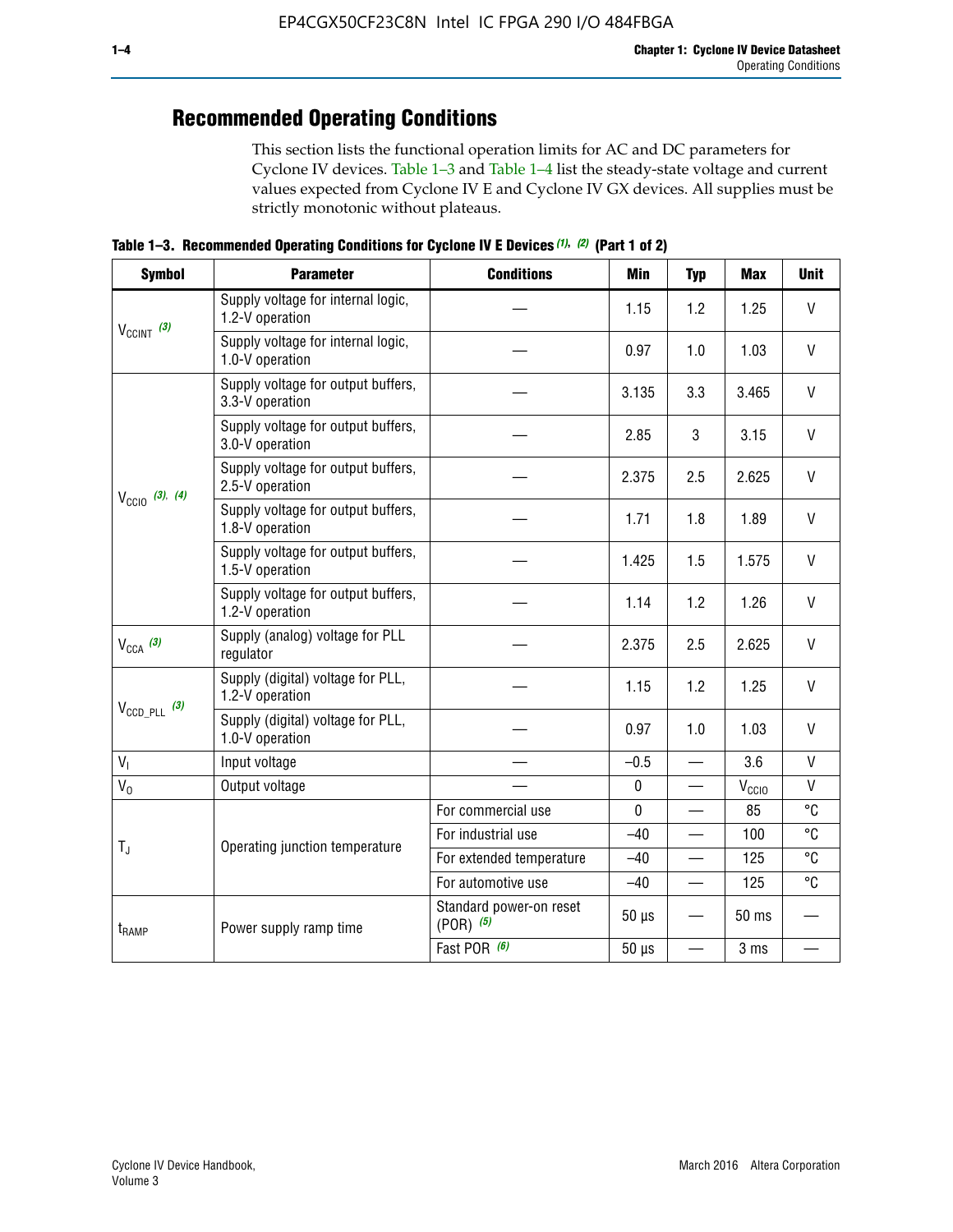#### **Table 1–3. Recommended Operating Conditions for Cyclone IV E Devices** *(1)***,** *(2)* **(Part 2 of 2)**

| Svmbol             | <b>Parameter</b>                                              | <b>Conditions</b> | Min | Typ | <b>Max</b> | Unit |
|--------------------|---------------------------------------------------------------|-------------------|-----|-----|------------|------|
| <sup>I</sup> Diode | Magnitude of DC current across<br>PCI-clamp diode when enable |                   |     |     | 10         | mA   |

#### **Notes to Table 1–3:**

(1) Cyclone IV E 1.0 V core voltage devices only support C8L, C9L, and I8L speed grades. Cyclone IV E 1.2 V core voltage devices only support C6, C7, C8, I7, and A7 speed grades.

(2)  $V_{CCIO}$  for all I/O banks must be powered up during device operation. All vcca pins must be powered to 2.5 V (even when PLLs are not used) and must be powered up and powered down at the same time.

(3)  $V_{CC}$  must rise monotonically.

(4)  $V_{\text{CCIO}}$  powers all input buffers.

(5) The POR time for Standard POR ranges between 50 and 200 ms. Each individual power supply must reach the recommended operating range within 50 ms.

(6) The POR time for Fast POR ranges between 3 and 9 ms. Each individual power supply must reach the recommended operating range within 3 ms.

| <b>Symbol</b>                                                                                                                                                                                                                  | <b>Parameter</b>                                                      | <b>Conditions</b> | Min   | <b>Typ</b> | <b>Max</b>                                                                                   | <b>Unit</b>  |
|--------------------------------------------------------------------------------------------------------------------------------------------------------------------------------------------------------------------------------|-----------------------------------------------------------------------|-------------------|-------|------------|----------------------------------------------------------------------------------------------|--------------|
| $V_{\text{CCINT}}$ (3)                                                                                                                                                                                                         | Core voltage, PCIe hard IP block, and<br>transceiver PCS power supply |                   | 1.16  | 1.2        | 1.24                                                                                         | V            |
| $V_{CCA}$ (1), (3)                                                                                                                                                                                                             | PLL analog power supply                                               |                   | 2.375 | 2.5        | 2.625                                                                                        | V            |
| $V_{\text{CCD\_PLL}}$ (2)                                                                                                                                                                                                      | PLL digital power supply                                              |                   | 1.16  | 1.2        | 1.24                                                                                         | $\mathsf{V}$ |
|                                                                                                                                                                                                                                | I/O banks power supply for 3.3-V<br>operation                         |                   | 3.135 | 3.3        | 3.465                                                                                        | V            |
|                                                                                                                                                                                                                                | I/O banks power supply for 3.0-V<br>operation                         |                   | 2.85  | 3          | 3.15                                                                                         | V            |
| I/O banks power supply for 2.5-V<br>operation<br>$V_{\text{CC10}}$ (3), (4)<br>I/O banks power supply for 1.8-V<br>operation<br>I/O banks power supply for 1.5-V<br>operation<br>I/O banks power supply for 1.2-V<br>operation |                                                                       | 2.375             | 2.5   | 2.625      | V                                                                                            |              |
|                                                                                                                                                                                                                                |                                                                       |                   | 1.71  | 1.8        | 1.89                                                                                         | V            |
|                                                                                                                                                                                                                                |                                                                       |                   | 1.425 | 1.5        | 1.575                                                                                        | V            |
|                                                                                                                                                                                                                                |                                                                       |                   | 1.14  | 1.2        | 1.26                                                                                         | V            |
|                                                                                                                                                                                                                                | Differential clock input pins power<br>supply for 3.3-V operation     |                   | 3.135 | 3.3        | 3.465                                                                                        | V            |
|                                                                                                                                                                                                                                | Differential clock input pins power<br>supply for 3.0-V operation     |                   | 2.85  | 3          | 3.15                                                                                         | V            |
| V <sub>CC_CLKIN</sub>                                                                                                                                                                                                          | Differential clock input pins power<br>supply for 2.5-V operation     |                   | 2.375 | 2.5        | V<br>2.625<br>V<br>1.8<br>1.89<br>V<br>1.5<br>1.575<br>V<br>1.2<br>1.26<br>2.625<br>V<br>2.5 |              |
| (3), (5), (6)                                                                                                                                                                                                                  | Differential clock input pins power<br>supply for 1.8-V operation     |                   | 1.71  |            |                                                                                              |              |
|                                                                                                                                                                                                                                | Differential clock input pins power<br>supply for 1.5-V operation     |                   | 1.425 |            |                                                                                              |              |
|                                                                                                                                                                                                                                | Differential clock input pins power<br>supply for 1.2-V operation     |                   | 1.14  |            |                                                                                              |              |
| $V_{CCH_GXB}$                                                                                                                                                                                                                  | Transceiver output buffer power supply                                |                   | 2.375 |            |                                                                                              |              |

### **Table 1–4. Recommended Operating Conditions for Cyclone IV GX Devices (Part 1 of 2)**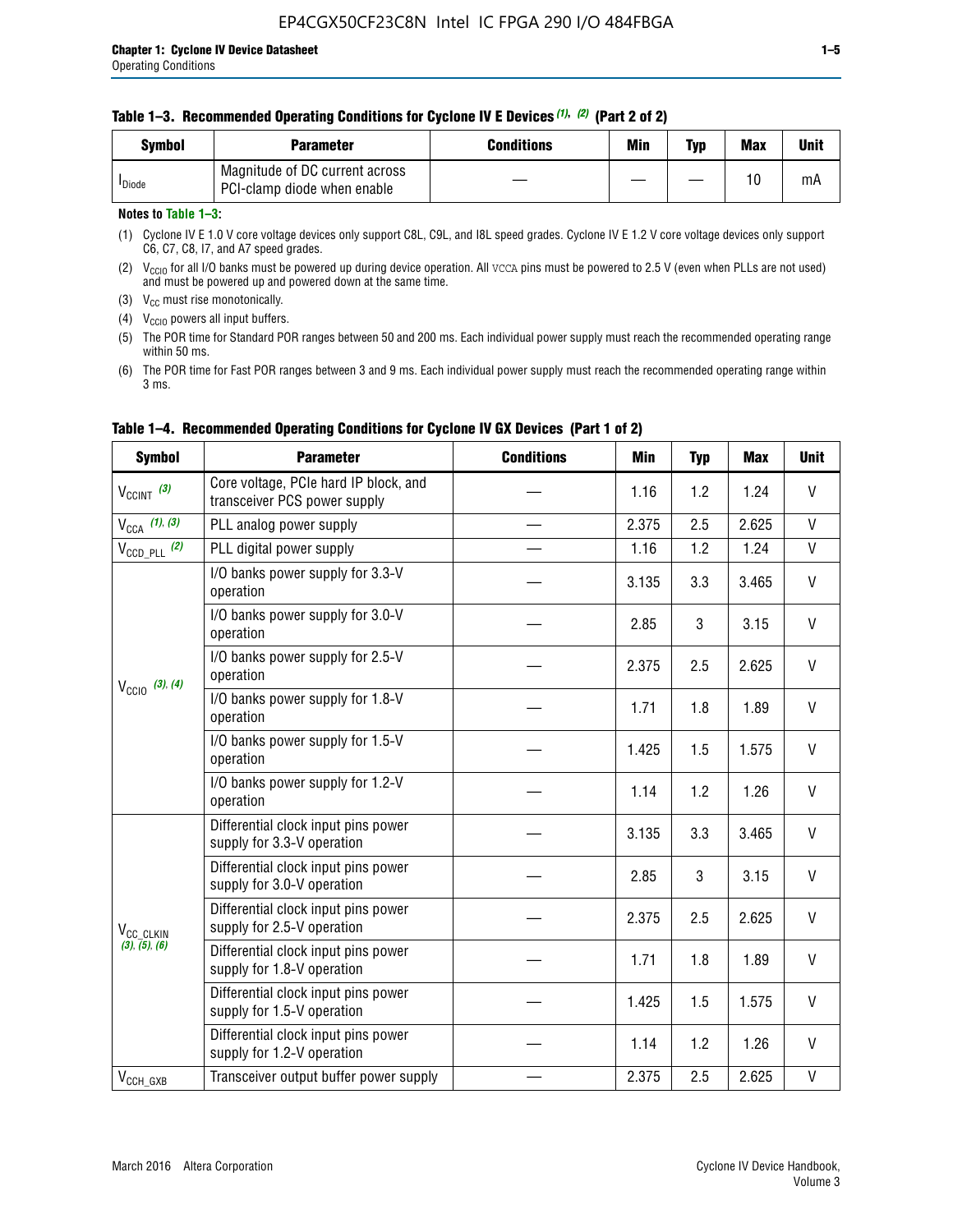| <b>Symbol</b>         | <b>Parameter</b>                                               | <b>Conditions</b>                        | Min          | <b>Typ</b> | Max               | <b>Unit</b> |
|-----------------------|----------------------------------------------------------------|------------------------------------------|--------------|------------|-------------------|-------------|
| $V_{\text{CCA\_GXB}}$ | Transceiver PMA and auxiliary power<br>supply                  |                                          | 2.375        | 2.5        | 2.625             | $\vee$      |
| $V_{\rm CCL\_GXB}$    | Transceiver PMA and auxiliary power<br>supply                  |                                          | 1.16         | 1.2        | 1.24              | V           |
| V <sub>1</sub>        | DC input voltage                                               |                                          | $-0.5$       |            | 3.6               | V           |
| $V_0$                 | DC output voltage                                              |                                          | $\mathbf{0}$ |            | V <sub>CCIO</sub> | V           |
|                       | Operating junction temperature                                 | For commercial use                       | 0            |            | 85                | °C          |
| $T_{\rm J}$           |                                                                | For industrial use                       | $-40$        |            | 100               | °C          |
| t <sub>RAMP</sub>     | Power supply ramp time                                         | Standard power-on reset<br>$(POR)$ $(7)$ | $50 \mu s$   |            | $50 \text{ ms}$   |             |
|                       |                                                                | Fast POR (8)                             | $50 \mu s$   |            | 3 <sub>ms</sub>   |             |
| <b>I</b> Diode        | Magnitude of DC current across<br>PCI-clamp diode when enabled |                                          |              |            | 10                | mA          |

**Table 1–4. Recommended Operating Conditions for Cyclone IV GX Devices (Part 2 of 2)**

#### **Notes to Table 1–4:**

- (1) All VCCA pins must be powered to 2.5 V (even when PLLs are not used) and must be powered up and powered down at the same time.
- (2) You must connect  $V_{CCD-PLL}$  to  $V_{CCINT}$  through a decoupling capacitor and ferrite bead.
- (3) Power supplies must rise monotonically.
- (4)  $V_{\text{CCIO}}$  for all I/O banks must be powered up during device operation. Configurations pins are powered up by V<sub>CCIO</sub> of I/O Banks 3, 8, and 9 where I/O Banks 3 and 9 only support V<sub>CCIO</sub> of 1.5, 1.8, 2.5, 3.0, and 3.3 V. For fast passive parallel (FPP) configuration mode, the V<sub>CCIO</sub> level of I/O<br>Bank 8 must be powered up to 1.5, 1.8, 2.5, 3.0, and 3.3 V.
- (5) You must set  $V_{CC_CCLKIN}$  to 2.5 V if you use CLKIN as a high-speed serial interface (HSSI) refclk or as a DIFFCLK input.
- (6) The CLKIN pins in I/O Banks 3B and 8B can support single-ended I/O standard when the pins are used to clock left PLLs in non-transceiver applications.
- (7) The POR time for Standard POR ranges between 50 and 200 ms.  $V_{\text{CCIA}}$ ,  $V_{\text{CCIA}}$ , and  $V_{\text{CCIO}}$  of I/O Banks 3, 8, and 9 must reach the recommended operating range within 50 ms.
- (8) The POR time for Fast POR ranges between 3 and 9 ms.  $V_{\text{CCH},T}$ ,  $V_{\text{CCA}}$ , and  $V_{\text{CCI}}$  of I/O Banks 3, 8, and 9 must reach the recommended operating range within 3 ms.

## **ESD Performance**

This section lists the electrostatic discharge (ESD) voltages using the human body model (HBM) and charged device model (CDM) for Cyclone IV devices general purpose I/Os (GPIOs) and high-speed serial interface (HSSI) I/Os. Table 1–5 lists the ESD for Cyclone IV devices GPIOs and HSSI I/Os.

|  |  |  |  | Table 1–5. ESD for Cyclone IV Devices GPIOs and HSSI I/Os |  |
|--|--|--|--|-----------------------------------------------------------|--|
|--|--|--|--|-----------------------------------------------------------|--|

| <b>Symbol</b>  | <b>Parameter</b>                      | <b>Passing Voltage</b> | <b>Unit</b> |
|----------------|---------------------------------------|------------------------|-------------|
|                | ESD voltage using the HBM (GPIOs) (1) | ± 2000                 |             |
| <b>VESDHBM</b> | ESD using the HBM (HSSI I/Os) (2)     | ± 1000                 |             |
|                | ESD using the CDM (GPIOs)             | ± 500                  |             |
| <b>VESDCDM</b> | ESD using the CDM (HSSI I/Os) (2)     | ± 250                  |             |

#### **Notes to Table 1–5:**

(1) The passing voltage for EP4CGX15 and EP4CGX30 row I/Os is ±1000V.

(2) This value is applicable only to Cyclone IV GX devices.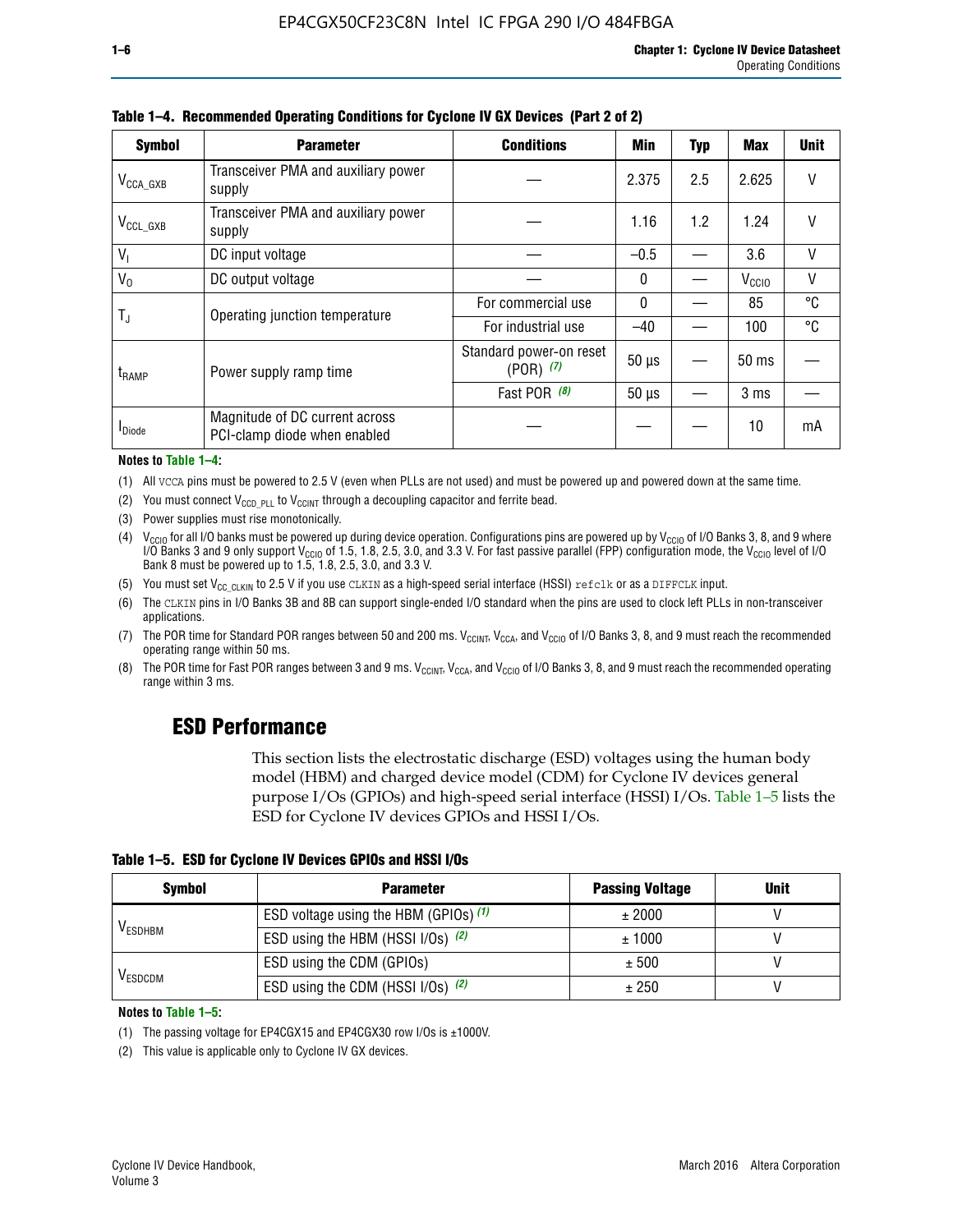## **DC Characteristics**

This section lists the I/O leakage current, pin capacitance, on-chip termination (OCT) tolerance, and bus hold specifications for Cyclone IV devices.

## **Supply Current**

The device supply current requirement is the minimum current drawn from the power supply pins that can be used as a reference for power size planning. Use the Excel-based early power estimator (EPE) to get the supply current estimates for your design because these currents vary greatly with the resources used. Table 1–6 lists the I/O pin leakage current for Cyclone IV devices.

**Table 1–6. I/O Pin Leakage Current for Cyclone IV Devices** *(1)***,** *(2)*

| <b>Symbol</b> | <b>Parameter</b>                     | <b>Conditions</b>                     | <b>Device</b> | Min   | Typ | <b>Max</b> | <b>Unit</b> |
|---------------|--------------------------------------|---------------------------------------|---------------|-------|-----|------------|-------------|
| -lı           | Input pin leakage current            | $V_1 = 0$ V to $V_{\text{CCIOMAX}}$   |               | $-10$ |     | 10         | μA          |
| $I_{0Z}$      | Tristated I/O pin leakage<br>current | $V_0 = 0 V$ to $V_{\text{CCIOMAX}}$ I |               | $-10$ |     | 10         | μA          |

**Notes to Table 1–6:**

(1) This value is specified for normal device operation. The value varies during device power-up. This applies for all V<sub>CCIO</sub> settings (3.3, 3.0, 2.5, 1.8, 1.5, and 1.2 V).

(2) The 10 µA I/O leakage current limit is applicable when the internal clamping diode is off. A higher current can be observed when the diode is on.

### **Bus Hold**

The bus hold retains the last valid logic state after the source driving it either enters the high impedance state or is removed. Each I/O pin has an option to enable bus hold in user mode. Bus hold is always disabled in configuration mode.

Table 1–7 lists bus hold specifications for Cyclone IV devices.

|                                                   |                                  |            | $V_{CClO}$ (V) |       |            |            |            |            |            |       |            |       |            |             |
|---------------------------------------------------|----------------------------------|------------|----------------|-------|------------|------------|------------|------------|------------|-------|------------|-------|------------|-------------|
| <b>Parameter</b>                                  | <b>Condition</b>                 | 1.2        |                | 1.5   |            | 1.8        |            | 2.5        |            | 3.0   |            |       | 3.3        | <b>Unit</b> |
|                                                   |                                  | <b>Min</b> | <b>Max</b>     | Min   | <b>Max</b> | <b>Min</b> | <b>Max</b> | <b>Min</b> | <b>Max</b> | Min   | <b>Max</b> | Min   | <b>Max</b> |             |
| <b>Bus hold</b><br>low,<br>sustaining<br>current  | $V_{IN}$ > $V_{IL}$<br>(maximum) | 8          |                | 12    |            | $30\,$     |            | 50         |            | 70    |            | 70    |            | μA          |
| <b>Bus hold</b><br>high,<br>sustaining<br>current | $V_{IN}$ < $V_{IL}$<br>(minimum) | $-8$       |                | $-12$ |            | $-30$      |            | $-50$      |            | $-70$ |            | $-70$ |            | μA          |
| <b>Bus hold</b><br>low,<br>overdrive<br>current   | $0 V < V_{IN} < V_{CG10}$        |            | 125            |       | 175        |            | 200        |            | 300        |       | 500        |       | 500        | μA          |
| <b>Bus hold</b><br>high,<br>overdrive<br>current  | $0 V < V_{IN} < V_{CG10}$        |            | $-125$         |       | $-175$     |            | $-200$     |            | $-300$     |       | $-500$     |       | $-500$     | μA          |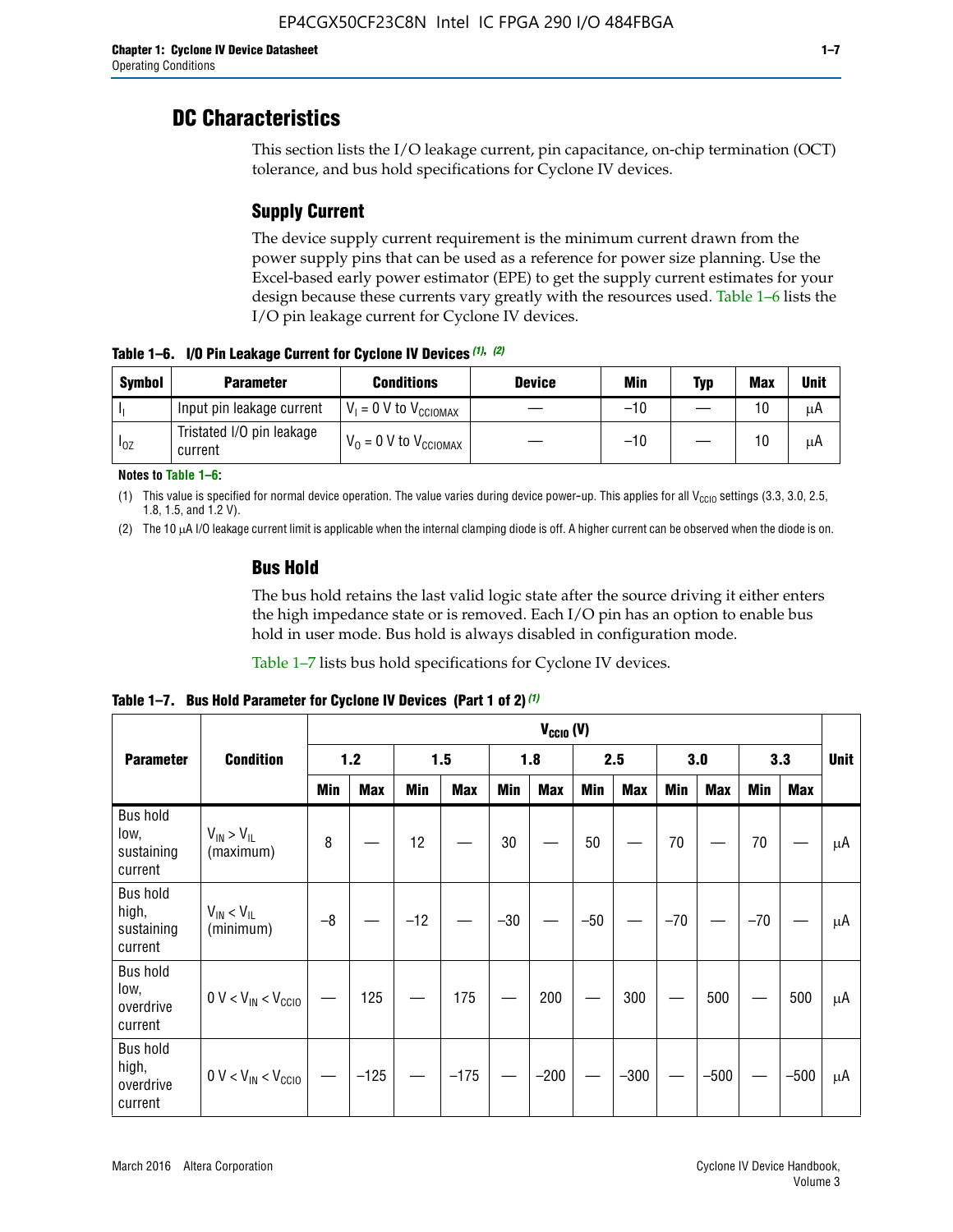|                  |                        |     |            | $V_{CGI0} (V)$ |            |            |            |            |     |            |            |            |            |             |  |
|------------------|------------------------|-----|------------|----------------|------------|------------|------------|------------|-----|------------|------------|------------|------------|-------------|--|
| <b>Parameter</b> | <b>Condition</b>       | 1.2 |            |                | 1.5        |            | 2.5<br>1.8 |            |     | 3.0        |            | 3.3        |            | <b>Unit</b> |  |
|                  |                        |     | <b>Min</b> | <b>Max</b>     | <b>Min</b> | <b>Max</b> | Min        | <b>Max</b> | Min | <b>Max</b> | <b>Min</b> | <b>Max</b> | <b>Min</b> | <b>Max</b>  |  |
|                  | Bus hold trip<br>point |     | 0.3        | 0.9            | 0.375      | 1.125      | 0.68       | 1.07       | 0.7 | 1.7        | 0.8        |            | 0.8        |             |  |

**Table 1–7. Bus Hold Parameter for Cyclone IV Devices (Part 2 of 2)** *(1)*

**Note to Table 1–7:**

(1) Bus hold trip points are based on the calculated input voltages from the JEDEC standard.

### **OCT Specifications**

Table 1–8 lists the variation of OCT without calibration across process, temperature, and voltage (PVT).

**Table 1–8. Series OCT Without Calibration Specifications for Cyclone IV Devices**

|                                   |                      | <b>Resistance Tolerance</b> |                                                                             |               |
|-----------------------------------|----------------------|-----------------------------|-----------------------------------------------------------------------------|---------------|
| <b>Description</b>                | $V_{\text{CCIO}}(V)$ | <b>Commercial Maximum</b>   | <b>Industrial, Extended</b><br>industrial, and<br><b>Automotive Maximum</b> | <b>Unit</b>   |
|                                   | 3.0                  | ±30                         | ±40                                                                         | $\%$          |
|                                   | 2.5                  | ±30                         | ±40                                                                         | $\frac{0}{0}$ |
| Series OCT without<br>calibration | 1.8                  | ±40                         | ±50                                                                         | $\frac{0}{0}$ |
|                                   | 1.5                  | ±50                         | ±50                                                                         | $\frac{0}{0}$ |
|                                   | 1.2                  | ±50                         | ±50                                                                         | $\frac{0}{0}$ |

OCT calibration is automatically performed at device power-up for OCT-enabled I/Os.

Table 1–9 lists the OCT calibration accuracy at device power-up.

|  | Table 1–9.  Series OCT with Calibration at Device Power-Up Specifications for Cyclone IV Devices |  |  |  |
|--|--------------------------------------------------------------------------------------------------|--|--|--|
|--|--------------------------------------------------------------------------------------------------|--|--|--|

|                                   |                | <b>Calibration Accuracy</b> |                                                                             |               |
|-----------------------------------|----------------|-----------------------------|-----------------------------------------------------------------------------|---------------|
| <b>Description</b>                | $V_{CGI0} (V)$ | <b>Commercial Maximum</b>   | <b>Industrial, Extended</b><br>industrial, and<br><b>Automotive Maximum</b> | Unit          |
|                                   | 3.0            | ±10                         | ±10                                                                         | $\%$          |
| Series OCT with                   | 2.5            | ±10                         | ±10                                                                         | $\%$          |
| calibration at device<br>power-up | 1.8            | ±10                         | ±10                                                                         | $\frac{0}{0}$ |
|                                   | 1.5            | ±10                         | ±10                                                                         | $\frac{0}{0}$ |
|                                   | 1.2            | ±10                         | ±10                                                                         | $\frac{0}{0}$ |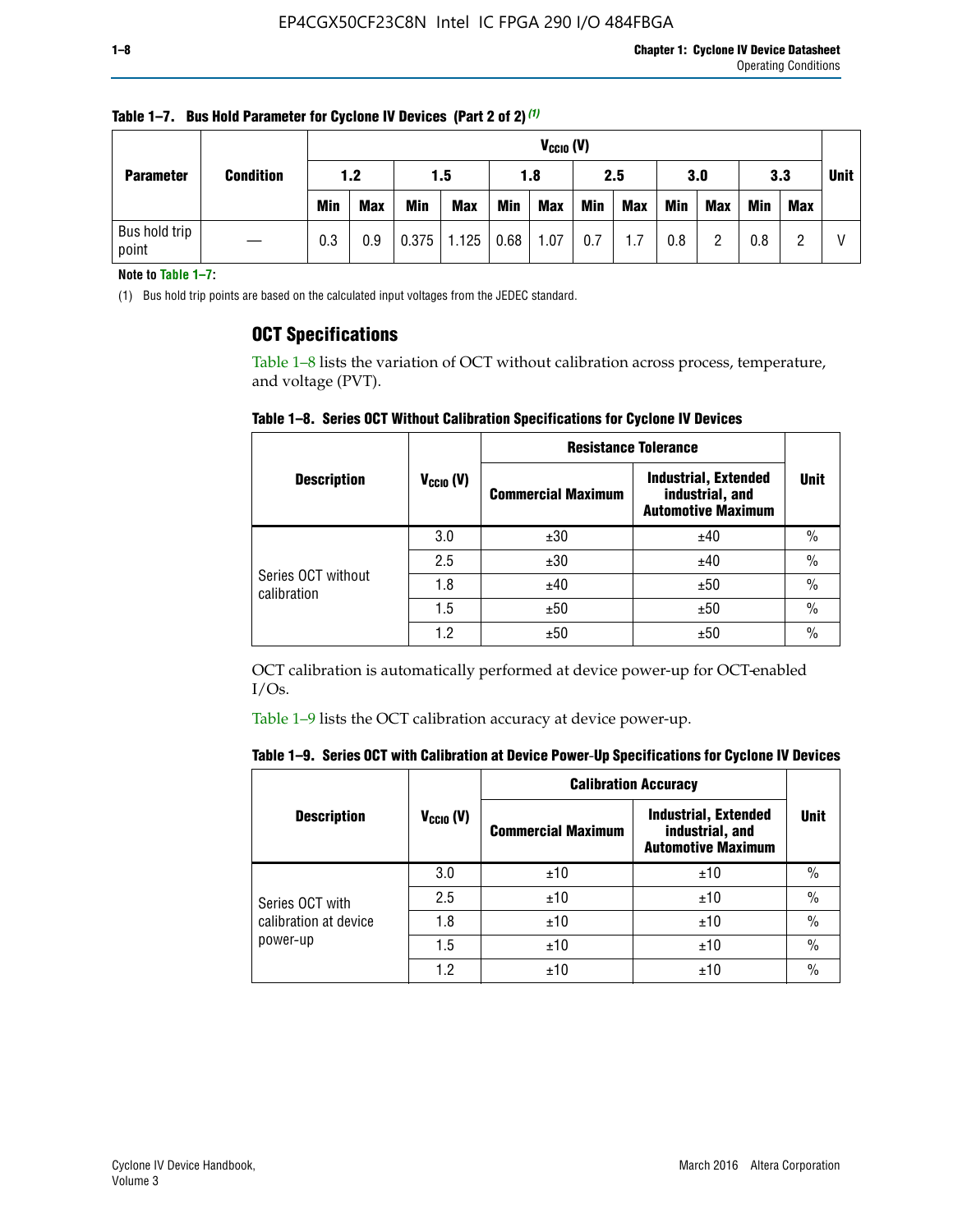The OCT resistance may vary with the variation of temperature and voltage after calibration at device power-up. Use Table 1–10 and Equation 1–1 to determine the final OCT resistance considering the variations after calibration at device power-up. Table 1–10 lists the change percentage of the OCT resistance with voltage and temperature.

**Table 1–10. OCT Variation After Calibration at Device Power**-**Up for Cyclone IV Devices**

| <b>Nominal Voltage</b> | dR/dT (%/°C) | $dR/dV$ (%/mV) |
|------------------------|--------------|----------------|
| 3.0                    | 0.262        | $-0.026$       |
| 2.5                    | 0.234        | $-0.039$       |
| 1.8                    | 0.219        | $-0.086$       |
| 1.5                    | 0.199        | $-0.136$       |
| 1.2                    | 0.161        | $-0.288$       |

#### **Equation 1–1. Final OCT Resistance** *(1)***,** *(2)***,** *(3)***,** *(4)***,** *(5)***,** *(6)*

 $\Delta R_V = (V_2 - V_1) \times 1000 \times dR/dV$  ––––––––––––(7)  $\Delta R_T = (T_2 - T_1) \times dR/dT$  –––––––– *(8)* For  $\Delta R_x < 0$ ; MF<sub>x</sub> = 1/ ( $|\Delta R_x|/100 + 1$ ) –––––– (9) For  $\Delta R_x > 0$ ;  $\text{MF}_x = \Delta R_x / 100 + 1$  ——– (10)  $MF = MF_V \times MF_T$  –––––––––––(11) Rfinal = Rinitial × MF ––––– *(12)*

#### **Notes to Equation 1–1:**

- (1)  $T_2$  is the final temperature.
- (2)  $T_1$  is the initial temperature.
- (3) MF is multiplication factor.
- (4)  $R<sub>final</sub>$  is final resistance.
- (5) Rinitial is initial resistance.
- (6) Subscript x refers to both  $\sqrt{v}$  and  $\sqrt{v}$ .
- (7)  $\Delta R_V$  is a variation of resistance with voltage.
- (8)  $\Delta R_T$  is a variation of resistance with temperature.
- (9) dR/dT is the change percentage of resistance with temperature after calibration at device power-up.
- (10) dR/dV is the change percentage of resistance with voltage after calibration at device power-up.
- (11)  $V_2$  is final voltage.
- (12)  $V_1$  is the initial voltage.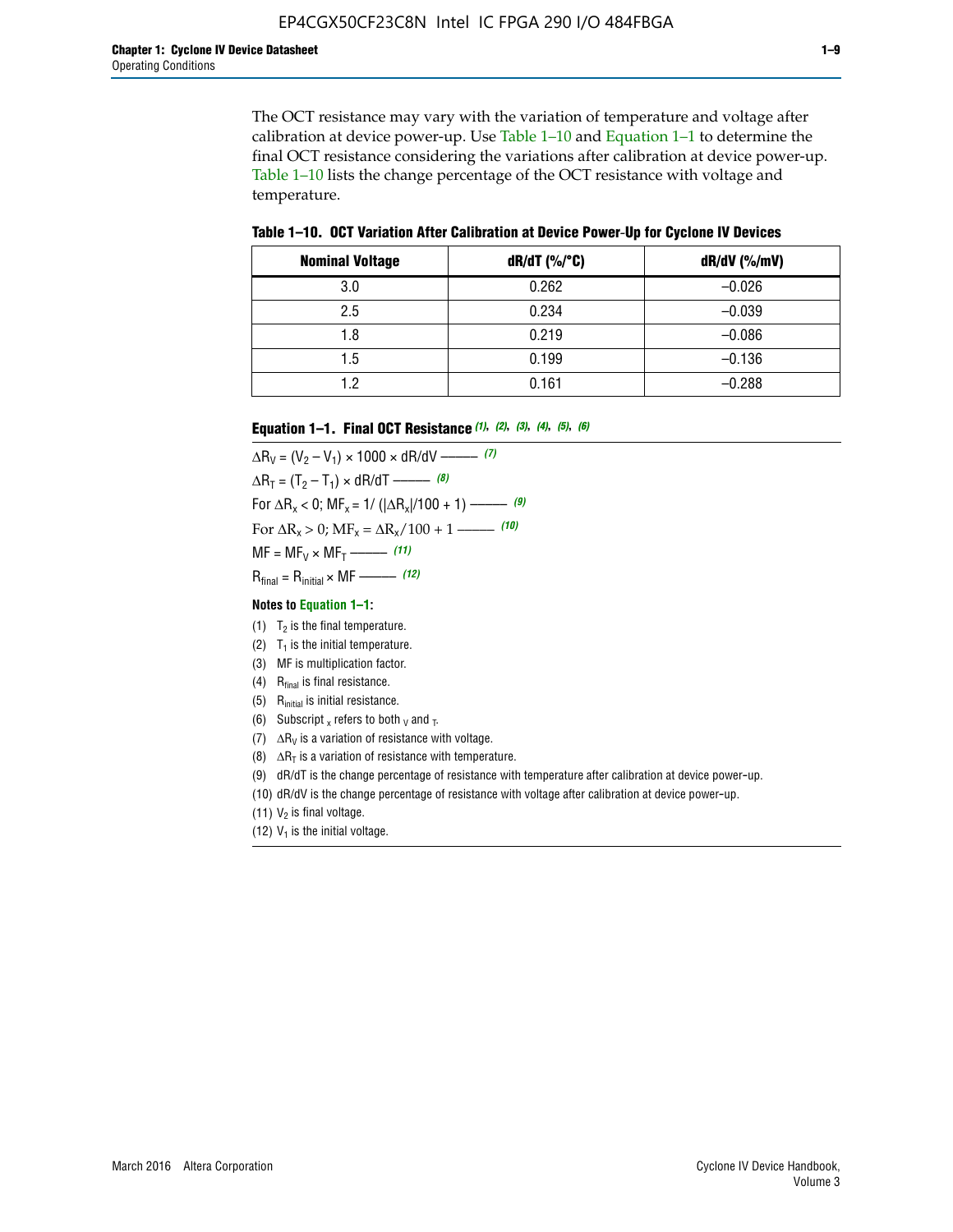Example 1-1 shows how to calculate the change of  $50$ - $\Omega$  I/O impedance from 25°C at 3.0 V to 85°C at 3.15 V.

#### **Example 1–1. Impedance Change**

 $\Delta R_V = (3.15 - 3) \times 1000 \times -0.026 = -3.83$  $\Delta R_T = (85 - 25) \times 0.262 = 15.72$ Because  $\Delta R_V$  is negative,  $MF_V = 1 / (3.83/100 + 1) = 0.963$ Because  $\Delta R_T$  is positive,  $MF_T = 15.72/100 + 1 = 1.157$  $MF = 0.963 \times 1.157 = 1.114$  $R_{final} = 50 \times 1.114 = 55.71 \Omega$ 

### **Pin Capacitance**

Table 1–11 lists the pin capacitance for Cyclone IV devices.

**Table 1–11. Pin Capacitance for Cyclone IV Devices** *(1)*

| Symbol              | <b>Parameter</b>                                                                                           | Typical-<br><b>Quad Flat</b><br><b>Pack</b><br>(QFP) | Typical-<br><b>Quad Flat</b><br><b>No Leads</b><br>(QFN) | Typical-<br><b>Ball-Grid</b><br><b>Array</b><br>(BGA) | <b>Unit</b> |
|---------------------|------------------------------------------------------------------------------------------------------------|------------------------------------------------------|----------------------------------------------------------|-------------------------------------------------------|-------------|
| C <sub>IOTB</sub>   | Input capacitance on top and bottom I/O pins                                                               |                                                      |                                                          | 6                                                     | рF          |
| $C_{IOLR}$          | Input capacitance on right I/O pins                                                                        |                                                      |                                                          | 5                                                     | рF          |
| $C_{LVDSLR}$        | Input capacitance on right I/O pins with dedicated LVDS output                                             | 8                                                    | 8                                                        |                                                       | рF          |
| $C_{VREFLR}$<br>(2) | Input capacitance on right dual-purpose VREF pin when used as<br>$V_{BFE}$ or user I/O pin                 | 21                                                   | 21                                                       | 21                                                    | pF          |
| $C_{VREFTB}$<br>(2) | Input capacitance on top and bottom dual-purpose VREF pin when<br>used as $V_{\text{RFF}}$ or user I/O pin | 23(3)                                                | 23                                                       | 23                                                    | pF          |
| $C_{CLKTB}$         | Input capacitance on top and bottom dedicated clock input pins                                             | 7                                                    | 7                                                        | 6                                                     | pF          |
| $C_{CLKLR}$         | Input capacitance on right dedicated clock input pins                                                      | 6                                                    | 6                                                        | 5                                                     | рF          |

#### **Notes to Table 1–11:**

(1) The pin capacitance applies to FBGA, UBGA, and MBGA packages.

(2) When you use the VREF pin as a regular input or output, you can expect a reduced performance of toggle rate and  $t_{\rm CO}$  because of higher pin capacitance.

(3) CVREFTB for the EP4CE22 device is 30 pF.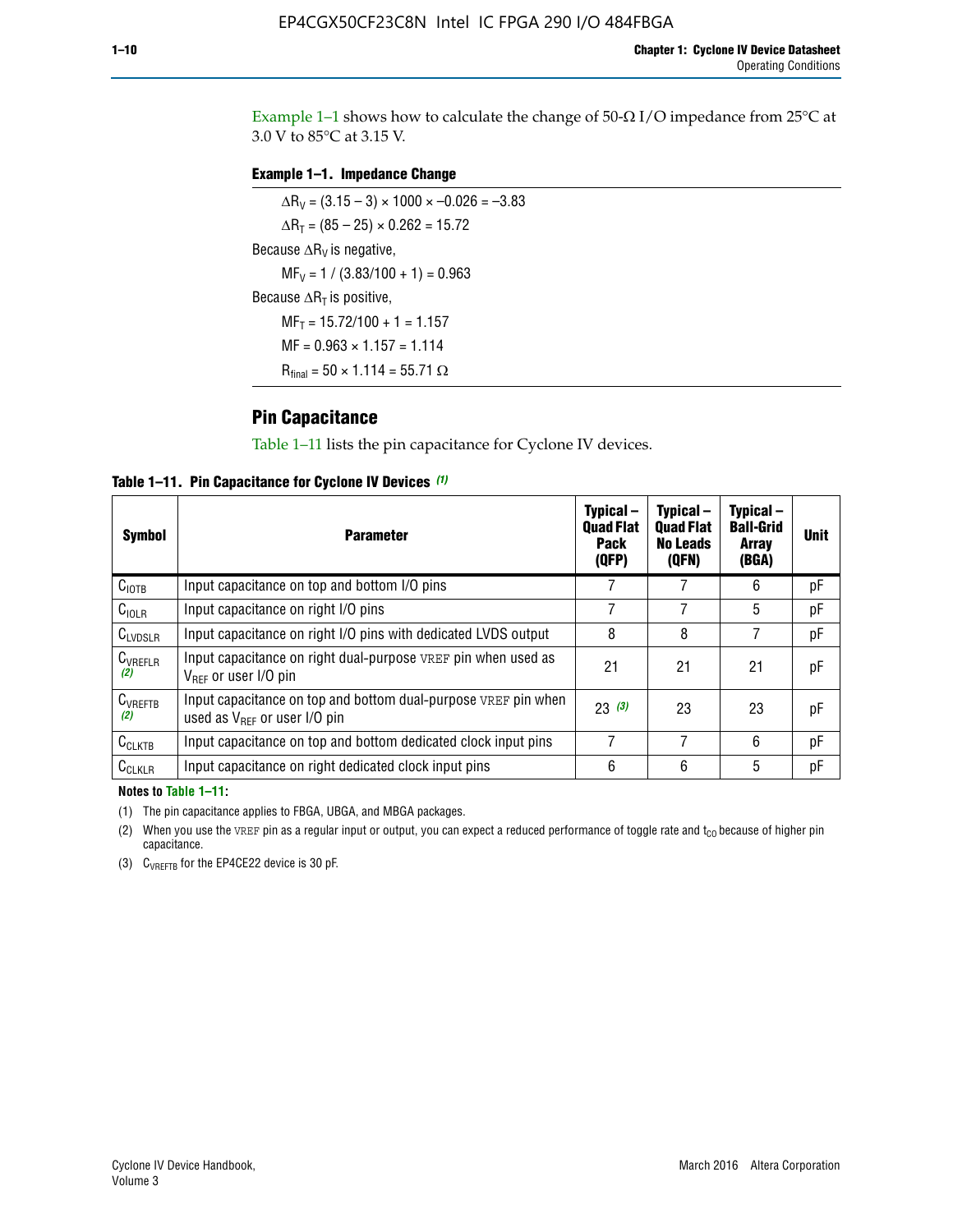## **Internal Weak Pull-Up and Weak Pull-Down Resistor**

Table 1–12 lists the weak pull-up and pull-down resistor values for Cyclone IV devices.

**Table 1–12. Internal Weak Pull**-**Up and Weak Pull**-**Down Resistor Values for Cyclone IV Devices** *(1)*

| <b>Symbol</b> | <b>Parameter</b>                                                            | <b>Conditions</b>                                  | Min | <b>Typ</b> | <b>Max</b> | <b>Unit</b> |
|---------------|-----------------------------------------------------------------------------|----------------------------------------------------|-----|------------|------------|-------------|
|               |                                                                             | $V_{\text{CC10}} = 3.3 \text{ V} \pm 5\%$ (2), (3) | 7   | 25         | 41         | kΩ          |
|               | Value of the I/O pin pull-up resistor                                       | $V_{\text{CC10}} = 3.0 \text{ V} \pm 5\%$ (2), (3) | 7   | 28         | 47         | kΩ          |
|               | before and during configuration, as                                         | $V_{\text{CC10}} = 2.5 V \pm 5\%$ (2), (3)         | 8   | 35         | 61         | $k\Omega$   |
| $R_{PU}$      | well as user mode if you enable the<br>programmable pull-up resistor option | $V_{\text{CGI0}} = 1.8 V \pm 5\%$ (2), (3)         | 10  | 57         | 108        | $k\Omega$   |
|               |                                                                             | $V_{\text{CC10}} = 1.5 V \pm 5\%$ (2), (3)         | 13  | 82         | 163        | $k\Omega$   |
|               |                                                                             | $V_{\text{CC10}} = 1.2 V \pm 5\%$ (2), (3)         | 19  | 143        | 351        | kΩ          |
|               |                                                                             | $V_{\text{CC10}} = 3.3 V \pm 5\%$ (4)              | 6   | 19         | 30         | kΩ          |
|               |                                                                             | $V_{\text{CC10}} = 3.0 V \pm 5\%$ (4)              | 6   | 22         | 36         | kΩ          |
| $R_{PD}$      | Value of the I/O pin pull-down resistor<br>before and during configuration  | $V_{\text{CC10}} = 2.5 V \pm 5\%$ (4)              | 6   | 25         | 43         | $k\Omega$   |
|               |                                                                             | $V_{\text{CC10}} = 1.8 V \pm 5\%$ (4)              | 7   | 35         | 71         | $k\Omega$   |
|               |                                                                             | $V_{\text{CC10}} = 1.5 V \pm 5\%$ (4)              | 8   | 50         | 112        | $k\Omega$   |

#### **Notes to Table 1–12:**

- (1) All I/O pins have an option to enable weak pull-up except the configuration, test, and JTAG pins. The weak pull-down feature is only available for JTAG TCK.
- (2) Pin pull-up resistance values may be lower if an external source drives the pin higher than  $V_{\text{CCIO}}$ .
- (3)  $R_{PU} = (V_{CC10} V_1)/I_{R_PU}$ Minimum condition: –40°C; V<sub>CCIO</sub> = V<sub>CC</sub> + 5%, V<sub>I</sub> = V<sub>CC</sub> + 5% – 50 mV; Typical condition: 25°C; V<sub>CCIO</sub> = V<sub>CC</sub>, V<sub>I</sub> = 0 V; Maximum condition: 100°C;  $V_{\text{CCIO}} = V_{\text{CC}} - 5\%$ ,  $V_1 = 0$  V; in which  $V_1$  refers to the input voltage at the I/O pin.
- (4)  $R_{PD} = V_I/I_{R_PD}$ Minimum condition:  $-40^{\circ}$ C; V<sub>CCIO</sub> = V<sub>CC</sub> + 5%, V<sub>I</sub> = 50 mV; Typical condition: 25°C;  $V_{\text{CCIO}} = V_{\text{CC}}$ ,  $V_{\text{I}} = V_{\text{CC}} - 5\%$ ; Maximum condition: 100°C; V<sub>CClO</sub> = V<sub>CC</sub> – 5%, V<sub>I</sub> = V<sub>CC</sub> – 5%; in which V<sub>I</sub> refers to the input voltage at the I/O pin.

### **Hot-Socketing**

Table 1–13 lists the hot-socketing specifications for Cyclone IV devices.

**Table 1–13. Hot**-**Socketing Specifications for Cyclone IV Devices**

| <b>Symbol</b> | <b>Maximum</b>                    |             |
|---------------|-----------------------------------|-------------|
| $I$ IOPIN(DC) | DC current per I/O pin            | $300 \mu A$ |
| $I$ IOPIN(AC) | AC current per I/O pin            | 8 mA $(1)$  |
| IXCVRTX(DC)   | DC current per transceiver TX pin | 100 mA      |
| IXCVRRX(DC)   | DC current per transceiver RX pin | 50 mA       |

**Note to Table 1–13:**

(1) The I/O ramp rate is 10 ns or more. For ramp rates faster than 10 ns, |IIOPIN| = C dv/dt, in which C is the I/O pin capacitance and dv/dt is the slew rate.

 $\mathbb{I} \rightarrow \mathbb{I}$  During hot-socketing, the I/O pin capacitance is less than 15 pF and the clock pin capacitance is less than 20 pF.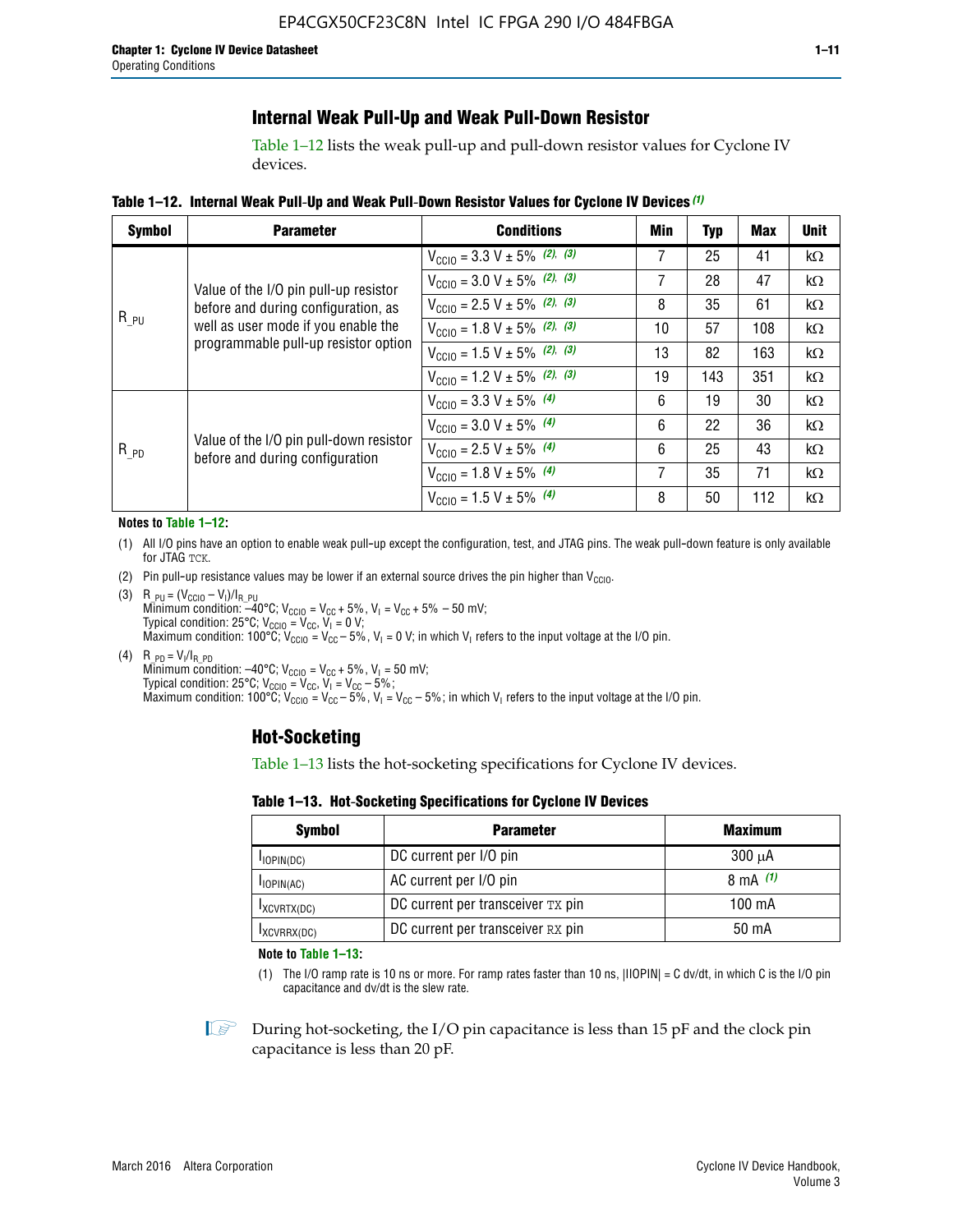## **Schmitt Trigger Input**

Cyclone IV devices support Schmitt trigger input on the TDI, TMS, TCK, nSTATUS, nCONFIG, nCE, CONF\_DONE, and DCLK pins. A Schmitt trigger feature introduces hysteresis to the input signal for improved noise immunity, especially for signals with slow edge rate. Table 1–14 lists the hysteresis specifications across the supported  $V<sub>CCIO</sub>$  range for Schmitt trigger inputs in Cyclone IV devices.

**Table 1–14. Hysteresis Specifications for Schmitt Trigger Input in Cyclone IV Devices**

| <b>Symbol</b>     | <b>Parameter</b>               | <b>Conditions (V)</b>   | <b>Minimum</b> | <b>Unit</b> |
|-------------------|--------------------------------|-------------------------|----------------|-------------|
|                   |                                | $V_{\text{CGI0}} = 3.3$ | 200            | mV          |
|                   | Hysteresis for Schmitt trigger | $V_{\text{CGI0}} = 2.5$ | 200            | mV          |
| $\rm{V_{SCHMIT}}$ | input                          | $V_{\text{CCIO}} = 1.8$ | 140            | mV          |
|                   |                                | $V_{\text{CCIO}} = 1.5$ | 110            | mV          |

## **I/O Standard Specifications**

The following tables list input voltage sensitivities ( $V<sub>IH</sub>$  and  $V<sub>II</sub>$ ), output voltage ( $V<sub>OH</sub>$ and  $V_{OL}$ ), and current drive characteristics ( $I_{OH}$  and  $I_{OL}$ ), for various I/O standards supported by Cyclone IV devices. Table 1–15 through Table 1–20 provide the I/O standard specifications for Cyclone IV devices.

|                   | $V_{CClO}(V)$ |            | $V_{IL}(V)$ |        |                            | $V_{IH} (V)$               | $V_{OL}(V)$             | $V_{OH} (V)$                 | l <sub>OL</sub>              | $I_{0H}$       |             |
|-------------------|---------------|------------|-------------|--------|----------------------------|----------------------------|-------------------------|------------------------------|------------------------------|----------------|-------------|
| I/O Standard      | Min           | <b>Typ</b> | Max         | Min    | Max                        | Min                        | <b>Max</b>              | Max                          | Min                          | (mA)<br>(4)    | (mA)<br>(4) |
| 3.3-V LVTTL (3)   | 3.135         | 3.3        | 3.465       |        | 0.8                        | 1.7                        | 3.6                     | 0.45                         | 2.4                          | 4              | $-4$        |
| 3.3-V LVCMOS (3)  | 3.135         | 3.3        | 3.465       |        | 0.8                        | 1.7                        | 3.6                     | 0.2                          | $V_{\text{CCIO}} - 0.2$      | $\overline{2}$ | $-2$        |
| 3.0-V LVTTL $(3)$ | 2.85          | 3.0        | 3.15        | $-0.3$ | 0.8                        | 1.7                        | $V_{\text{CC}10}$ + 0.3 | 0.45                         | 2.4                          | $\overline{4}$ | $-4$        |
| 3.0-V LVCMOS (3)  | 2.85          | 3.0        | 3.15        | $-0.3$ | 0.8                        | 1.7                        | $V_{\text{CCI}0}$ + 0.3 | 0.2                          | $V_{\text{CC10}} - 0.2$      | 0.1            | $-0.1$      |
| $2.5 V$ (3)       | 2.375         | 2.5        | 2.625       | $-0.3$ | 0.7                        | 1.7                        | $V_{\text{CCI}0}$ + 0.3 | 0.4                          | 2.0                          | 1              | $-1$        |
| 1.8V              | 1.71          | 1.8        | 1.89        | $-0.3$ | 0.35x<br>V <sub>CCIO</sub> | 0.65x<br>V <sub>CCIO</sub> | 2.25                    | 0.45                         | $V_{\text{CCIO}}$ –<br>0.45  | $\overline{2}$ | $-2$        |
| 1.5V              | 1.425         | 1.5        | 1.575       | $-0.3$ | 0.35x<br>V <sub>CCIO</sub> | 0.65x<br>V <sub>CCIO</sub> | $V_{\text{CGI0}} + 0.3$ | 0.25x<br>V <sub>CCIO</sub>   | 0.75x<br>V <sub>CCIO</sub>   | $\overline{2}$ | $-2$        |
| 1.2V              | 1.14          | 1.2        | 1.26        | $-0.3$ | 0.35x<br>V <sub>CCIO</sub> | 0.65x<br>V <sub>CCIO</sub> | $V_{\text{CGI0}} + 0.3$ | 0.25x<br>V <sub>CCIO</sub>   | 0.75x<br>V <sub>CCIO</sub>   | $\overline{2}$ | $-2$        |
| 3.0-V PCI         | 2.85          | 3.0        | 3.15        |        | 0.3x<br>V <sub>CCIO</sub>  | 0.5x<br>V <sub>CCIO</sub>  | $V_{\text{CC}10}$ + 0.3 | $0.1 \times V_{CC10}$        | $0.9 \times V_{\text{CC10}}$ | 1.5            | $-0.5$      |
| 3.0-V PCI-X       | 2.85          | 3.0        | 3.15        |        | 0.35x<br>V <sub>CCIO</sub> | 0.5x<br>V <sub>CCIO</sub>  | $V_{\text{CC10}} + 0.3$ | $0.1 \times V_{\text{CCIO}}$ | $0.9 \times V_{\text{CC10}}$ | 1.5            | $-0.5$      |

**Table 1–15. Single**-**Ended I/O Standard Specifications for Cyclone IV Devices** *(1)***,** *(2)*

#### **Notes to Table 1–15:**

(1) For voltage-referenced receiver input waveform and explanation of terms used in Table 1–15, refer to "Glossary" on page 1–37.

(2) AC load  $CL = 10$  pF

(3) For more information about interfacing Cyclone IV devices with 3.3/3.0/2.5-V LVTTL/LVCMOS I/O standards, refer to *[AN 447: Interfacing Cyclone III](http://www.altera.com/literature/an/an447.pdf)  [and Cyclone IV Devices with 3.3/3.0/2.5-V LVTTL/LVCMOS I/O Systems](http://www.altera.com/literature/an/an447.pdf)*.

(4) To meet the IOL and IOH specifications, you must set the current strength settings accordingly. For example, to meet the **3.3-V LVTTL** specification (4 mA), set the current strength settings to 4 mA or higher. Setting at lower current strength may not meet the lou and lon specifications in the handbook.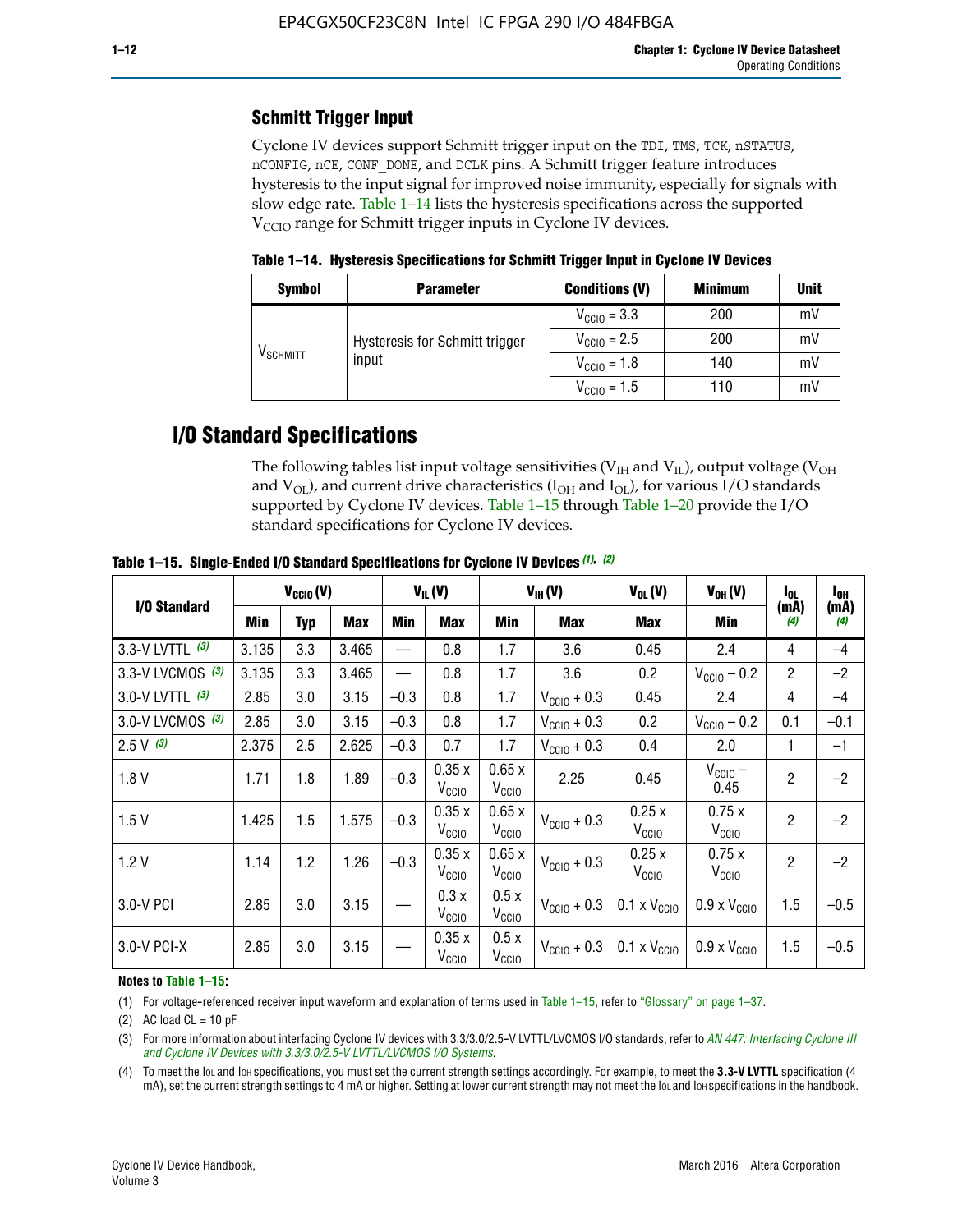| 1/0                    | $V_{CGI0}(V)$ |            |       |                                                                        | $V_{REF}(V)$                                                         |                                                                        |                     |                           | $V_{TT} (V)$ (2)    |  |  |  |
|------------------------|---------------|------------|-------|------------------------------------------------------------------------|----------------------------------------------------------------------|------------------------------------------------------------------------|---------------------|---------------------------|---------------------|--|--|--|
| <b>Standard</b>        | Min           | <b>Typ</b> | Max   | Min                                                                    | <b>Typ</b>                                                           | <b>Max</b>                                                             | Min                 | <b>Typ</b>                | Max                 |  |  |  |
| SSTL-2<br>Class I, II  | 2.375         | 2.5        | 2.625 | 1.19                                                                   | 1.25                                                                 | 1.31                                                                   | $V_{REF}$ –<br>0.04 | V <sub>REF</sub>          | $V_{REF}$ +<br>0.04 |  |  |  |
| SSTL-18<br>Class I, II | 1.7           | 1.8        | 1.9   | 0.833                                                                  | 0.9                                                                  | 0.969                                                                  | $V_{REF}$ –<br>0.04 | V <sub>REF</sub>          | $V_{REF}$ +<br>0.04 |  |  |  |
| HSTL-18<br>Class I, II | 1.71          | 1.8        | .89   | 0.85                                                                   | 0.9                                                                  | 0.95                                                                   | 0.85                | 0.9                       | 0.95                |  |  |  |
| HSTL-15<br>Class I, II | 1.425         | 1.5        | 1.575 | 0.71                                                                   | 0.75                                                                 | 0.79                                                                   | 0.71                | 0.75                      | 0.79                |  |  |  |
| HSTL-12<br>Class I, II | 1.14          | 1.2        | 1.26  | $0.48 \times V_{\text{CC10}}$ (3)<br>$0.47 \times V_{\text{CC10}}$ (4) | $0.5 \times V_{\text{CC10}}$ (3)<br>$0.5 \times V_{\text{CC10}}$ (4) | $0.52 \times V_{\text{CC10}}$ (3)<br>$0.53 \times V_{\text{CC10}}$ (4) |                     | 0.5x<br>V <sub>CCIO</sub> |                     |  |  |  |

|  |  |  |  | Table 1–16. Single-Ended SSTL and HSTL I/O Reference Voltage Specifications for Cyclone IV Devices (1) |
|--|--|--|--|--------------------------------------------------------------------------------------------------------|
|--|--|--|--|--------------------------------------------------------------------------------------------------------|

#### **Notes to Table 1–16:**

(1) For an explanation of terms used in Table 1–16, refer to "Glossary" on page 1–37.

(2)  $V_{TT}$  of the transmitting device must track  $V_{REF}$  of the receiving device.

(3) Value shown refers to DC input reference voltage,  $V_{REF(DC)}$ .

(4) Value shown refers to AC input reference voltage,  $V_{REF(AC)}$ .

|  | Table 1–17.  Single-Ended SSTL and HSTL I/O Standards Signal Specifications for Cyclone IV Devices |  |  |  |  |  |
|--|----------------------------------------------------------------------------------------------------|--|--|--|--|--|
|--|----------------------------------------------------------------------------------------------------|--|--|--|--|--|

| I/O                        |         | $V_{IL(DC)}(V)$        |                                      | $V_{IH(DC)}(V)$       |         | $V_{IL(AC)}(V)$     |                     | $V_{IH(AC)}(V)$      | $V_{OL}(V)$                        | $V_{OH} (V)$                       | l <sub>ol</sub> | $I_{0H}$ |
|----------------------------|---------|------------------------|--------------------------------------|-----------------------|---------|---------------------|---------------------|----------------------|------------------------------------|------------------------------------|-----------------|----------|
| <b>Standard</b>            | Min     | <b>Max</b>             | Min                                  | <b>Max</b>            | Min     | <b>Max</b>          | Min                 | <b>Max</b>           | <b>Max</b>                         | Min                                | (mA)            | (mA)     |
| SSTL-2<br>Class I          |         | $\rm V_{REF}-$<br>0.18 | $V_{REF} +$<br>0.18                  |                       |         | $V_{REF}$ –<br>0.35 | $V_{REF} +$<br>0.35 |                      | $V_{TT}$ –<br>0.57                 | $V_{TT}$ +<br>0.57                 | 8.1             | $-8.1$   |
| SSTL-2<br>Class II         |         | $V_{REF}$ –<br>0.18    | $V_{REF} +$<br>0.18                  |                       |         | $V_{REF}$ –<br>0.35 | $V_{REF} +$<br>0.35 |                      | $V_{TT}$ –<br>0.76                 | $V_{TT}$ +<br>0.76                 | 16.4            | $-16.4$  |
| <b>SSTL-18</b><br>Class I  |         | $V_{REF}$ –<br>0.125   | $V_{REF}$ +<br>0.125                 |                       |         | $V_{REF}$ –<br>0.25 | $V_{REF}$ +<br>0.25 |                      | $V_{TT}$ –<br>0.475                | $V_{TT}$ +<br>0.475                | 6.7             | $-6.7$   |
| <b>SSTL-18</b><br>Class II |         | $V_{REF}$ –<br>0.125   | $V_{REF}$ +<br>0.125                 |                       |         | $V_{REF}$ –<br>0.25 | $V_{REF}$ +<br>0.25 |                      | 0.28                               | $V_{CC10} -$<br>0.28               | 13.4            | $-13.4$  |
| HSTL-18<br>Class I         |         | $V_{REF}$ –<br>0.1     | $V_{REF} +$<br>0.1                   |                       |         | $V_{REF}$ –<br>0.2  | $V_{REF}$ +<br>0.2  |                      | 0.4                                | $V_{CCIO}$ –<br>0.4                | 8               | $-8$     |
| HSTL-18<br>Class II        |         | $V_{REF}$ –<br>0.1     | $V_{REF} +$<br>0.1                   |                       |         | $V_{REF}$ –<br>0.2  | $V_{REF} +$<br>0.2  |                      | 0.4                                | $V_{CC10}$ –<br>0.4                | 16              | $-16$    |
| HSTL-15<br>Class I         |         | $V_{REF}$ –<br>0.1     | $V_{REF} +$<br>0.1                   |                       |         | $V_{REF}$ –<br>0.2  | $V_{REF}$ +<br>0.2  |                      | 0.4                                | $V_{\text{CC1O}} -$<br>0.4         | 8               | $-8$     |
| HSTL-15<br>Class II        |         | $V_{REF}$ –<br>0.1     | $\mathsf{V}_{\mathsf{REF}}$ +<br>0.1 |                       |         | $V_{REF}$ –<br>0.2  | $V_{REF}$ +<br>0.2  |                      | 0.4                                | $V_{CC10}$ –<br>0.4                | 16              | $-16$    |
| <b>HSTL-12</b><br>Class I  | $-0.15$ | $V_{REF}-$<br>0.08     | $V_{REF} +$<br>0.08                  | $V_{CGI0} + 0.15$     | $-0.24$ | $V_{REF}$ –<br>0.15 | $V_{REF} +$<br>0.15 | $V_{CCIO} +$<br>0.24 | $0.25 \times$<br>V <sub>CCIO</sub> | $0.75 \times$<br>V <sub>CCIO</sub> | 8               | $-8$     |
| HSTL-12<br>Class II        | $-0.15$ | $V_{REF}$ –<br>0.08    | $V_{REF} +$<br>0.08                  | $V_{\rm CClO} + 0.15$ | $-0.24$ | $V_{REF}$ –<br>0.15 | $V_{REF} +$<br>0.15 | $V_{CC10}$ +<br>0.24 | $0.25 \times$<br>V <sub>CCIO</sub> | $0.75 \times$<br>V <sub>CCIO</sub> | 14              | $-14$    |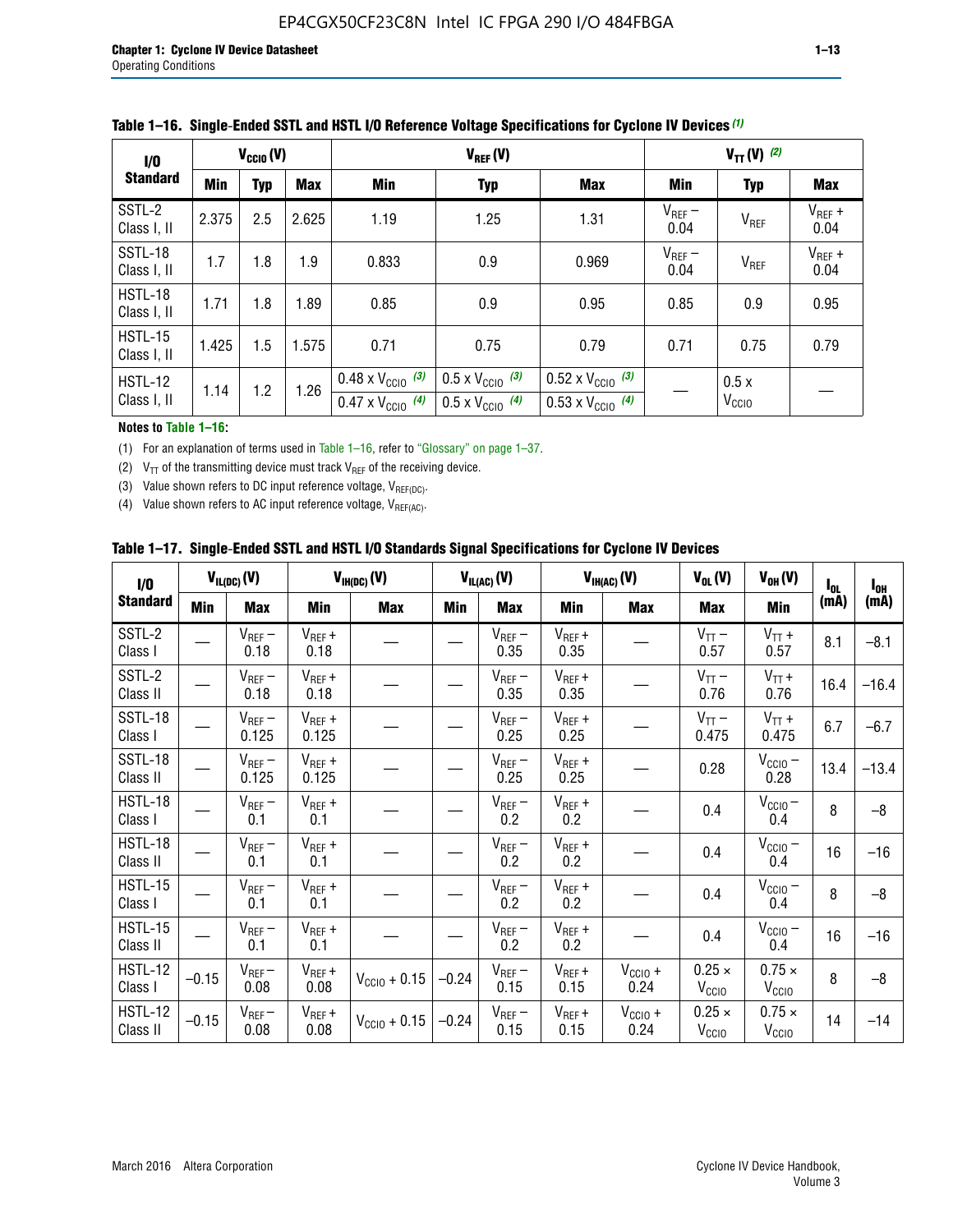**f For more information about receiver input and transmitter output waveforms, and for** other differential I/O standards, refer to the *[I/O Features in Cyclone IV Devices](http://www.altera.com/literature/hb/cyclone-iv/cyiv-51006.pdf)* chapter*.*

**Table 1–18. Differential SSTL I/O Standard Specifications for Cyclone IV Devices** *(1)*

| I/O Standard           |       | $V_{CCl0}(V)$ |            |      | $V_{\text{Swing(DC)}}(V)$ | $V_{X(AC)}(V)$                 |            |                                 | $V_{\text{Swing(AC)}}$<br>(V) |               | $V_{OX(AC)}(V)$                |            |                                 |  |
|------------------------|-------|---------------|------------|------|---------------------------|--------------------------------|------------|---------------------------------|-------------------------------|---------------|--------------------------------|------------|---------------------------------|--|
|                        | Min   | Typ           | <b>Max</b> | Min  | <b>Max</b>                | <b>Min</b>                     | <b>Typ</b> | <b>Max</b>                      | <b>Min</b>                    | <b>Max</b>    | Min                            | <b>Typ</b> | <b>Max</b>                      |  |
| SSTL-2<br>Class I, II  | 2.375 | 2.5           | 2.625      | 0.36 | V <sub>CCIO</sub>         | $V_{\text{CC10}}/2 - 0.2$      |            | $V_{\text{CC10}}/2$<br>$+0.2$   | 0.7                           | $V_{\rm CCI}$ | $V_{\text{CC10}}/2 -$<br>0.125 |            | $V_{\text{CC10}}/2$<br>$+0.125$ |  |
| SSTL-18<br>Class I, II | 1.7   | .8            | .90        | 0.25 | V <sub>CCIO</sub>         | $V_{\text{CC10}}/2 -$<br>0.175 |            | $V_{\text{CC10}}/2$<br>$+0.175$ | 0.5                           | $V_{\rm CCI}$ | $V_{\text{CC10}}/2 -$<br>0.125 |            | $V_{\text{CC10}}/2$<br>$+0.125$ |  |

#### **Note to Table 1–18:**

(1) Differential SSTL requires a  $V_{REF}$  input.

**Table 1–19. Differential HSTL I/O Standard Specifications for Cyclone IV Devices** *(1)*

|                               | $V_{CClO}(V)$ |     |            | $V_{\text{DIF(DC)}}(V)$ |                   | $V_{X(AC)}(V)$                |            |                            | $V_{CM(DC)}(V)$            |            |                            | $V_{\text{DIF(AC)}}(V)$ |                            |
|-------------------------------|---------------|-----|------------|-------------------------|-------------------|-------------------------------|------------|----------------------------|----------------------------|------------|----------------------------|-------------------------|----------------------------|
| I/O Standard                  | Min           | Typ | <b>Max</b> | Min                     | <b>Max</b>        | Min                           | <b>Typ</b> | <b>Max</b>                 | Min                        | <b>Typ</b> | <b>Max</b>                 | Mi<br>n                 | <b>Max</b>                 |
| HSTL-18<br>Class I, II        | 1.71          | 1.8 | .89        | 0.2                     |                   | 0.85                          |            | 0.95                       | 0.85                       |            | 0.95                       | 0.4                     |                            |
| <b>HSTL-15</b><br>Class I, II | 1.425         | 1.5 | .575       | $0.2\,$                 |                   | 0.71                          |            | 0.79                       | 0.71                       |            | 0.79                       | 0.4                     |                            |
| <b>HSTL-12</b><br>Class I, II | 1.14          | 1.2 | 1.26       | 0.16                    | V <sub>CCIO</sub> | $0.48 \times V_{\text{CC10}}$ |            | 0.52x<br>V <sub>CCIO</sub> | 0.48x<br>V <sub>CCIO</sub> |            | 0.52x<br>V <sub>CCIO</sub> | 0.3                     | 0.48x<br>V <sub>CCIO</sub> |

#### **Note to Table 1–19:**

(1) Differential HSTL requires a  $V_{REF}$  input.

**Table 1–20. Differential I/O Standard Specifications for Cyclone IV Devices** *(1)* **(Part 1 of 2)**

|                                         |       | $V_{CCl0} (V)$ |            |            | $V_{ID}$ (mV) | $V_{\text{lcm}}(V)^{(2)}$ |                                            |            | $V_{0D}$ (mV) $(3)$ |     |     | $V_{0S} (V)^{(3)}$ |            |       |
|-----------------------------------------|-------|----------------|------------|------------|---------------|---------------------------|--------------------------------------------|------------|---------------------|-----|-----|--------------------|------------|-------|
| I/O Standard                            | Min   | Typ            | <b>Max</b> | <b>Min</b> | <b>Max</b>    | Min                       | <b>Condition</b>                           | <b>Max</b> | Min                 | Typ | Max | Min                | <b>Typ</b> | Max   |
|                                         |       |                |            |            |               | 0.05                      | $D_{MAX} \leq 500$ Mbps                    | 1.80       |                     |     |     |                    |            |       |
| <b>LVPECL</b><br>(Row I/Os)<br>(6)      | 2.375 | 2.5            | 2.625      | 100        |               | 0.55                      | 500 Mbps $\leq D_{MAX}$<br>$\leq$ 700 Mbps | 1.80       |                     |     |     |                    |            |       |
|                                         |       |                |            |            |               | 1.05                      | $D_{MAX}$ > 700 Mbps                       | 1.55       |                     |     |     |                    |            |       |
|                                         |       |                |            |            |               | 0.05                      | $D_{MAX} \leq 500$ Mbps                    | 1.80       |                     |     |     |                    |            |       |
| <b>LVPECL</b><br>(Column<br>$1/Os)$ (6) | 2.375 | 2.5            | 2.625      | 100        |               | 0.55                      | 500 Mbps $\leq D_{MAX}$<br>$\leq$ 700 Mbps | 1.80       |                     |     |     |                    |            |       |
|                                         |       |                |            |            |               | 1.05                      | $D_{MAX}$ > 700 Mbps                       | 1.55       |                     |     |     |                    |            |       |
|                                         |       |                |            |            |               | 0.05                      | $D_{MAX} \leq 500$ Mbps                    | 1.80       |                     |     |     |                    |            |       |
| LVDS (Row<br>I/Os)                      | 2.375 | 2.5            | 2.625      | 100        |               | 0.55                      | 500 Mbps $\leq D_{MAX}$<br>$\leq 700$ Mbps | 1.80       | 247                 |     | 600 | 1.125              | 1.25       | 1.375 |
|                                         |       |                |            |            |               | 1.05                      | $D_{MAX}$ > 700 Mbps                       | 1.55       |                     |     |     |                    |            |       |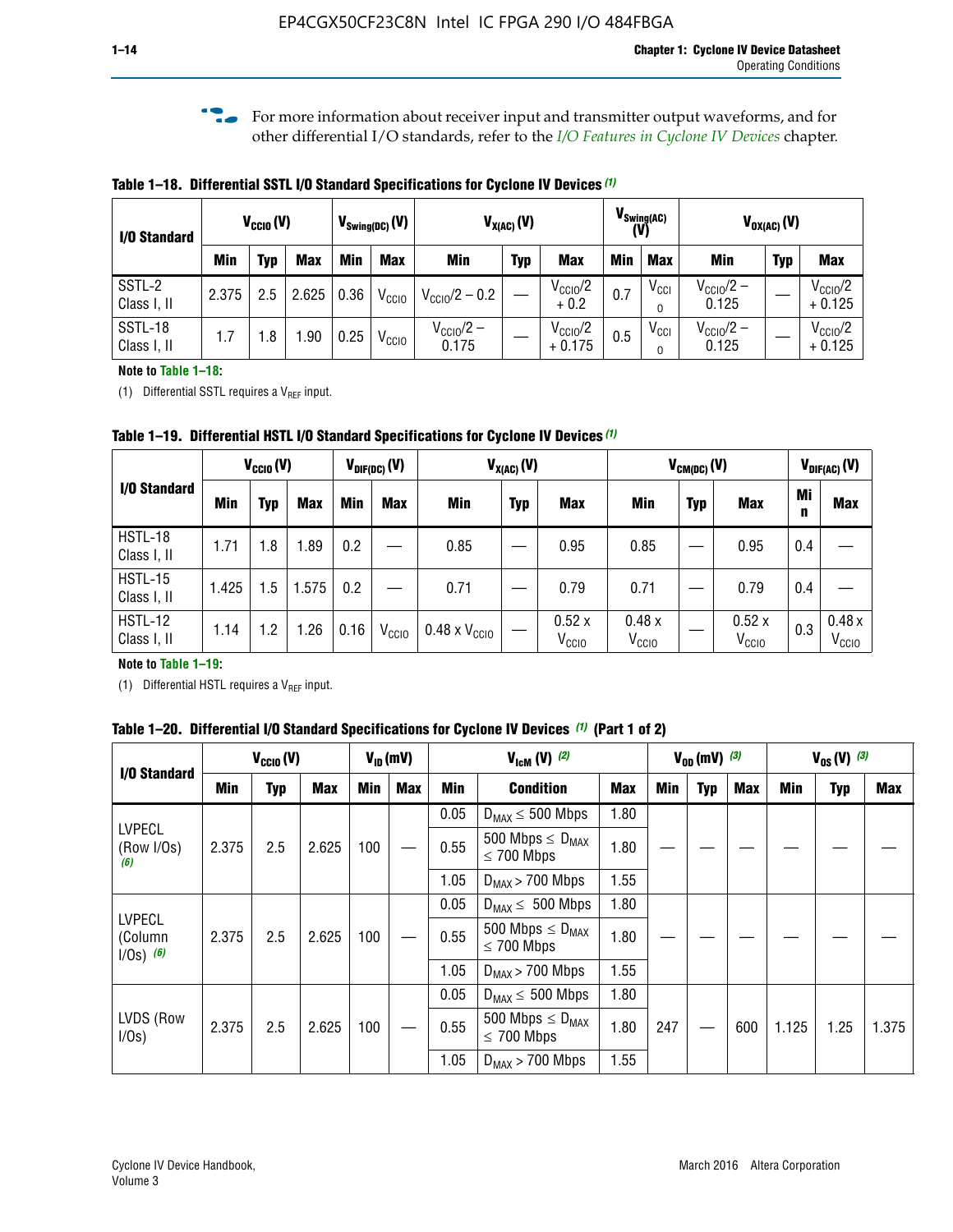#### EP4CGX50CF23C8N Intel IC FPGA 290 I/O 484FBGA

| $V_{CClO}(V)$<br>I/O Standard           |       |            |            | $V_{ID}(mV)$ |            | $V_{\text{lcm}}(V)^{(2)}$ |                                            |            | $V_{OD}$ (mV) $(3)$ |     |            | $V_{0S} (V)$ (3) |            |       |
|-----------------------------------------|-------|------------|------------|--------------|------------|---------------------------|--------------------------------------------|------------|---------------------|-----|------------|------------------|------------|-------|
|                                         | Min   | <b>Typ</b> | <b>Max</b> | <b>Min</b>   | <b>Max</b> | <b>Min</b>                | <b>Condition</b>                           | <b>Max</b> | Min                 | Typ | <b>Max</b> | <b>Min</b>       | <b>Typ</b> | Max   |
|                                         |       |            |            |              |            | 0.05                      | $D_{MAX} \leq 500$ Mbps                    | 1.80       |                     |     |            |                  |            |       |
| <b>LVDS</b><br>(Column<br>I/Os)         | 2.375 | 2.5        | 2.625      | 100          |            | 0.55                      | 500 Mbps $\leq D_{MAX}$<br>$\leq 700$ Mbps | 1.80       | 247                 |     | 600        | 1.125            | 1.25       | 1.375 |
|                                         |       |            |            |              |            | 1.05                      | $D_{MAX}$ > 700 Mbps                       | 1.55       |                     |     |            |                  |            |       |
| <b>BLVDS (Row</b><br>$1/0s)$ (4)        | 2.375 | 2.5        | 2.625      | 100          |            |                           |                                            |            |                     |     |            |                  |            |       |
| <b>BLVDS</b><br>(Column<br>$1/0s)$ (4)  | 2.375 | 2.5        | 2.625      | 100          |            |                           |                                            |            |                     |     |            |                  |            |       |
| mini-LVDS<br>(Row I/Os)<br>(5)          | 2.375 | 2.5        | 2.625      |              |            |                           |                                            |            | 300                 |     | 600        | 1.0              | 1.2        | 1.4   |
| mini-LVDS<br>(Column<br>$1/Os)$ (5)     | 2.375 | 2.5        | 2.625      |              |            |                           |                                            |            | 300                 |     | 600        | 1.0              | 1.2        | 1.4   |
| RSDS <sup>®</sup> (Row<br>$1/0s)$ $(5)$ | 2.375 | 2.5        | 2.625      |              |            |                           |                                            |            | 100                 | 200 | 600        | 0.5              | 1.2        | 1.5   |
| <b>RSDS</b><br>(Column<br>$1/Os)$ (5)   | 2.375 | 2.5        | 2.625      |              |            |                           |                                            |            | 100                 | 200 | 600        | 0.5              | 1.2        | 1.5   |
| PPDS (Row<br>$1/Os)$ (5)                | 2.375 | 2.5        | 2.625      |              |            |                           |                                            |            | 100                 | 200 | 600        | 0.5              | 1.2        | 1.4   |
| <b>PPDS</b><br>(Column<br>$1/Os)$ (5)   | 2.375 | 2.5        | 2.625      |              |            |                           |                                            |            | 100                 | 200 | 600        | 0.5              | 1.2        | 1.4   |

#### **Table 1–20. Differential I/O Standard Specifications for Cyclone IV Devices** *(1)* **(Part 2 of 2)**

#### **Notes to Table 1–20:**

(1) For an explanation of terms used in Table 1–20, refer to "Glossary" on page 1–37.

(2)  $V_{IN}$  range: 0  $V \le V_{IN} \le 1.85$  V.

(3) R<sub>L</sub> range:  $90 \le R_L \le 110 \Omega$ .

(4) There are no fixed  $V_{IN}$ ,  $V_{OD}$ , and  $V_{OS}$  specifications for BLVDS. They depend on the system topology.

(5) The Mini-LVDS, RSDS, and PPDS standards are only supported at the output pins.

(6) The LVPECL I/O standard is only supported on dedicated clock input pins. This I/O standard is not supported for output pins.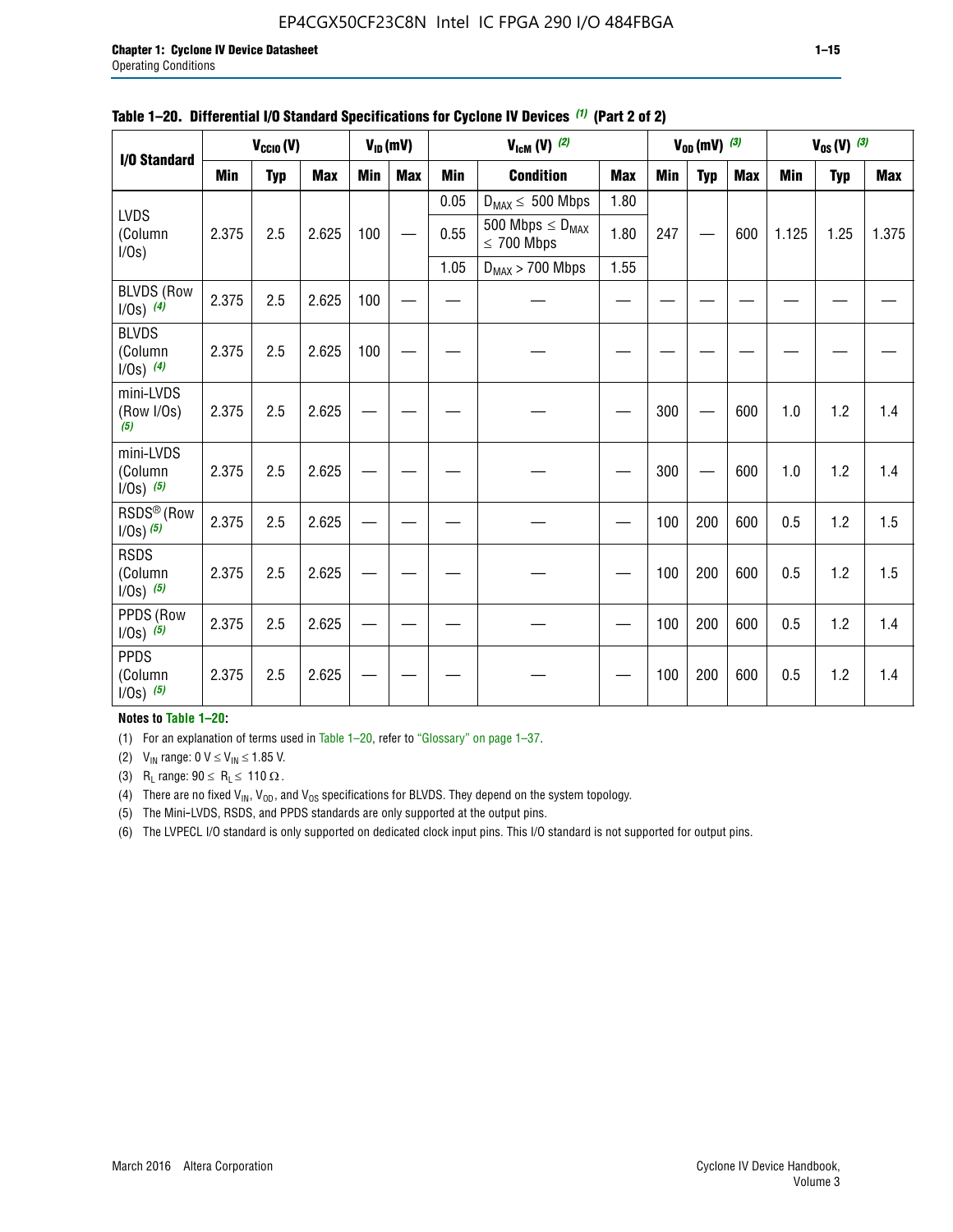## **Power Consumption**

Use the following methods to estimate power for a design:

- the Excel-based EPE
- the Quartus® II PowerPlay power analyzer feature

The interactive Excel-based EPE is used prior to designing the device to get a magnitude estimate of the device power. The Quartus II PowerPlay power analyzer provides better quality estimates based on the specifics of the design after place-and-route is complete. The PowerPlay power analyzer can apply a combination of user-entered, simulation-derived, and estimated signal activities that, combined with detailed circuit models, can yield very accurate power estimates.

f For more information about power estimation tools, refer to the *[Early Power Estimator](http://www.altera.com/literature/ug/ug_epe.pdf
)  [User Guide](http://www.altera.com/literature/ug/ug_epe.pdf
)* and the *[PowerPlay Power Analysis](http://www.altera.com/literature/hb/qts/qts_qii53013.pdf)* chapter in volume 3 of the *Quartus II Handboo*k.

## **Switching Characteristics**

This section provides performance characteristics of Cyclone IV core and periphery blocks for commercial grade devices.

These characteristics can be designated as Preliminary or Final.

- Preliminary characteristics are created using simulation results, process data, and other known parameters. The upper-right hand corner of these tables show the designation as "Preliminary".
- Final numbers are based on actual silicon characterization and testing. The numbers reflect the actual performance of the device under worst-case silicon process, voltage, and junction temperature conditions. There are no designations on finalized tables.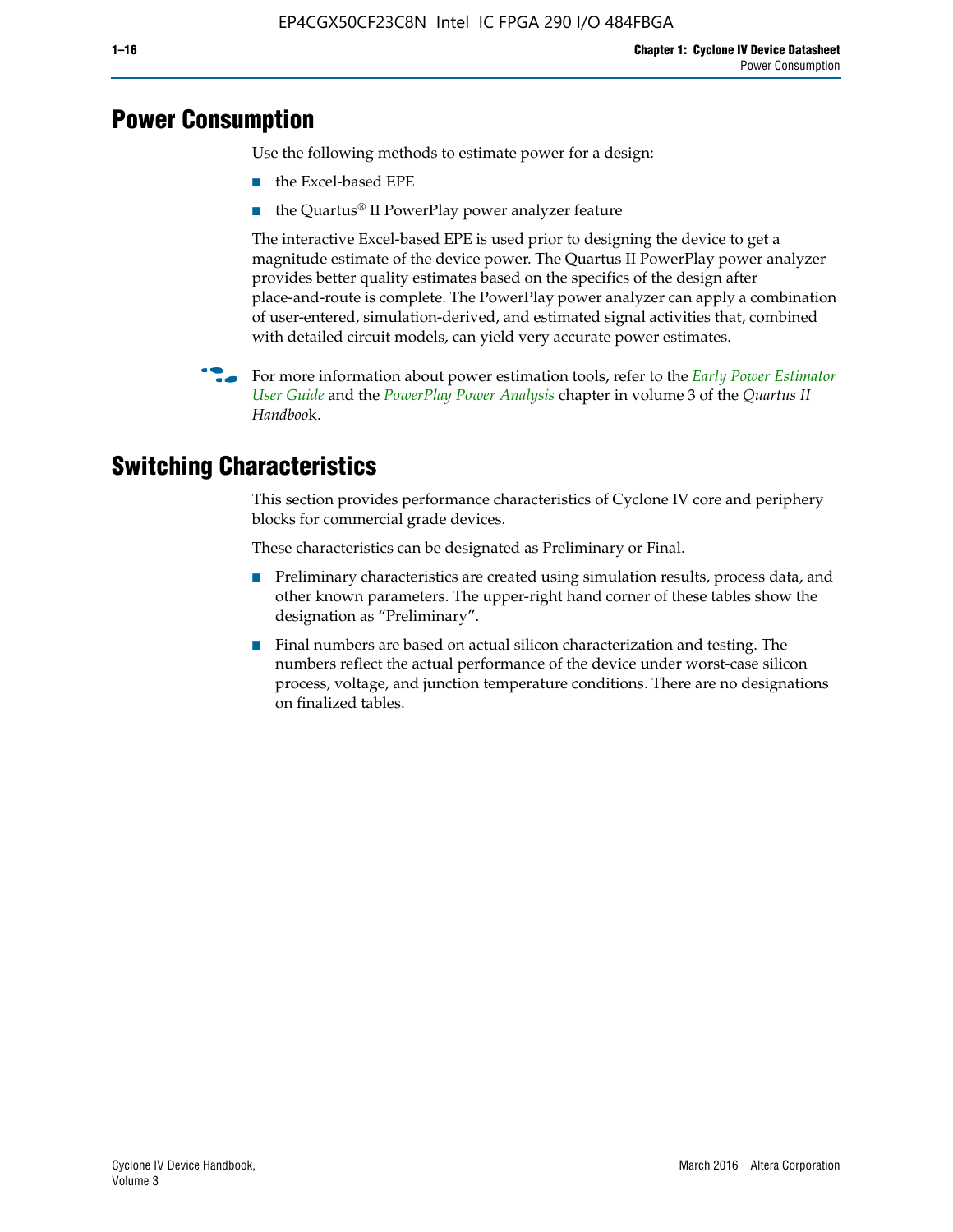## **Transceiver Performance Specifications**

Table 1–21 lists the Cyclone IV GX transceiver specifications.

|  |  |  |  | Table 1-21. Transceiver Specification for Cyclone IV GX Devices (Part 1 of 4) |  |
|--|--|--|--|-------------------------------------------------------------------------------|--|
|--|--|--|--|-------------------------------------------------------------------------------|--|

| Symbol/                                                   |                                                      |                     | C <sub>6</sub>             |                                                                     |                     | C7, I7                     |                   |                     | C <sub>8</sub>             |                |              |
|-----------------------------------------------------------|------------------------------------------------------|---------------------|----------------------------|---------------------------------------------------------------------|---------------------|----------------------------|-------------------|---------------------|----------------------------|----------------|--------------|
| <b>Description</b>                                        | <b>Conditions</b>                                    | <b>Min</b>          | <b>Typ</b>                 | <b>Max</b>                                                          | <b>Min</b>          | <b>Typ</b>                 | <b>Max</b>        | <b>Min</b>          | <b>Typ</b>                 | <b>Max</b>     | <b>Unit</b>  |
| <b>Reference Clock</b>                                    |                                                      |                     |                            |                                                                     |                     |                            |                   |                     |                            |                |              |
| Supported I/O<br><b>Standards</b>                         |                                                      |                     |                            | 1.2 V PCML, 1.5 V PCML, 3.3 V PCML, Differential LVPECL, LVDS, HCSL |                     |                            |                   |                     |                            |                |              |
| Input frequency<br>from REFCLK input<br>pins              |                                                      | 50                  |                            | 156.25                                                              | 50                  |                            | 156.25            | 50                  |                            | 156.25         | <b>MHz</b>   |
| Spread-spectrum<br>modulating clock<br>frequency          | Physical interface<br>for PCI Express<br>(PIPE) mode | 30                  |                            | 33                                                                  | 30                  |                            | 33                | 30                  |                            | 33             | kHz          |
| Spread-spectrum<br>downspread                             | PIPE mode                                            |                     | 0 <sub>to</sub><br>$-0.5%$ |                                                                     |                     | 0 <sub>to</sub><br>$-0.5%$ |                   |                     | 0 <sub>to</sub><br>$-0.5%$ |                |              |
| Peak-to-peak<br>differential input<br>voltage             |                                                      | 0.1                 |                            | 1.6                                                                 | 0.1                 |                            | 1.6               | 0.1                 |                            | 1.6            | $\mathsf{V}$ |
| V <sub>ICM</sub> (AC coupled)                             |                                                      |                     | $1100 \pm 5\%$             |                                                                     |                     | $1100 \pm 5\%$             |                   |                     | $1100 \pm 5\%$             |                | mV           |
| $V_{ICM}$ (DC coupled)                                    | HCSL I/O<br>standard for PCIe<br>reference clock     | 250                 |                            | 550                                                                 | 250                 |                            | 550               | 250                 |                            | 550            | mV           |
| <b>Transmitter REFCLK</b><br>Phase Noise (1)              | Frequency offset                                     |                     |                            | $-123$                                                              |                     |                            | $-123$            |                     |                            | $-123$         | dBc/Hz       |
| <b>Transmitter REFCLK</b><br>Total Jitter (1)             | $= 1$ MHz $- 8$ MHZ                                  |                     |                            | 42.3                                                                |                     |                            | 42.3              |                     |                            | 42.3           | ps           |
| $\mathsf{R}_{\mathsf{ref}}$                               |                                                      |                     | 2000<br>± 1%               |                                                                     |                     | 2000<br>± 1%               |                   |                     | 2000<br>± 1%               |                | Ω            |
| <b>Transceiver Clock</b>                                  |                                                      |                     |                            |                                                                     |                     |                            |                   |                     |                            |                |              |
| cal blk clk clock<br>frequency                            |                                                      | 10                  |                            | 125                                                                 | 10                  |                            | 125               | 10                  | $\overline{\phantom{0}}$   | 125            | MHz          |
| fixedclk clock<br>frequency                               | <b>PCIe Receiver</b><br>Detect                       | $\hspace{0.05cm}$   | 125                        |                                                                     |                     | 125                        | $\hspace{0.05cm}$ | —                   | 125                        |                | <b>MHz</b>   |
| reconfig_clk<br>clock frequency                           | Dynamic<br>reconfiguration<br>clock frequency        | 2.5/<br>37.5<br>(2) |                            | 50                                                                  | 2.5/<br>37.5<br>(2) |                            | 50                | 2.5/<br>37.5<br>(2) |                            | 50             | <b>MHz</b>   |
| Delta time between<br>reconfig clk                        |                                                      |                     |                            | $\overline{2}$                                                      |                     |                            | $\overline{2}$    |                     |                            | $\overline{2}$ | ms           |
| Transceiver block<br>minimum<br>power-down pulse<br>width |                                                      |                     | $\mathbf{1}$               |                                                                     |                     | 1                          |                   |                     | $\mathbf{1}$               |                | $\mu s$      |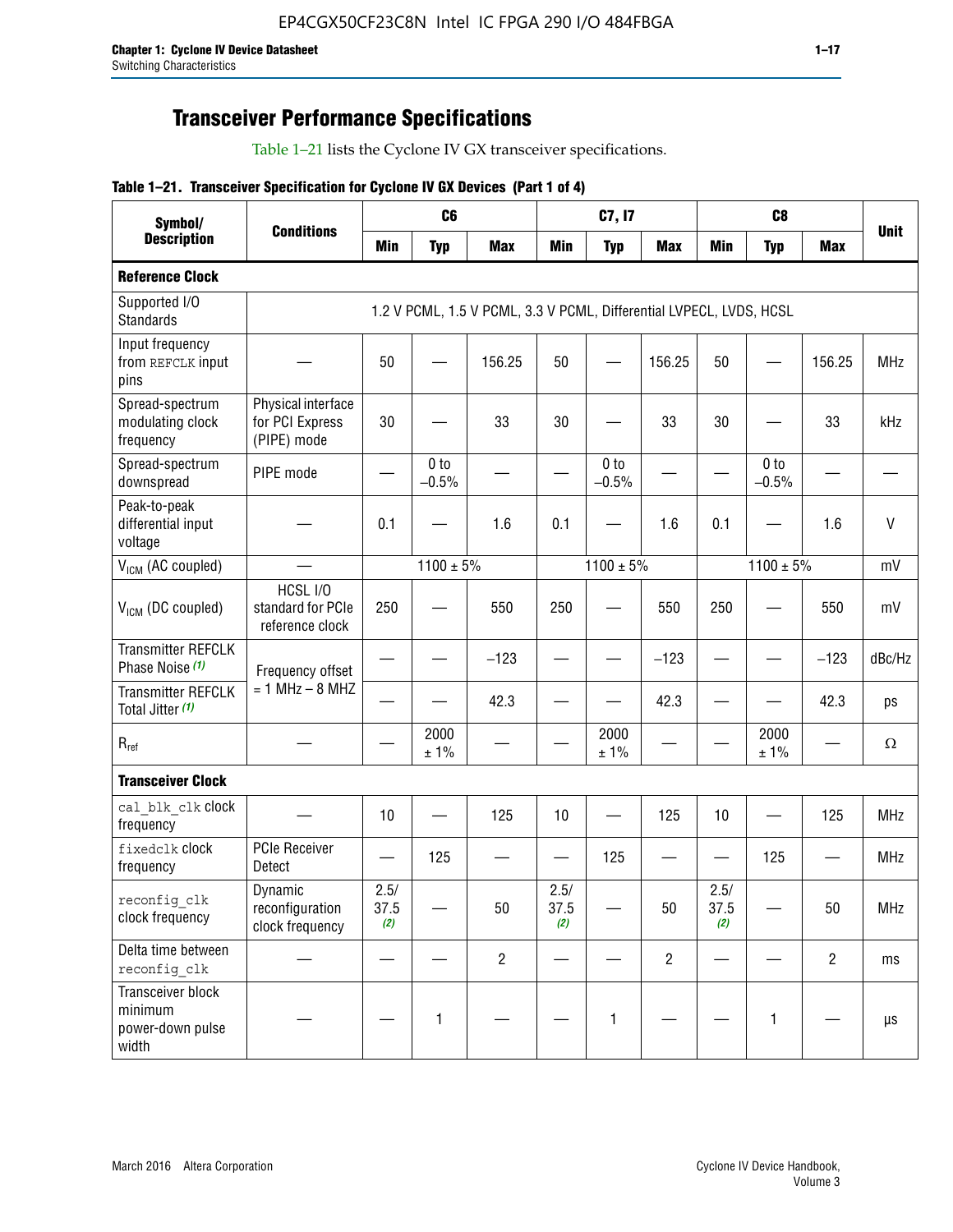| Symbol/                                                                                        |                                                                           | C <sub>8</sub><br>C <sub>6</sub><br>C7, I7<br><b>Conditions</b> |                          |                                    |                          |                                    |                                     |                          |                          |                                 |              |
|------------------------------------------------------------------------------------------------|---------------------------------------------------------------------------|-----------------------------------------------------------------|--------------------------|------------------------------------|--------------------------|------------------------------------|-------------------------------------|--------------------------|--------------------------|---------------------------------|--------------|
| <b>Description</b>                                                                             |                                                                           | <b>Min</b>                                                      | <b>Typ</b>               | <b>Max</b>                         | <b>Min</b>               | <b>Typ</b>                         | <b>Max</b>                          | <b>Min</b>               | <b>Typ</b>               | <b>Max</b>                      | <b>Unit</b>  |
| <b>Receiver</b>                                                                                |                                                                           |                                                                 |                          |                                    |                          |                                    |                                     |                          |                          |                                 |              |
| Supported I/O<br>Standards                                                                     | 1.4 V PCML,<br>1.5 V PCML,<br>2.5 V PCML,<br>LVPECL, LVDS                 |                                                                 |                          |                                    |                          |                                    |                                     |                          |                          |                                 |              |
| Data rate (F324 and<br>smaller package) (15)                                                   |                                                                           | 600                                                             |                          | 2500                               | 600                      |                                    | 2500                                | 600                      |                          | 2500                            | <b>Mbps</b>  |
| Data rate (F484 and<br>larger package) (15)                                                    |                                                                           | 600                                                             |                          | 3125                               | 600                      |                                    | 3125                                | 600                      |                          | 2500                            | <b>Mbps</b>  |
| Absolute V <sub>MAX</sub> for a<br>receiver pin $(3)$                                          |                                                                           |                                                                 |                          | 1.6                                |                          |                                    | 1.6                                 |                          |                          | 1.6                             | $\mathsf{V}$ |
| Operational V <sub>MAX</sub> for<br>a receiver pin                                             |                                                                           |                                                                 |                          | 1.5                                |                          |                                    | 1.5                                 |                          |                          | 1.5                             | $\mathsf{V}$ |
| Absolute V <sub>MIN</sub> for a<br>receiver pin                                                |                                                                           | $-0.4$                                                          |                          |                                    | $-0.4$                   |                                    |                                     | $-0.4$                   |                          |                                 | $\mathsf{V}$ |
| Peak-to-peak<br>differential input<br>voltage V <sub>ID</sub> (diff p-p)                       | $V_{ICM} = 0.82 V$<br>setting, Data Rate<br>$= 600$ Mbps to<br>3.125 Gbps | 0.1                                                             |                          | 2.7                                | 0.1                      |                                    | 2.7                                 | 0.1                      |                          | 2.7                             | $\mathsf{V}$ |
| <b>V<sub>ICM</sub></b>                                                                         | $V_{IGM} = 0.82 V$<br>setting                                             |                                                                 | $820 \pm$<br>10%         |                                    |                          | 820 $\pm$<br>10%                   |                                     |                          | $820 \pm$<br>10%         |                                 | mV           |
| Differential on-chip                                                                           | 100 $-\Omega$ setting                                                     |                                                                 | 100                      |                                    |                          | 100                                |                                     | —<br>—                   | 100                      | $\overline{\phantom{0}}$        | $\Omega$     |
| termination resistors                                                                          | 150 $-\Omega$ setting                                                     |                                                                 | 150                      |                                    |                          | 150                                |                                     |                          | 150                      |                                 | $\Omega$     |
| Differential and<br>common mode<br>return loss                                                 | PIPE, Serial<br>Rapid I/O SR,<br>SATA, CPRI LV,<br>SDI, XAUI              |                                                                 |                          |                                    |                          | Compliant                          |                                     |                          |                          |                                 |              |
| Programmable ppm<br>detector $(4)$                                                             |                                                                           |                                                                 |                          |                                    |                          | ± 62.5, 100, 125, 200,<br>250, 300 |                                     |                          |                          |                                 | ppm          |
| Clock data recovery<br>(CDR) ppm<br>tolerance (without<br>spread-spectrum<br>clocking enabled) |                                                                           |                                                                 |                          | $\pm 300$ (5),<br>±350<br>(6), (7) |                          |                                    | ±300<br>$(5)$ ,<br>±350<br>(6), (7) |                          |                          | ±300<br>(5)<br>±350<br>(6), (7) | ppm          |
| CDR ppm tolerance<br>(with synchronous<br>spread-spectrum<br>clocking enabled) (8)             |                                                                           |                                                                 |                          | 350 to<br>$-5350$<br>(7), (9)      |                          |                                    | 350 to<br>$-5350$<br>(7), (9)       |                          |                          | 350 to<br>$-5350$<br>(7), (9)   | ppm          |
| Run length                                                                                     |                                                                           |                                                                 | 80                       |                                    |                          | 80                                 |                                     |                          | 80                       |                                 | UI           |
|                                                                                                | No Equalization                                                           | —                                                               |                          | 1.5                                | —                        |                                    | 1.5                                 | $\qquad \qquad$          |                          | 1.5                             | dB           |
| Programmable                                                                                   | <b>Medium Low</b>                                                         | —                                                               | $\overline{\phantom{0}}$ | 4.5                                | —                        | $\qquad \qquad$                    | 4.5                                 | —                        | $\overline{\phantom{0}}$ | 4.5                             | dB           |
| equalization                                                                                   | Medium High                                                               | $\overline{\phantom{0}}$                                        | —                        | 5.5                                | —                        | $\qquad \qquad$                    | 5.5                                 | $\overline{\phantom{0}}$ |                          | 5.5                             | dB           |
|                                                                                                | High                                                                      | $\overline{\phantom{0}}$                                        | $\qquad \qquad$          | $\overline{7}$                     | $\overline{\phantom{0}}$ |                                    | 7                                   |                          |                          | $\overline{7}$                  | dB           |

#### **Table 1–21. Transceiver Specification for Cyclone IV GX Devices (Part 2 of 4)**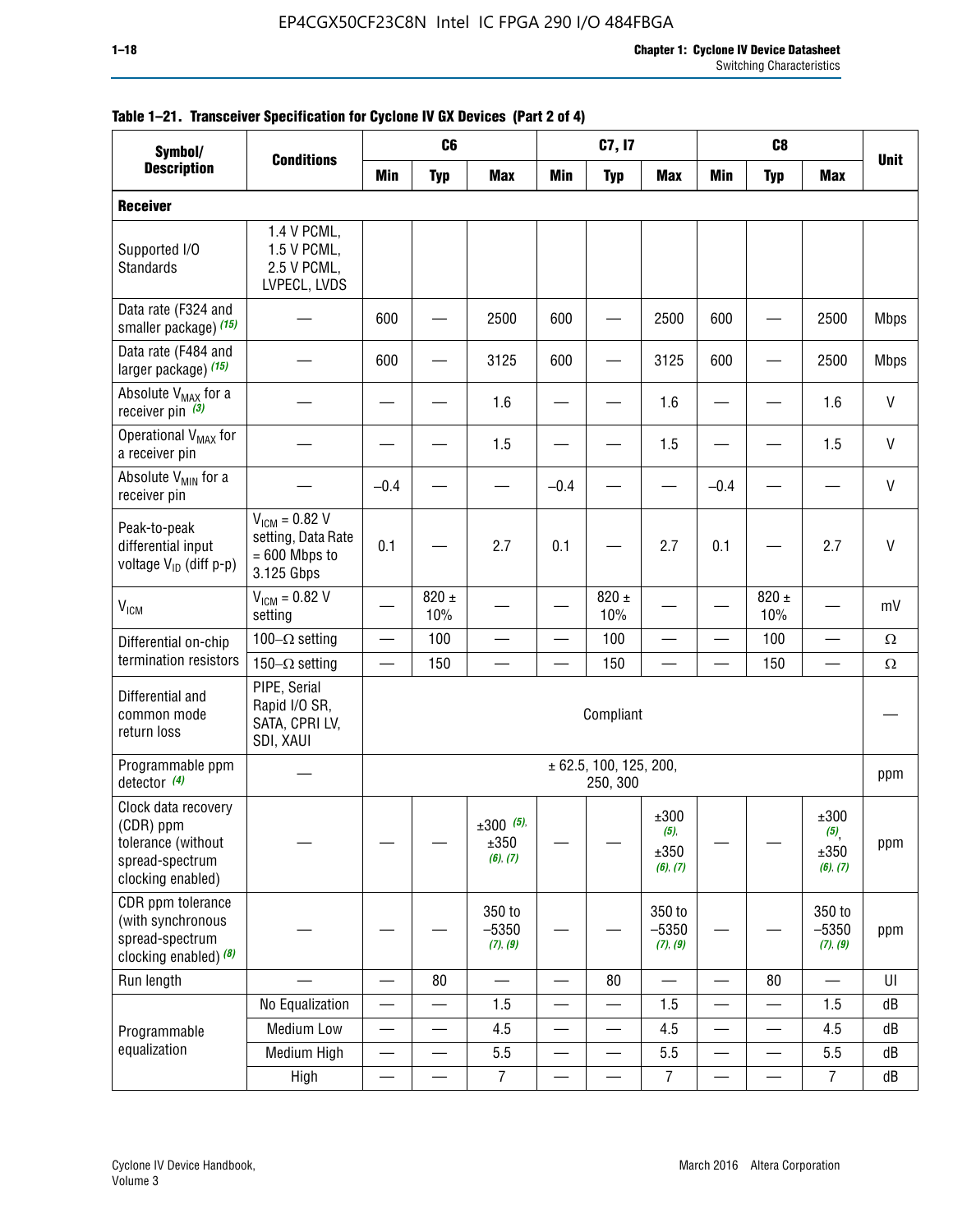| Symbol/                                                                 |                                                                     |     | C <sub>6</sub>           |                          |            | C7, I7                   |                          |                          | C <sub>8</sub>           |                          |                                |
|-------------------------------------------------------------------------|---------------------------------------------------------------------|-----|--------------------------|--------------------------|------------|--------------------------|--------------------------|--------------------------|--------------------------|--------------------------|--------------------------------|
| <b>Description</b>                                                      | <b>Conditions</b>                                                   | Min | <b>Typ</b>               | <b>Max</b>               | <b>Min</b> | <b>Typ</b>               | <b>Max</b>               | <b>Min</b>               | <b>Typ</b>               | <b>Max</b>               | <b>Unit</b>                    |
| Signal detect/loss<br>threshold                                         | PIPE mode                                                           | 65  |                          | 175                      | 65         |                          | 175                      | 65                       |                          | 175                      | mV                             |
| $t_{LTR}$ (10)                                                          |                                                                     |     |                          | 75                       |            | $\overline{\phantom{0}}$ | 75                       |                          |                          | 75                       | μs                             |
| (11)<br>$t_{\text{LTR-LTD\_Manual}}$                                    | $\overline{\phantom{0}}$                                            | 15  | $\overline{\phantom{0}}$ | $\overline{\phantom{0}}$ | 15         |                          | $\overline{\phantom{0}}$ | 15                       | $\overline{\phantom{0}}$ |                          | μs                             |
| $t_{LTD}$ (12)                                                          | $\equiv$                                                            | 0   | 100                      | 4000                     | 0          | 100                      | 4000                     | 0                        | 100                      | 4000                     | ns                             |
| $t_{\text{LTD\_Manual}}$ (13)                                           |                                                                     |     |                          | 4000                     |            | $\overline{\phantom{0}}$ | 4000                     | $\overline{\phantom{0}}$ | erialisti<br>1980        | 4000                     | ns                             |
| $t_{LTD\_Auto}$ (14)                                                    |                                                                     |     |                          | 4000                     |            | —                        | 4000                     | $\overline{\phantom{0}}$ |                          | 4000                     | ns                             |
| Receiver buffer and<br>CDR offset<br>cancellation time<br>(per channel) |                                                                     |     |                          | 17000                    |            |                          | 17000                    |                          |                          | 17000                    | recon<br>fig_c<br>lk<br>cycles |
|                                                                         | DC Gain Setting =<br>0                                              |     | 0                        |                          |            | 0                        |                          |                          | 0                        |                          | dB                             |
| Programmable DC<br>gain                                                 | DC Gain Setting =<br>1                                              |     | 3                        |                          |            | 3                        |                          |                          | 3                        |                          | dB                             |
|                                                                         | DC Gain Setting =<br>2                                              |     | 6                        |                          |            | $\,6$                    |                          |                          | 6                        |                          | dB                             |
| <b>Transmitter</b>                                                      |                                                                     |     |                          |                          |            |                          |                          |                          |                          |                          |                                |
| Supported I/O<br>Standards                                              | 1.5 V PCML                                                          |     |                          |                          |            |                          |                          |                          |                          |                          |                                |
| Data rate (F324 and<br>smaller package)                                 |                                                                     | 600 |                          | 2500                     | 600        |                          | 2500                     | 600                      |                          | 2500                     | <b>Mbps</b>                    |
| Data rate (F484 and<br>larger package)                                  |                                                                     | 600 |                          | 3125                     | 600        |                          | 3125                     | 600                      |                          | 2500                     | <b>Mbps</b>                    |
| V <sub>OCM</sub>                                                        | 0.65 V setting                                                      |     | 650                      | $\overline{\phantom{0}}$ | $\equiv$   | 650                      | $\equiv$                 | $\qquad \qquad$          | 650                      |                          | mV                             |
| Differential on-chip                                                    | 100 $-\Omega$ setting                                               |     | 100                      | $\overline{\phantom{0}}$ |            | 100                      |                          | $\overline{\phantom{0}}$ | 100                      | $\overline{\phantom{0}}$ | $\Omega$                       |
| termination resistors                                                   | 150 $-\Omega$ setting                                               |     | 150                      | $\overline{\phantom{0}}$ |            | 150                      |                          |                          | 150                      |                          | $\Omega$                       |
| Differential and<br>common mode<br>return loss                          | PIPE, CPRI LV,<br>Serial Rapid I/O<br>SR, SDI, XAUI,<br><b>SATA</b> |     |                          |                          |            | Compliant                |                          |                          |                          |                          |                                |
| Rise time                                                               |                                                                     | 50  |                          | 200                      | 50         | $\overline{\phantom{0}}$ | 200                      | 50                       |                          | 200                      | ps                             |
| Fall time                                                               |                                                                     | 50  | —                        | 200                      | 50         | —                        | 200                      | 50                       | —                        | 200                      | ps                             |
| Intra-differential pair<br>skew                                         |                                                                     |     |                          | 15                       |            |                          | 15                       |                          |                          | 15                       | ps                             |
| Intra-transceiver<br>block skew                                         |                                                                     |     |                          | 120                      |            |                          | 120                      |                          |                          | 120                      | ps                             |

#### **Table 1–21. Transceiver Specification for Cyclone IV GX Devices (Part 3 of 4)**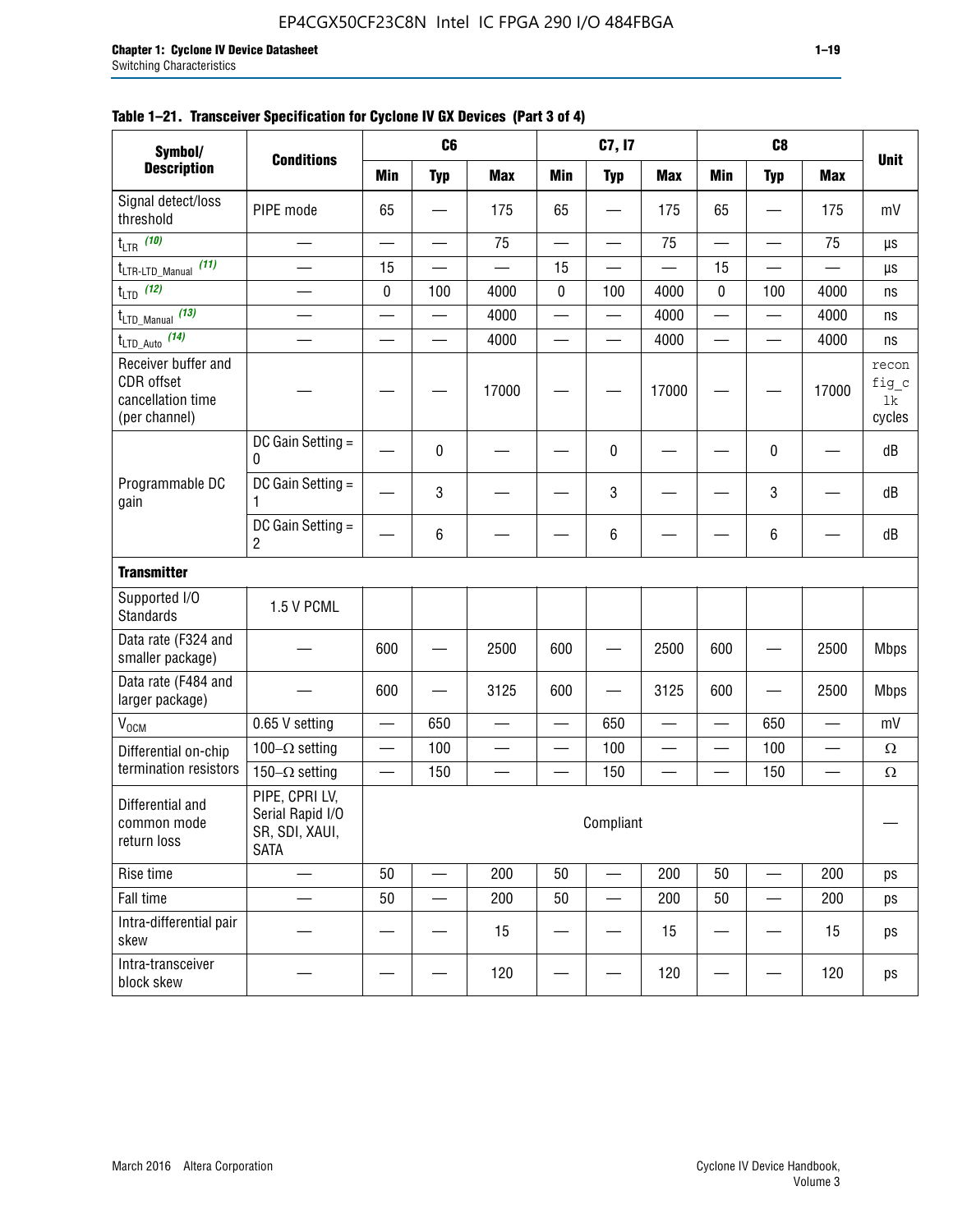### **Table 1–21. Transceiver Specification for Cyclone IV GX Devices (Part 4 of 4)**

| Symbol/                                          | <b>Conditions</b> | C6                                 |     |            | C7, I7 |            |            | C8  |     |            | <b>Unit</b> |
|--------------------------------------------------|-------------------|------------------------------------|-----|------------|--------|------------|------------|-----|-----|------------|-------------|
| <b>Description</b>                               |                   | Min                                | Typ | <b>Max</b> | Min    | <b>Typ</b> | <b>Max</b> | Min | Typ | <b>Max</b> |             |
| <b>PLD-Transceiver Interface</b>                 |                   |                                    |     |            |        |            |            |     |     |            |             |
| Interface speed<br>(F324 and smaller<br>package) |                   | 25                                 |     | 125        | 25     |            | 125        | 25  |     | 125        | <b>MHz</b>  |
| Interface speed<br>(F484 and larger<br>package)  |                   | 25                                 |     | 156.25     | 25     |            | 156.25     | 25  |     | 156.25     | <b>MHz</b>  |
| Digital reset pulse<br>width                     |                   | Minimum is 2 parallel clock cycles |     |            |        |            |            |     |     |            |             |

#### **Notes to Table 1–21:**

(1) This specification is valid for transmitter output jitter specification with a maximum total jitter value of 112 ps, typically for 3.125 Gbps SRIO and XAUI protocols.

(2) The minimum reconfig\_clk frequency is 2.5 MHz if the transceiver channel is configured in **Transmitter Only** mode. The minimum reconfig\_clk frequency is 37.5 MHz if the transceiver channel is configured in **Receiver Only** or **Receiver and Transmitter** mode.

(3) The device cannot tolerate prolonged operation at this absolute maximum.

- (4) The rate matcher supports only up to  $\pm 300$  parts per million (ppm).
- (5) Supported for the F169 and F324 device packages only.
- (6) Supported for the F484, F672, and F896 device packages only. Pending device characterization.
- (7) To support CDR ppm tolerance greater than ±300 ppm, implement ppm detector in user logic and configure CDR to Manual Lock Mode.
- (8) Asynchronous spread-spectrum clocking is not supported.
- (9) For the EP4CGX30 (F484 package only), EP4CGX50, and EP4CGX75 devices, the CDR ppl tolerance is ±200 ppm.
- (10) Time taken until pll\_locked goes high after pll\_powerdown deasserts.
- (11) Time that the CDR must be kept in lock-to-reference mode after rx analogreset deasserts and before rx locktodata is asserted in manual mode.

(12) Time taken to recover valid data after the rx locktodata signal is asserted in manual mode (Figure 1–2), or after rx freqlocked signal goes high in automatic mode (Figure 1–3).

(13) Time taken to recover valid data after the rx locktodata signal is asserted in manual mode.

- (14) Time taken to recover valid data after the rx freqlocked signal goes high in automatic mode.
- (15) To support data rates lower than the minimum specification through oversampling, use the CDR in LTR mode only.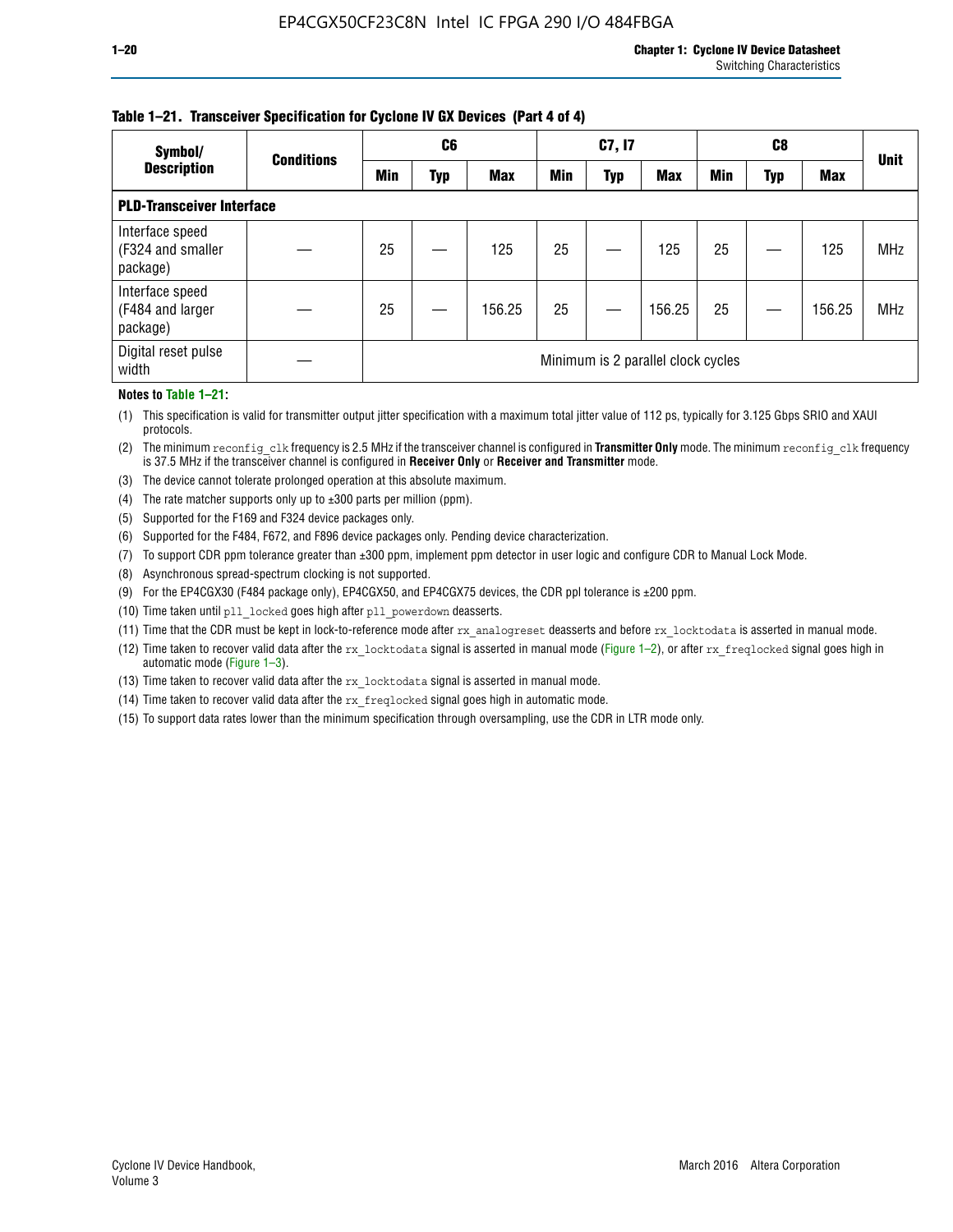Figure 1–2 shows the lock time parameters in manual mode.

 $\Box$  LTD = lock-to-data. LTR = lock-to-reference.





Figure 1–3 shows the lock time parameters in automatic mode.

**Figure 1–3. Lock Time Parameters for Automatic Mode**

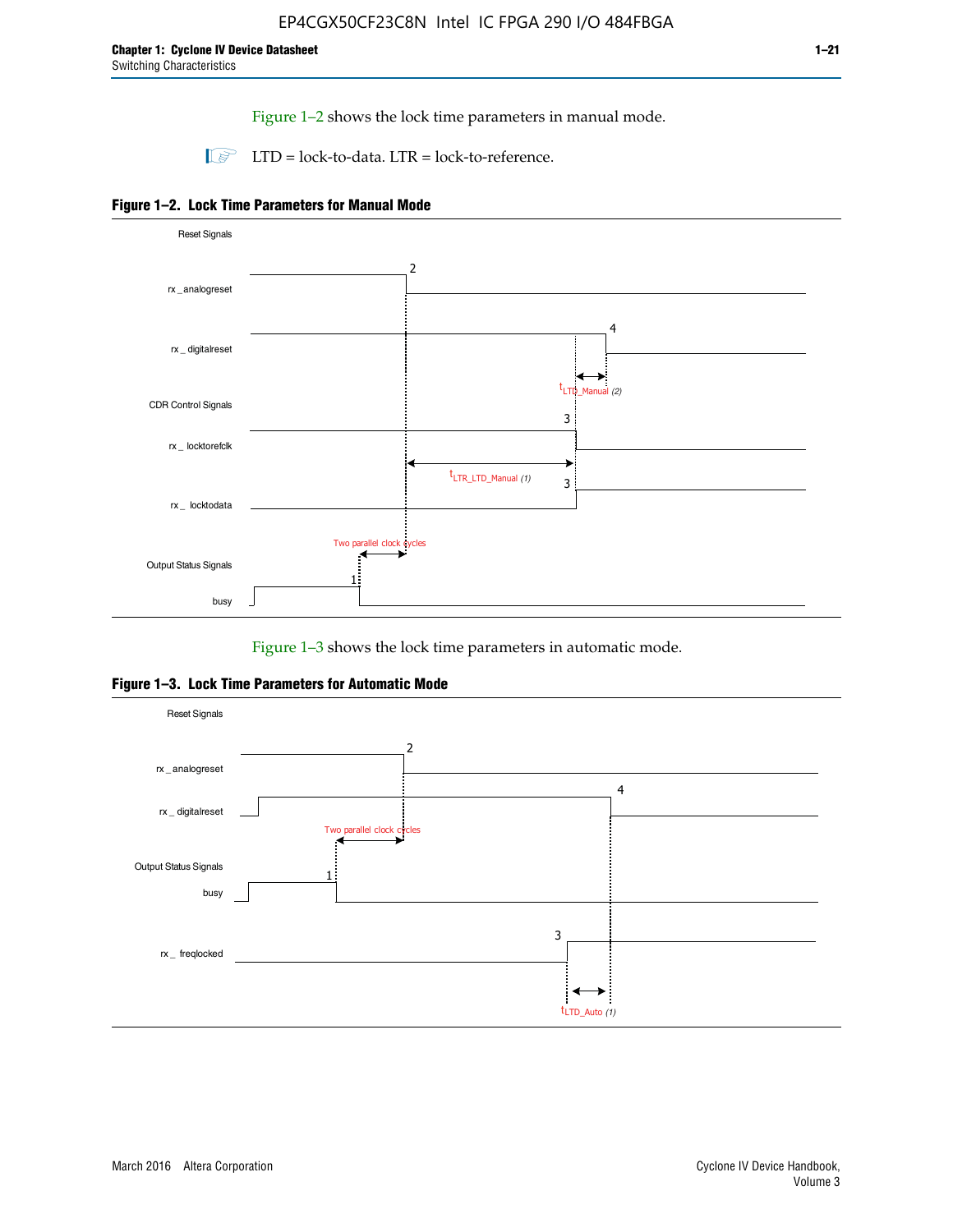#### Figure 1–4 shows the differential receiver input waveform.





Figure 1–5 shows the transmitter output waveform.





Table 1–22 lists the typical V<sub>OD</sub> for Tx term that equals 100  $\Omega$ .

| Table 1–22. Typical V <sub>0D</sub> Setting, Tx Term = 100 $\Omega$ |  |  |  |  |  |  |  |
|---------------------------------------------------------------------|--|--|--|--|--|--|--|
|---------------------------------------------------------------------|--|--|--|--|--|--|--|

|                                                        |     |     |     | V <sub>op</sub> Setting (mV) |      |      |
|--------------------------------------------------------|-----|-----|-----|------------------------------|------|------|
| <b>Symbol</b>                                          |     |     |     | 4(1)                         |      |      |
| $\rm V_{OD}$ differential peak<br>to peak typical (mV) | 400 | 600 | 800 | 900                          | 1000 | 1200 |

**Note to Table 1–22:**

(1) This setting is required for compliance with the PCIe protocol.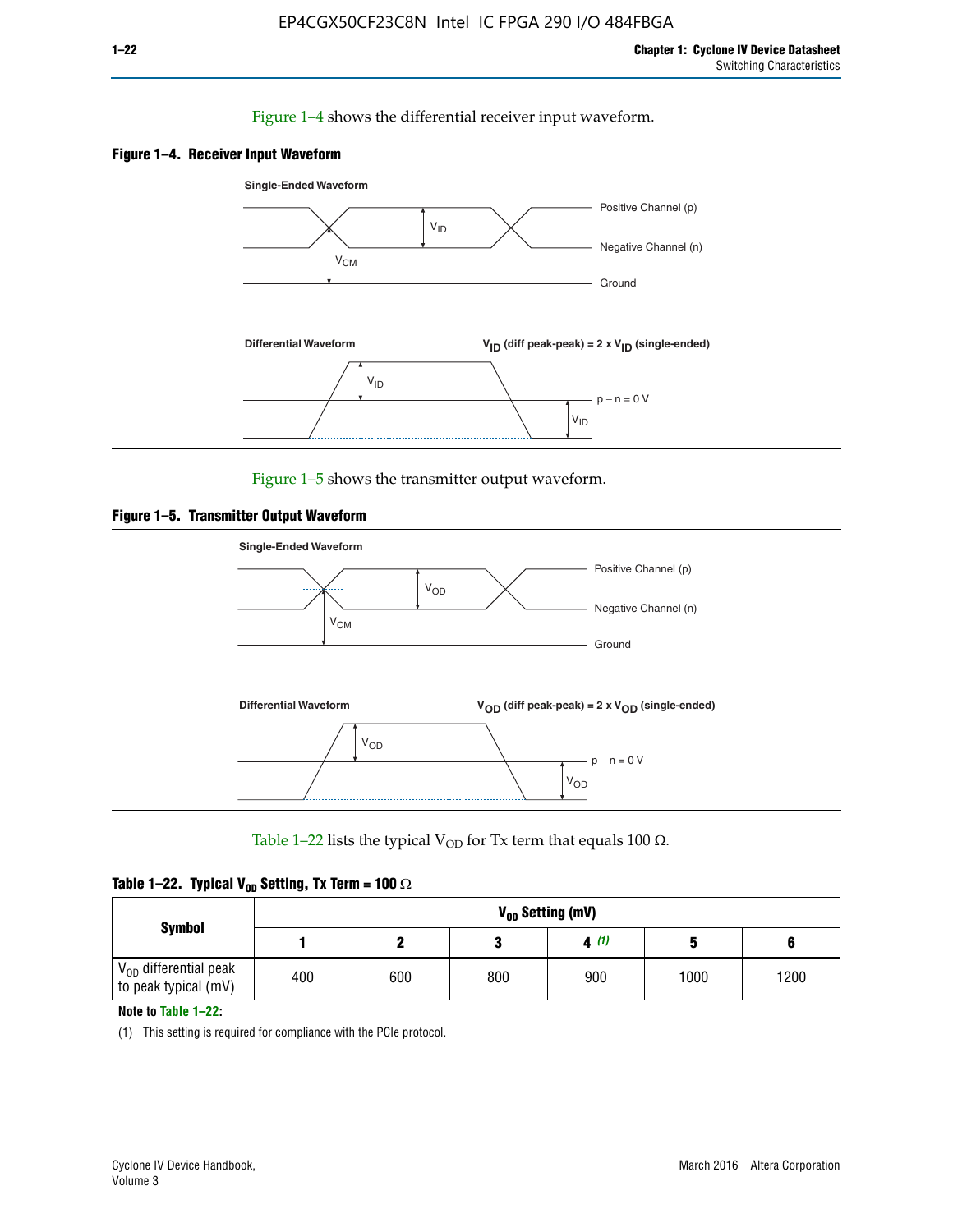Table 1–23 lists the Cyclone IV GX transceiver block AC specifications.

| Symbol/                                                                 | <b>Conditions</b>  |        | C <sub>6</sub> |            | C7, I7 |            | C <sub>8</sub> |     |            |       |             |
|-------------------------------------------------------------------------|--------------------|--------|----------------|------------|--------|------------|----------------|-----|------------|-------|-------------|
| <b>Description</b>                                                      |                    | Min    | <b>Typ</b>     | <b>Max</b> | Min    | <b>Typ</b> | Max            | Min | <b>Typ</b> | Max   | <b>Unit</b> |
| <b>PCIe Transmit Jitter Generation (3)</b>                              |                    |        |                |            |        |            |                |     |            |       |             |
| Total jitter at 2.5 Gbps<br>(Gen1)                                      | Compliance pattern |        |                | 0.25       |        |            | 0.25           |     |            | 0.25  | UI          |
| <b>PCIe Receiver Jitter Tolerance (3)</b>                               |                    |        |                |            |        |            |                |     |            |       |             |
| Total jitter at 2.5 Gbps<br>(Gen1)                                      | Compliance pattern | > 0.6  |                | > 0.6      |        | > 0.6      |                | UI  |            |       |             |
| <b>GIGE Transmit Jitter Generation (4)</b>                              |                    |        |                |            |        |            |                |     |            |       |             |
| Deterministic jitter<br>(peak-to-peak)                                  | Pattern = CRPAT    |        |                | 0.14       |        |            | 0.14           |     |            | 0.14  | UI          |
| Total jitter (peak-to-peak)                                             | Pattern = CRPAT    |        |                | 0.279      |        |            | 0.279          |     |            | 0.279 | UI          |
| <b>GIGE Receiver Jitter Tolerance (4)</b>                               |                    |        |                |            |        |            |                |     |            |       |             |
| Deterministic jitter<br>tolerance (peak-to-peak)                        | Pattern = CJPAT    | > 0.4  |                | > 0.4      |        |            | > 0.4          |     | UI         |       |             |
| Combined deterministic<br>and random jitter<br>tolerance (peak-to-peak) | Pattern = CJPAT    | > 0.66 |                | > 0.66     |        | > 0.66     |                | UI  |            |       |             |

#### **Table 1–23. Transceiver Block AC Specification for Cyclone IV GX Devices** *(1)***,** *(2)*

**Notes to Table 1–23:**

(1) Dedicated refclk pins were used to drive the input reference clocks.

(2) The jitter numbers specified are valid for the stated conditions only.

(3) The jitter numbers for PIPE are compliant to the PCIe Base Specification 2.0.

(4) The jitter numbers for GIGE are compliant to the IEEE802.3-2002 Specification.

## **Core Performance Specifications**

The following sections describe the clock tree specifications, PLLs, embedded multiplier, memory block, and configuration specifications for Cyclone IV Devices.

## **Clock Tree Specifications**

Table 1–24 lists the clock tree specifications for Cyclone IV devices.

**Table 1–24. Clock Tree Performance for Cyclone IV Devices** *(Part 1 of 2)*

|               | <b>Performance</b> |       |     |           |             |               |                  |     |             |
|---------------|--------------------|-------|-----|-----------|-------------|---------------|------------------|-----|-------------|
| <b>Device</b> | C6                 | C7    | C8  | $C8L$ (1) | $C9L$ $(1)$ | $\mathsf{I}7$ | <b>18L</b> $(1)$ | A7  | <b>Unit</b> |
| EP4CE6        | 500                | 437.5 | 402 | 362       | 265         | 437.5         | 362              | 402 | <b>MHz</b>  |
| EP4CE10       | 500                | 437.5 | 402 | 362       | 265         | 437.5         | 362              | 402 | <b>MHz</b>  |
| EP4CE15       | 500                | 437.5 | 402 | 362       | 265         | 437.5         | 362              | 402 | <b>MHz</b>  |
| EP4CE22       | 500                | 437.5 | 402 | 362       | 265         | 437.5         | 362              | 402 | <b>MHz</b>  |
| EP4CE30       | 500                | 437.5 | 402 | 362       | 265         | 437.5         | 362              | 402 | <b>MHz</b>  |
| EP4CE40       | 500                | 437.5 | 402 | 362       | 265         | 437.5         | 362              | 402 | <b>MHz</b>  |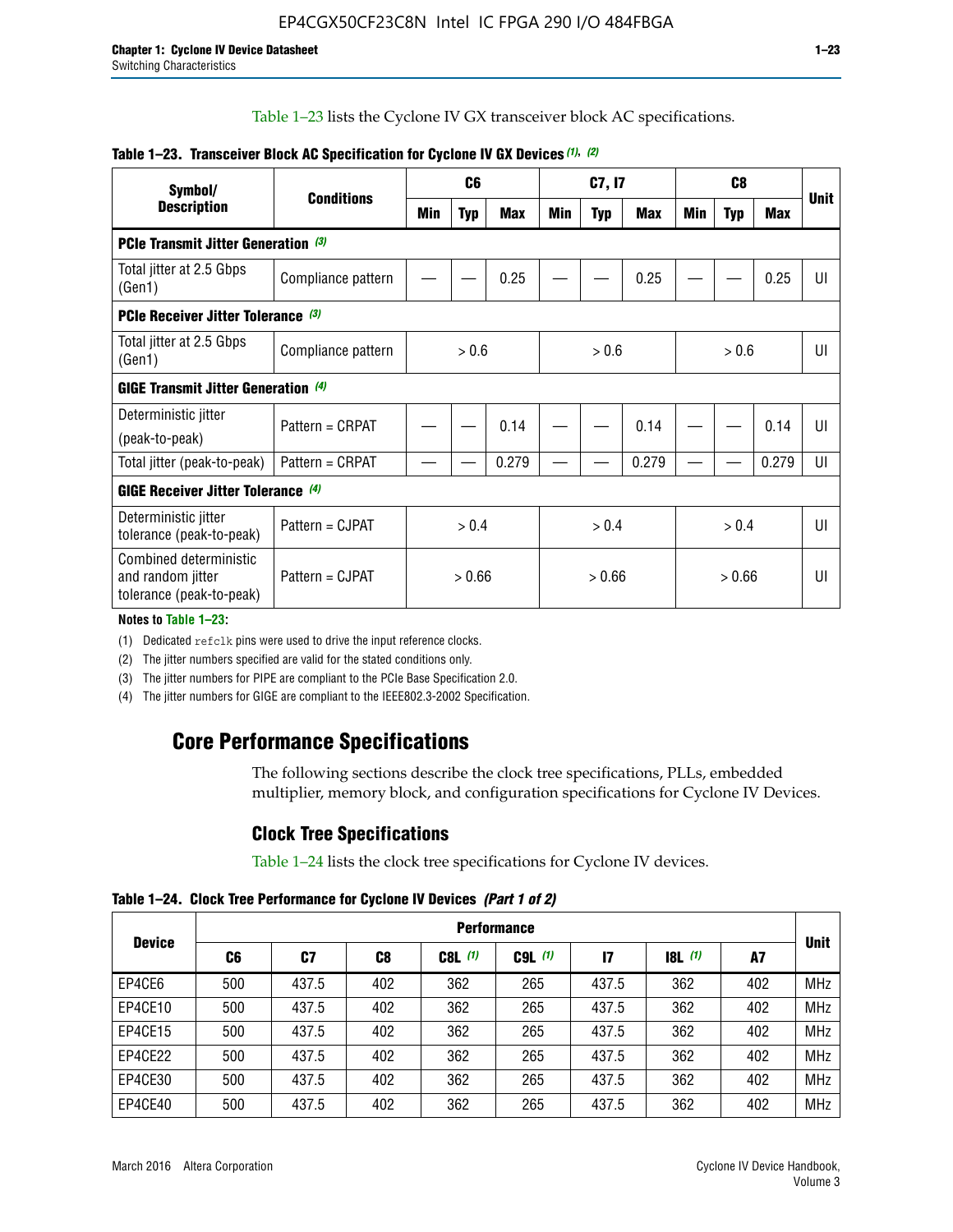|               | <b>Performance</b> |                |     |           |             |              |           |    |             |  |
|---------------|--------------------|----------------|-----|-----------|-------------|--------------|-----------|----|-------------|--|
| <b>Device</b> | C6                 | C <sub>7</sub> | C8  | $C8L$ (1) | $C9L$ $(1)$ | $\mathbf{I}$ | $18L$ (1) | A7 | <b>Unit</b> |  |
| EP4CE55       | 500                | 437.5          | 402 | 362       | 265         | 437.5        | 362       |    | <b>MHz</b>  |  |
| EP4CE75       | 500                | 437.5          | 402 | 362       | 265         | 437.5        | 362       |    | <b>MHz</b>  |  |
| EP4CE115      |                    | 437.5          | 402 | 362       | 265         | 437.5        | 362       |    | <b>MHz</b>  |  |
| EP4CGX15      | 500                | 437.5          | 402 |           |             | 437.5        |           |    | <b>MHz</b>  |  |
| EP4CGX22      | 500                | 437.5          | 402 |           |             | 437.5        |           |    | <b>MHz</b>  |  |
| EP4CGX30      | 500                | 437.5          | 402 |           |             | 437.5        |           |    | <b>MHz</b>  |  |
| EP4CGX50      | 500                | 437.5          | 402 |           |             | 437.5        |           |    | <b>MHz</b>  |  |
| EP4CGX75      | 500                | 437.5          | 402 |           |             | 437.5        |           |    | <b>MHz</b>  |  |
| EP4CGX110     | 500                | 437.5          | 402 |           |             | 437.5        |           |    | <b>MHz</b>  |  |
| EP4CGX150     | 500                | 437.5          | 402 |           |             | 437.5        |           |    | <b>MHz</b>  |  |

**Table 1–24. Clock Tree Performance for Cyclone IV Devices** *(Part 2 of 2)*

**Note to Table 1–24:**

(1) Cyclone IV E 1.0 V core voltage devices only support C8L, C9L, and I8L speed grades.

## **PLL Specifications**

Table 1–25 lists the PLL specifications for Cyclone IV devices when operating in the commercial junction temperature range (0°C to 85°C), the industrial junction temperature range (–40°C to 100°C), the extended industrial junction temperature range (–40°C to 125°C), and the automotive junction temperature range (–40°C to 125°C). For more information about the PLL block, refer to "Glossary" on page 1–37.

|  |  | Table 1–25. PLL Specifications for Cyclone IV Devices $(1)$ , $(2)$ (Part 1 of 2) |  |
|--|--|-----------------------------------------------------------------------------------|--|
|--|--|-----------------------------------------------------------------------------------|--|

| <b>Symbol</b>                                          | <b>Parameter</b>                                            | Min | <b>Typ</b>               | <b>Max</b> | <b>Unit</b>   |
|--------------------------------------------------------|-------------------------------------------------------------|-----|--------------------------|------------|---------------|
|                                                        | Input clock frequency $(-6, -7, -8)$ speed grades)          | 5   | $\qquad \qquad$          | 472.5      | <b>MHz</b>    |
| $f_{\text{IN}}(3)$                                     | Input clock frequency (-8L speed grade)                     | 5   |                          | 362        | <b>MHz</b>    |
|                                                        | Input clock frequency (-9L speed grade)                     | 5   |                          | 265        | <b>MHz</b>    |
| f <sub>INPFD</sub>                                     | PFD input frequency                                         | 5   | $\overline{\phantom{0}}$ | 325        | <b>MHz</b>    |
| $f_{VCO}$ (4)                                          | PLL internal VCO operating range                            | 600 |                          | 1300       | <b>MHz</b>    |
| f <sub>INDUTY</sub>                                    | Input clock duty cycle                                      | 40  |                          | 60         | $\frac{0}{0}$ |
| $t_{\text{INJITTER\_CCJ}}$ (5)                         | Input clock cycle-to-cycle jitter<br>$F_{REF} \geq 100$ MHz |     |                          | 0.15       | UI            |
|                                                        | $F_{RFF}$ < 100 MHz                                         |     |                          | ±750       | ps            |
| $f_{\text{OUT\_EXT}}$ (external clock<br>output) $(3)$ | PLL output frequency                                        |     |                          | 472.5      | <b>MHz</b>    |
|                                                        | PLL output frequency (-6 speed grade)                       |     |                          | 472.5      | <b>MHz</b>    |
|                                                        | PLL output frequency (-7 speed grade)                       |     |                          | 450        | <b>MHz</b>    |
| $f_{OUT}$ (to global clock)                            | PLL output frequency (-8 speed grade)                       |     |                          | 402.5      | <b>MHz</b>    |
|                                                        | PLL output frequency (-8L speed grade)                      |     |                          | 362        | <b>MHz</b>    |
|                                                        | PLL output frequency (-9L speed grade)                      |     |                          | 265        | <b>MHz</b>    |
| t <sub>outduty</sub>                                   | Duty cycle for external clock output (when set to 50%)      | 45  | 50                       | 55         | $\frac{0}{0}$ |
| $t_{\text{LOCK}}$                                      | Time required to lock from end of device configuration      |     |                          |            | ms            |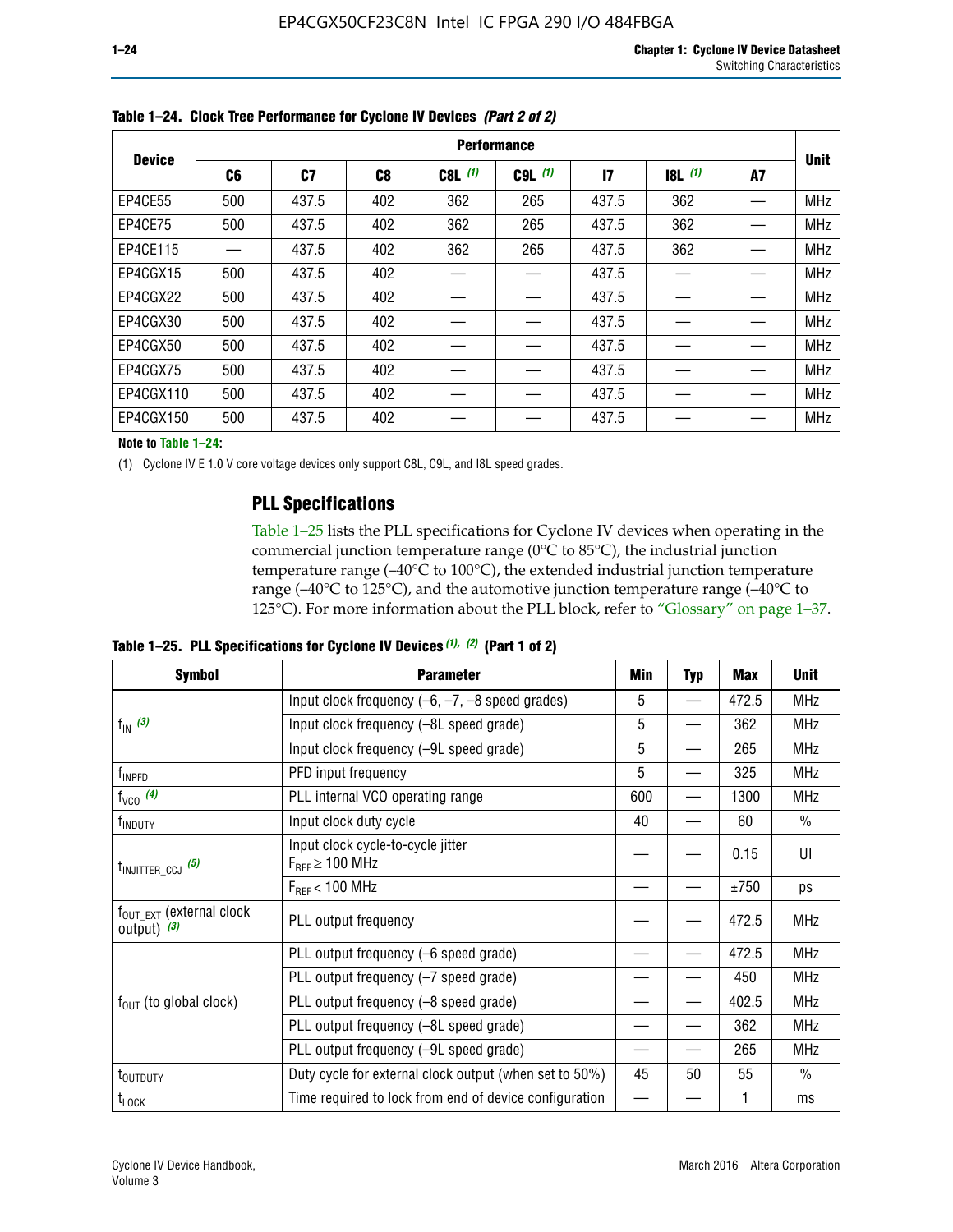|  | Table 1–25. PLL Specifications for Cyclone IV Devices $(1)$ , $(2)$ (Part 2 of 2) |  |  |
|--|-----------------------------------------------------------------------------------|--|--|
|--|-----------------------------------------------------------------------------------|--|--|

| <b>Symbol</b>                             | <b>Parameter</b>                                                                                                                     | Min | <b>Typ</b> | <b>Max</b> | <b>Unit</b>              |
|-------------------------------------------|--------------------------------------------------------------------------------------------------------------------------------------|-----|------------|------------|--------------------------|
| t <sub>DLOCK</sub>                        | Time required to lock dynamically (after switchover,<br>reconfiguring any non-post-scale counters/delays or<br>areset is deasserted) |     |            | 1          | ms                       |
| t <sub>outjitter_period_dedclk</sub> (6)  | Dedicated clock output period jitter<br>$F_{OIII} \geq 100$ MHz                                                                      |     |            | 300        | ps                       |
|                                           | $F_{OUT}$ < 100 MHz                                                                                                                  |     |            | 30         | mUI                      |
| t <sub>outjitter_ccj_dedclk</sub> (6)     | Dedicated clock output cycle-to-cycle jitter<br>$F_{\text{OUT}} \geq 100 \text{ MHz}$                                                |     |            | 300        | ps                       |
|                                           | $F_{OUT}$ < 100 MHz                                                                                                                  |     |            | 30         | mUI                      |
| t <sub>outjitter_period_io</sub> (6)      | Regular I/O period jitter<br>$F_{\text{OUT}} \geq 100 \text{ MHz}$                                                                   |     |            | 650        | ps                       |
|                                           | $F_{\text{OUT}}$ < 100 MHz                                                                                                           |     |            | 75         | mUI                      |
| t <sub>outjitter_ccj_io</sub> (6)         | Regular I/O cycle-to-cycle jitter<br>$F_{OUT} \geq 100$ MHz                                                                          |     |            | 650        | ps                       |
|                                           | $F_{\text{OUT}}$ < 100 MHz                                                                                                           |     |            | 75         | mUI                      |
| t <sub>PLL_PSERR</sub>                    | Accuracy of PLL phase shift                                                                                                          |     |            | ±50        | ps                       |
| t <sub>ARESET</sub>                       | Minimum pulse width on areset signal.                                                                                                | 10  |            |            | ns                       |
| t <sub>configpll</sub>                    | Time required to reconfigure scan chains for PLLs                                                                                    |     | 3.5(7)     |            | <b>SCANCLK</b><br>cycles |
| f <sub>SCANCLK</sub>                      | scanclk frequency                                                                                                                    |     |            | 100        | <b>MHz</b>               |
| t <sub>CASC_OUTJITTER_PERIOD_DEDCLK</sub> | Period jitter for dedicated clock output in cascaded<br>PLLs ( $F_{OUT} \ge 100$ MHz)                                                |     |            | 425        | ps                       |
| (8), (9)                                  | Period jitter for dedicated clock output in cascaded<br>PLLs ( $F_{OUT}$ < 100 MHz)                                                  |     |            | 42.5       | mUI                      |

#### **Notes to Table 1–25:**

- (1) This table is applicable for general purpose PLLs and multipurpose PLLs.
- (2) You must connect  $V_{CCD-PLL}$  to  $V_{CCINT}$  through the decoupling capacitor and ferrite bead.
- (3) This parameter is limited in the Quartus II software by the I/O maximum frequency. The maximum I/O frequency is different for each I/O standard.
- (4) The  $V_{CO}$  frequency reported by the Quartus II software in the PLL Summary section of the compilation report takes into consideration the  $V_{CO}$ post-scale counter K value. Therefore, if the counter K has a value of 2, the frequency reported can be lower than the f<sub>VCO</sub> specification.
- (5) A high input jitter directly affects the PLL output jitter. To have low PLL output clock jitter, you must provide a clean clock source that is less than 200 ps.
- (6) Peak-to-peak jitter with a probability level of 10–12 (14 sigma, 99.99999999974404% confidence level). The output jitter specification applies to the intrinsic jitter of the PLL when an input jitter of 30 ps is applied.
- (7) With 100-MHz scanclk frequency.
- (8) The cascaded PLLs specification is applicable only with the following conditions:
	- **■** Upstream PLL—0.59 MHz  $\leq$  Upstream PLL bandwidth  $<$  1 MHz
	- Downstream PLL—Downstream PLL bandwidth > 2 MHz
- (9) PLL cascading is not supported for transceiver applications.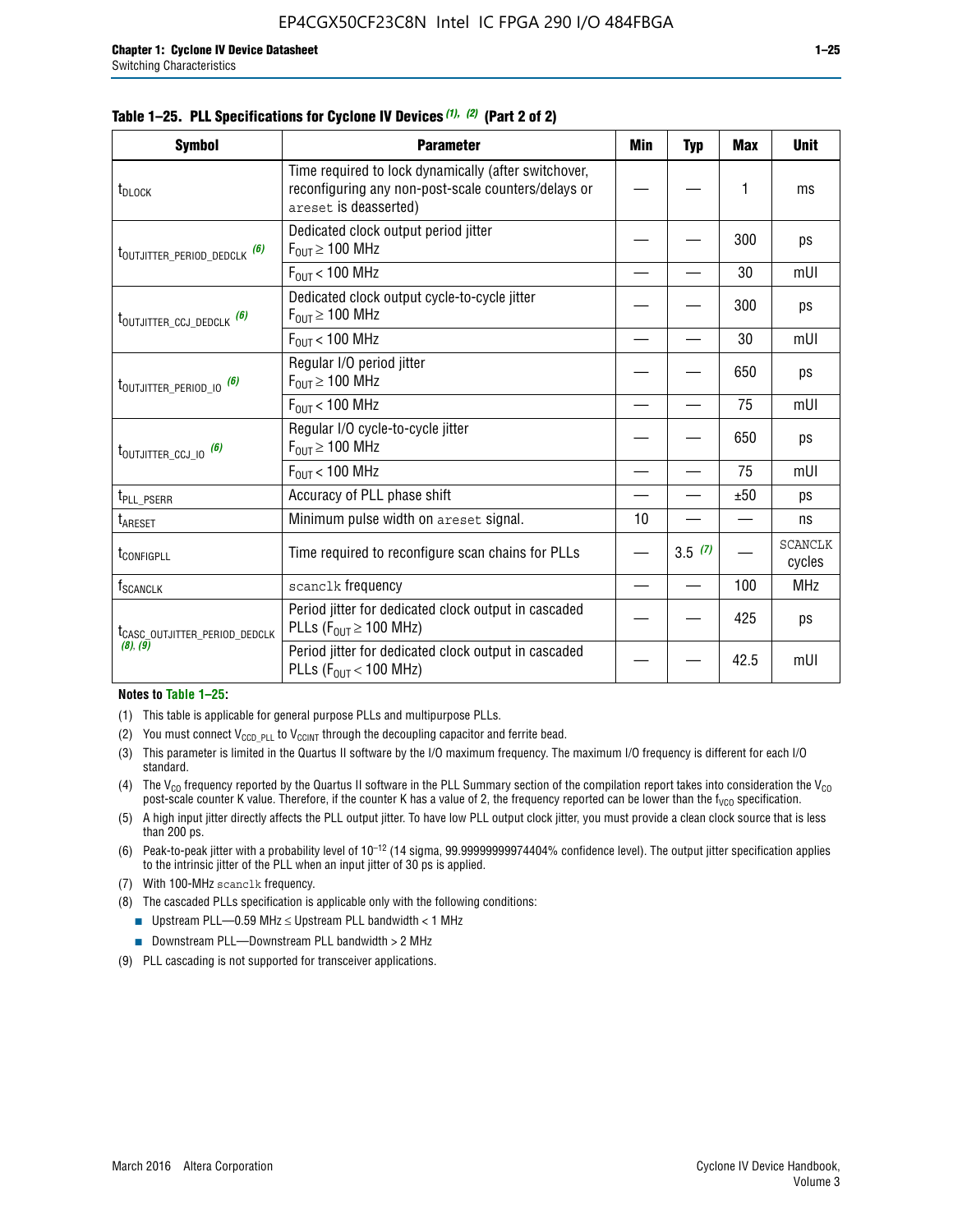## **Embedded Multiplier Specifications**

Table 1–26 lists the embedded multiplier specifications for Cyclone IV devices.

#### **Table 1–26. Embedded Multiplier Specifications for Cyclone IV Devices**

|                                | <b>Resources Used</b>        | <b>Performance</b> |            |     |                 |     |             |
|--------------------------------|------------------------------|--------------------|------------|-----|-----------------|-----|-------------|
| Mode                           | <b>Number of Multipliers</b> | C6                 | C7, I7, A7 | C8  | <b>C8L, I8L</b> | C9L | <b>Unit</b> |
| $9 \times 9$ -bit multiplier   |                              | 340                | 300        | 260 | 240             | 175 | <b>MHz</b>  |
| $18 \times 18$ -bit multiplier |                              | 287                | 250        | 200 | 185             | 135 | <b>MHz</b>  |

## **Memory Block Specifications**

Table 1–27 lists the M9K memory block specifications for Cyclone IV devices.

#### **Table 1–27. Memory Block Performance Specifications for Cyclone IV Devices**

|               |                                           | <b>Resources Used</b> |                             | <b>Performance</b> |            |                |                 |     |             |
|---------------|-------------------------------------------|-----------------------|-----------------------------|--------------------|------------|----------------|-----------------|-----|-------------|
| <b>Memory</b> | <b>Mode</b>                               | LEs                   | <b>M9K</b><br><b>Memory</b> | C <sub>6</sub>     | C7, I7, A7 | C <sub>8</sub> | <b>C8L, I8L</b> | C9L | <b>Unit</b> |
|               | FIFO 256 $\times$ 36                      | 47                    |                             | 315                | 274        | 238            | 200             | 157 | <b>MHz</b>  |
| M9K Block     | Single-port $256 \times 36$               | 0                     |                             | 315                | 274        | 238            | 200             | 157 | <b>MHz</b>  |
|               | Simple dual-port $256 \times 36$ CLK      | 0                     |                             | 315                | 274        | 238            | 200             | 157 | <b>MHz</b>  |
|               | True dual port $512 \times 18$ single CLK | 0                     |                             | 315                | 274        | 238            | 200             | 157 | <b>MHz</b>  |

### **Configuration and JTAG Specifications**

Table 1–28 lists the configuration mode specifications for Cyclone IV devices.

#### **Table 1–28. Passive Configuration Mode Specifications for Cyclone IV Devices** *(1)*

| <b>Programming Mode</b>         | V <sub>CCINT</sub> Voltage Level (V) | <b>DCLK f<sub>MAX</sub></b> | <b>Unit</b> |
|---------------------------------|--------------------------------------|-----------------------------|-------------|
| Passive Serial (PS)             | 1.0 $(3)$                            | 66                          | MHz         |
|                                 | 1.2                                  | 133                         | MHz         |
| Fast Passive Parallel (FPP) (2) | 1.0 $(3)$                            | 66                          | <b>MHz</b>  |
|                                 | 12(4)                                | 100                         | <b>MHz</b>  |

#### **Notes to Table 1–28:**

- (1) For more information about PS and FPP configuration timing parameters, refer to the *[Configuration and Remote](http://www.altera.com/literature/hb/cyclone-iv/cyiv-51008.pdf)  [System Upgrades in Cyclone IV Devices](http://www.altera.com/literature/hb/cyclone-iv/cyiv-51008.pdf)* chapter.
- (2) FPP configuration mode supports all Cyclone IV E devices (except for E144 package devices) and EP4CGX50, EP4CGX75, EP4CGX110, and EP4CGX150 only.
- (3)  $V_{CCMT}$  = 1.0 V is only supported for Cyclone IV E 1.0 V core voltage devices.
- (4) Cyclone IV E devices support 1.2 V V<sub>CCINT</sub>. Cyclone IV E 1.2 V core voltage devices support 133 MHz DCLK f<sub>MAX</sub> for EP4CE6, EP4CE10, EP4CE15, EP4CE22, EP4CE30, and EP4CE40 only.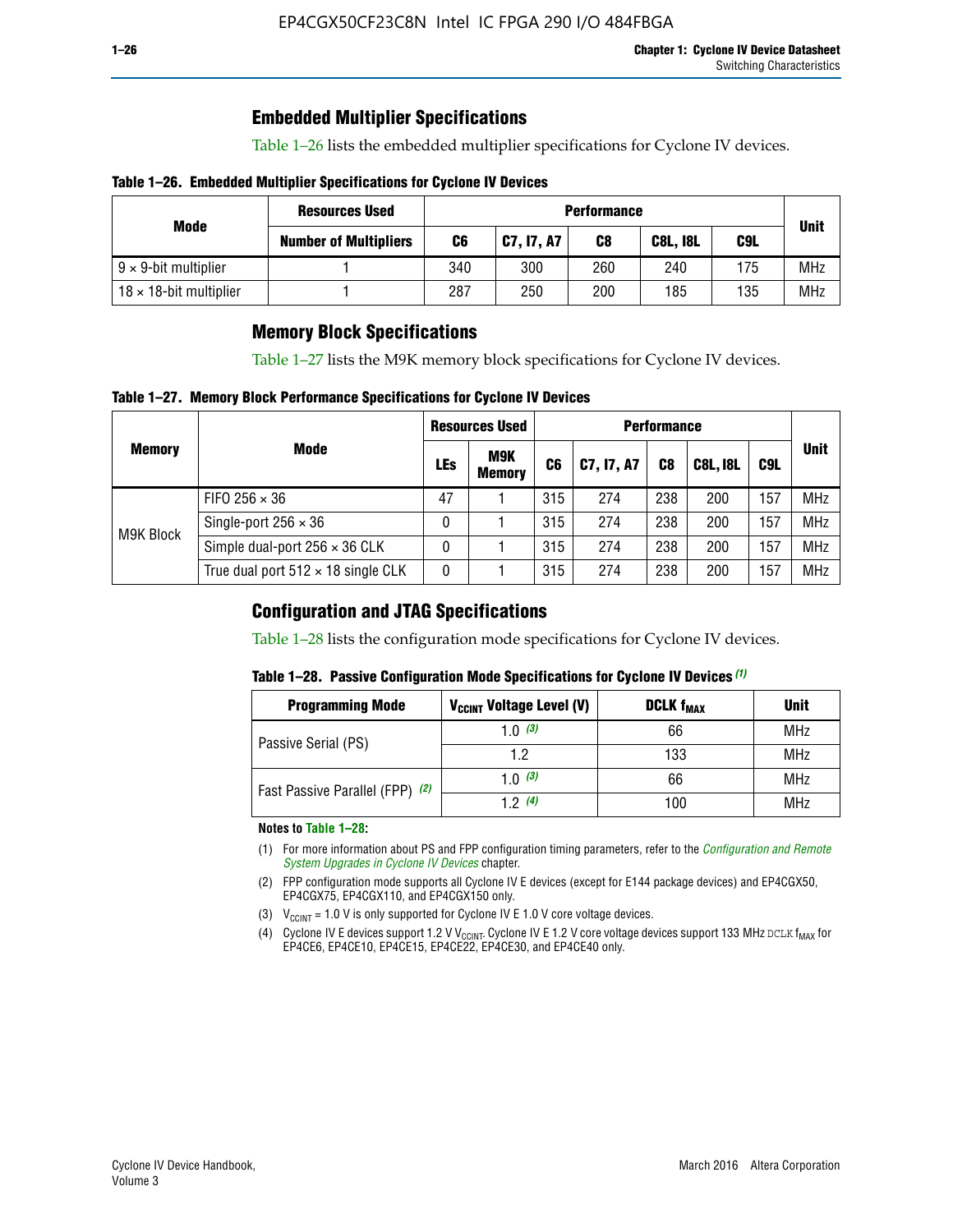Table 1–29 lists the active configuration mode specifications for Cyclone IV devices.

| Table 1–29. Active Configuration Mode Specifications for Cyclone IV Devices |  |  |  |
|-----------------------------------------------------------------------------|--|--|--|
|-----------------------------------------------------------------------------|--|--|--|

| <b>Programming Mode</b>  | <b>DCLK Range</b> | <b>Typical DCLK</b> | Unit |
|--------------------------|-------------------|---------------------|------|
| Active Parallel (AP) (1) | 20 to 40          | 33                  | MHz  |
| Active Serial (AS)       | 20 to 40          | 33                  | MHz  |

**Note to Table 1–29:**

(1) AP configuration mode is only supported for Cyclone IV E devices.

Table 1–30 lists the JTAG timing parameters and values for Cyclone IV devices.

**Table 1–30. JTAG Timing Parameters for Cyclone IV Devices** *(1)*

| <b>Symbol</b>         | <b>Parameter</b>                                       | Min | <b>Max</b> | <b>Unit</b> |
|-----------------------|--------------------------------------------------------|-----|------------|-------------|
| $t_{JCP}$             | <b>TCK clock period</b>                                | 40  |            | ns          |
| $t_{\rm JCH}$         | TCK clock high time                                    | 19  |            | ns          |
| $t_{JCL}$             | TCK clock low time                                     | 19  |            | ns          |
| t <sub>JPSU_TDI</sub> | JTAG port setup time for TDI                           | 1   |            | ns          |
| t <sub>JPSU_TMS</sub> | JTAG port setup time for TMS                           | 3   |            | ns          |
| t <sub>JPH</sub>      | JTAG port hold time                                    | 10  |            | ns          |
| t <sub>JPCO</sub>     | JTAG port clock to output (2), (3)                     |     | 15         | ns          |
| $t_{JPZX}$            | JTAG port high impedance to valid output $(2)$ , $(3)$ |     | 15         | ns          |
| t <sub>JPXZ</sub>     | JTAG port valid output to high impedance $(2)$ , $(3)$ |     | 15         | ns          |
| $t_{\rm JSSU}$        | Capture register setup time                            | 5   |            | ns          |
| $t_{\mathsf{JSH}}$    | Capture register hold time                             | 10  |            | ns          |
| $t_{\rm JSCO}$        | Update register clock to output                        |     | 25         | ns          |
| $t_{\text{JSZX}}$     | Update register high impedance to valid output         |     | 25         | ns          |
| $t_{JSXZ}$            | Update register valid output to high impedance         |     | 25         | ns          |

**Notes to Table 1–30:**

(1) For more information about JTAG waveforms, refer to "JTAG Waveform" in "Glossary" on page 1–37.

(2) The specification is shown for 3.3-, 3.0-, and 2.5-V LVTTL/LVCMOS operation of JTAG pins. For 1.8-V LVTTL/LVCMOS and 1.5-V LVCMOS, the output time specification is 16 ns.

(3) For EP4CGX22, EP4CGX30 (F324 and smaller package), EP4CGX110, and EP4CGX150 devices, the output time specification for 3.3-, 3.0-, and 2.5-V LVTTL/LVCMOS operation of JTAG pins is 16 ns. For 1.8-V LVTTL/LVCMOS and 1.5-V LVCMOS, the output time specification is 18 ns.

## **Periphery Performance**

This section describes periphery performance, including high-speed I/O and external memory interface.

I/O performance supports several system interfaces, such as the high-speed I/O interface, external memory interface, and the PCI/PCI-X bus interface. I/Os using the SSTL-18 Class I termination standard can achieve up to the stated DDR2 SDRAM interfacing speeds. I/Os using general-purpose I/O standards such as 3.3-, 3.0-, 2.5-, 1.8-, or 1.5-LVTTL/LVCMOS are capable of a typical 200 MHz interfacing frequency with a 10 pF load.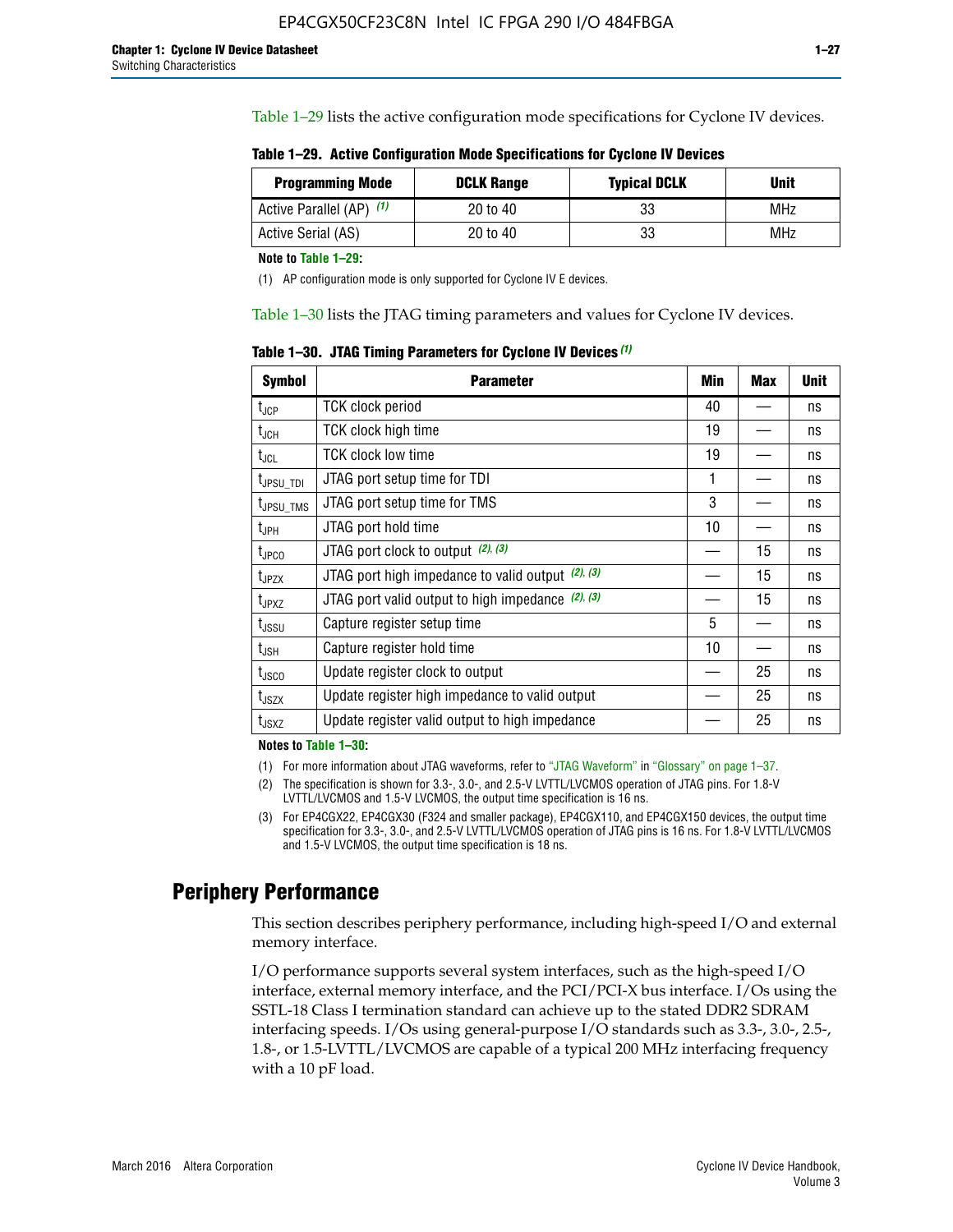- For more information about the supported maximum clock rate, device and pin planning, IP implementation, and device termination, refer to *[Section III: System](http://www.altera.com/literature/hb/external-memory/emi_intro_specs.pdf)  [Performance Specifications](http://www.altera.com/literature/hb/external-memory/emi_intro_specs.pdf)* of the *External Memory Interfaces Handbook*.
- **1 Actual achievable frequency depends on design- and system-specific factors. Perform** HSPICE/IBIS simulations based on your specific design and system setup to determine the maximum achievable frequency in your system.

## **High-Speed I/O Specifications**

Table 1–31 through Table 1–36 list the high-speed I/O timing for Cyclone IV devices. For definitions of high-speed timing specifications, refer to "Glossary" on page 1–37.

**Table 1–31. RSDS Transmitter Timing Specifications for Cyclone IV Devices** *(1)***,** *(2)***,** *(4)* **(Part 1 of 2)**

| <b>Symbol</b>                                        |                                            |            | C <sub>6</sub>           |            |            | C7, I7                   |            |            | <b>C8, A7</b>            |            |     | <b>C8L, I8L</b>          |            |     | C <sub>9</sub> L         |            |             |
|------------------------------------------------------|--------------------------------------------|------------|--------------------------|------------|------------|--------------------------|------------|------------|--------------------------|------------|-----|--------------------------|------------|-----|--------------------------|------------|-------------|
|                                                      | <b>Modes</b>                               | <b>Min</b> | <b>Typ</b>               | <b>Max</b> | <b>Min</b> | <b>Typ</b>               | <b>Max</b> | <b>Min</b> | <b>Typ</b>               | <b>Max</b> | Min | <b>Typ</b>               | <b>Max</b> | Min | <b>Typ</b>               | <b>Max</b> | <b>Unit</b> |
|                                                      | $\times$ 10                                | 5          |                          | 180        | 5          |                          | 155.5      | 5          | —                        | 155.5      | 5   |                          | 155.5      | 5   |                          | 132.5      | <b>MHz</b>  |
|                                                      | $\times$ 8                                 | 5          | $\overline{\phantom{0}}$ | 180        | 5          |                          | 155.5      | 5          | $\overline{\phantom{0}}$ | 155.5      | 5   |                          | 155.5      | 5   |                          | 132.5      | <b>MHz</b>  |
| f <sub>HSCLK</sub><br>(input clock                   | $\times 7$                                 | 5          | $\overline{\phantom{0}}$ | 180        | 5          |                          | 155.5      | 5          | $\overline{\phantom{0}}$ | 155.5      | 5   |                          | 155.5      | 5   |                          | 132.5      | <b>MHz</b>  |
| frequency)                                           | $\times$ 4                                 | 5          | $\overline{\phantom{0}}$ | 180        | 5          | —                        | 155.5      | 5          |                          | 155.5      | 5   | $\overline{\phantom{0}}$ | 155.5      | 5   | <u>—</u>                 | 132.5      | <b>MHz</b>  |
|                                                      | $\times 2$                                 | 5          |                          | 180        | 5          | $\overline{\phantom{0}}$ | 155.5      | 5          | $\overline{\phantom{0}}$ | 155.5      | 5   | $\overline{\phantom{0}}$ | 155.5      | 5   | —                        | 132.5      | <b>MHz</b>  |
|                                                      | $\times$ 1                                 | 5          |                          | 360        | 5          | <u>in a</u>              | 311        | 5          | $\overline{\phantom{0}}$ | 311        | 5   | $\overline{\phantom{0}}$ | 311        | 5   | $\overline{\phantom{0}}$ | 265        | <b>MHz</b>  |
|                                                      | $\times$ 10                                | 100        | $\overline{\phantom{0}}$ | 360        | 100        |                          | 311        | 100        | $\overline{\phantom{0}}$ | 311        | 100 | $\overline{\phantom{0}}$ | 311        | 100 |                          | 265        | <b>Mbps</b> |
|                                                      | $\times 8$                                 | 80         |                          | 360        | 80         |                          | 311        | 80         | $\overline{\phantom{0}}$ | 311        | 80  | $\overline{\phantom{0}}$ | 311        | 80  | $\overline{\phantom{0}}$ | 265        | <b>Mbps</b> |
| Device                                               | $\times 7$                                 | 70         |                          | 360        | 70         |                          | 311        | 70         | $\overline{\phantom{0}}$ | 311        | 70  | $\qquad \qquad$          | 311        | 70  | $\overline{\phantom{0}}$ | 265        | <b>Mbps</b> |
| operation in<br><b>Mbps</b>                          | $\times$ 4                                 | 40         |                          | 360        | 40         |                          | 311        | 40         | $\overline{\phantom{0}}$ | 311        | 40  | $\overline{\phantom{0}}$ | 311        | 40  | $\overline{\phantom{0}}$ | 265        | <b>Mbps</b> |
|                                                      | $\times 2$                                 | 20         |                          | 360        | 20         | $\equiv$                 | 311        | 20         | $\overline{\phantom{0}}$ | 311        | 20  | $\overline{\phantom{0}}$ | 311        | 20  | $\overline{\phantom{0}}$ | 265        | <b>Mbps</b> |
|                                                      | $\times$ 1                                 | 10         |                          | 360        | 10         |                          | 311        | 10         | $\overline{\phantom{0}}$ | 311        | 10  | $\overline{\phantom{0}}$ | 311        | 10  |                          | 265        | <b>Mbps</b> |
| $t_{\text{DUTY}}$                                    | $\overline{\phantom{0}}$                   | 45         |                          | 55         | 45         |                          | 55         | 45         | $\overline{\phantom{0}}$ | 55         | 45  | —                        | 55         | 45  |                          | 55         | $\%$        |
| Transmitter<br>channel-to-<br>channel skew<br>(TCCS) |                                            |            |                          | 200        |            |                          | 200        |            |                          | 200        |     |                          | 200        |     |                          | 200        | ps          |
| Output jitter<br>(peak to peak)                      |                                            |            |                          | 500        |            |                          | 500        |            |                          | 550        |     |                          | 600        |     |                          | 700        | ps          |
| t <sub>rise</sub>                                    | $20 - 80\%$<br>$C_{\text{LOAD}} =$<br>5 pF |            | 500                      |            |            | 500                      |            |            | 500                      |            |     | 500                      |            |     | 500                      |            | ps          |
| t <sub>FALL</sub>                                    | $20 - 80\%$<br>$C_{LOAD} =$<br>5 pF        |            | 500                      |            |            | 500                      |            |            | 500                      |            |     | 500                      |            |     | 500                      |            | ps          |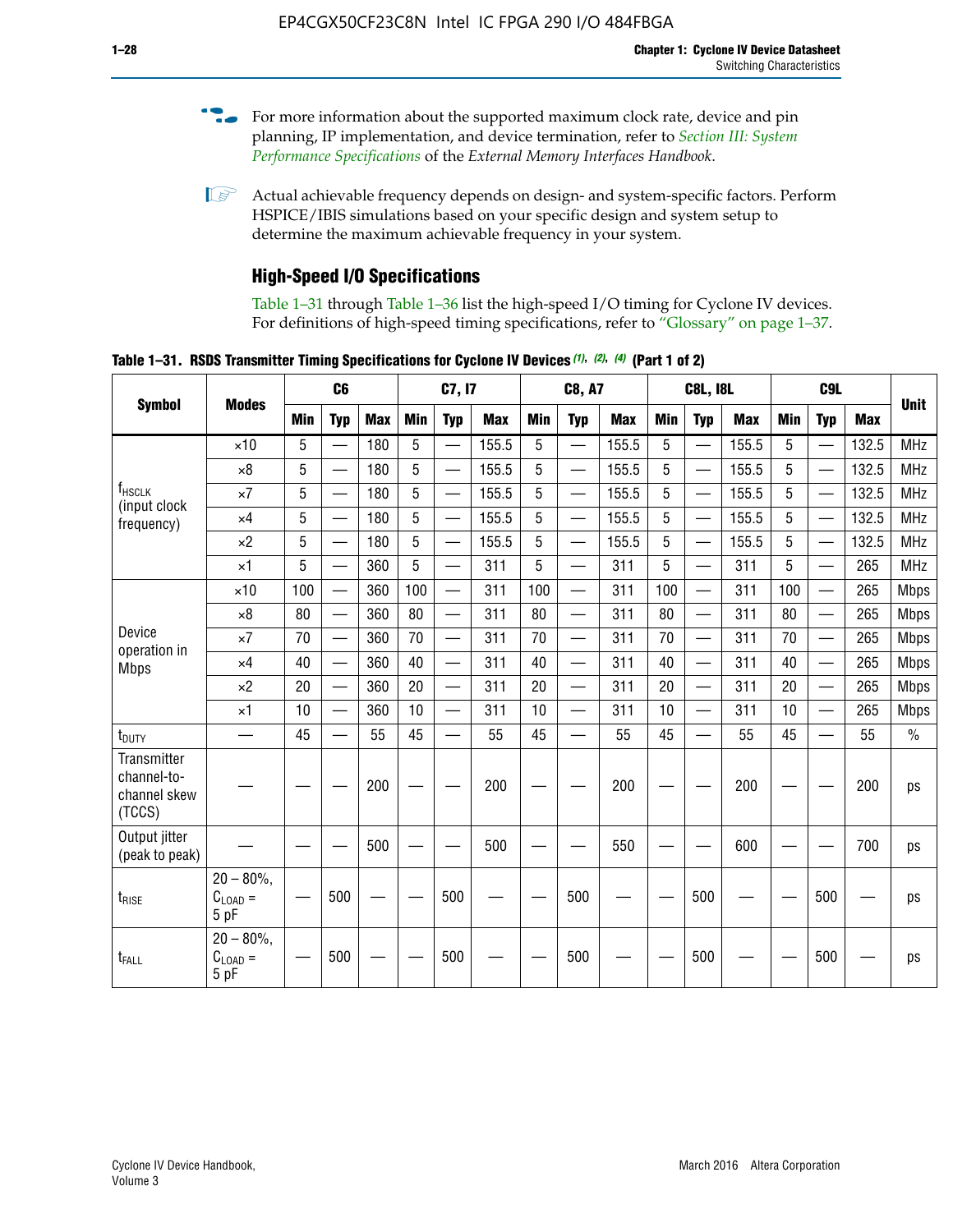Min | Typ | Max | Min | Typ | Max | Min | Typ | Max | Min | Typ | Max | Min | Typ | Max

#### **Table 1–31. RSDS Transmitter Timing Specifications for Cyclone IV Devices** *(1)***,** *(2)***,** *(4)* **(Part 2 of 2)**

| Notes to Table 1-31: |  |  |  |
|----------------------|--|--|--|
|                      |  |  |  |

(1) Applicable for true RSDS and emulated RSDS\_E\_3R transmitter.

(2) Cyclone IV E devices—true RSDS transmitter is only supported at the output pin of Row I/O Banks 1, 2, 5, and 6. Emulated RSDS transmitter is supported at the output pin of all I/O Banks. Cyclone IV GX devices—true RSDS transmitter is only supported at the output pin of Row I/O Banks 5 and 6. Emulated RSDS transmitter is supported at the output

t<sub>LOCK</sub> (3) | 一 | — | — | 1 | — | ― | 1 | ― | ― | 1 | ― | 1 | ― | 1 | ― | 1 | ― | 1 | ms

pin of I/O Banks 3, 4, 5, 6, 7, 8, and 9. (3)  $t_{\text{LOCK}}$  is the time required for the PLL to lock from the end-of-device configuration.

(4) Cyclone IV E 1.0 V core voltage devices only support C8L, C9L, and I8L speed grades. Cyclone IV E 1.2 V core voltage devices only support C6, C7, C8, I7, and A7 speed grades. Cyclone IV GX devices only support C6, C7, C8, and I7 speed grades.

|                                 |                                       |            | C <sub>6</sub>           |            |                          | C7, I7                   |            |                          | C8, A7                                    |            |            | <b>C8L, I8L</b>          |            |            | C <sub>9</sub> L         |            |               |
|---------------------------------|---------------------------------------|------------|--------------------------|------------|--------------------------|--------------------------|------------|--------------------------|-------------------------------------------|------------|------------|--------------------------|------------|------------|--------------------------|------------|---------------|
| <b>Symbol</b>                   | <b>Modes</b>                          | <b>Min</b> | <b>Typ</b>               | <b>Max</b> | <b>Min</b>               | <b>Typ</b>               | <b>Max</b> | <b>Min</b>               | <b>Typ</b>                                | <b>Max</b> | <b>Min</b> | <b>Typ</b>               | <b>Max</b> | <b>Min</b> | <b>Typ</b>               | <b>Max</b> | <b>Unit</b>   |
|                                 | $\times$ 10                           | 5          |                          | 85         | 5                        |                          | 85         | 5                        | $\overline{\phantom{0}}$                  | 85         | 5          | —                        | 85         | 5          |                          | 72.5       | <b>MHz</b>    |
|                                 | $\times 8$                            | 5          | —                        | 85         | 5                        | $\overline{\phantom{a}}$ | 85         | 5                        | $\overline{\phantom{0}}$                  | 85         | 5          | —                        | 85         | 5          |                          | 72.5       | <b>MHz</b>    |
| f <sub>HSCLK</sub> (input       | $\times 7$                            | 5          | $\overline{\phantom{m}}$ | 85         | 5                        |                          | 85         | $\overline{5}$           | —                                         | 85         | 5          | $\overline{\phantom{0}}$ | 85         | 5          | $\overline{\phantom{0}}$ | 72.5       | <b>MHz</b>    |
| clock<br>frequency)             | $\times 4$                            | 5          | $\overline{\phantom{0}}$ | 85         | 5                        |                          | 85         | 5                        | $\overline{\phantom{0}}$                  | 85         | 5          | —                        | 85         | 5          | $\overline{\phantom{0}}$ | 72.5       | <b>MHz</b>    |
|                                 | $\times 2$                            | 5          | $\equiv$                 | 85         | 5                        | $\overline{\phantom{a}}$ | 85         | 5                        | $\overline{\phantom{0}}$                  | 85         | 5          | $\overline{\phantom{0}}$ | 85         | 5          |                          | 72.5       | <b>MHz</b>    |
|                                 | $\times$ 1                            | 5          | $\equiv$                 | 170        | 5                        |                          | 170        | 5                        | $\overline{\phantom{0}}$                  | 170        | 5          |                          | 170        | 5          |                          | 145        | <b>MHz</b>    |
|                                 | $\times$ 10                           | 100        | $\overline{\phantom{0}}$ | 170        | 100                      |                          | 170        | 100                      | $\qquad \qquad$                           | 170        | 100        | $\overline{\phantom{0}}$ | 170        | 100        |                          | 145        | <b>Mbps</b>   |
|                                 | $\times 8$                            | 80         | $\overline{\phantom{m}}$ | 170        | 80                       | —                        | 170        | 80                       |                                           | 170        | 80         | $\overline{\phantom{m}}$ | 170        | 80         | $\overline{\phantom{0}}$ | 145        | <b>Mbps</b>   |
| Device                          | $\times 7$                            | 70         | $\overline{\phantom{0}}$ | 170        | 70                       | —                        | 170        | 70                       | $\qquad \qquad \overline{\qquad \qquad }$ | 170        | 70         |                          | 170        | 70         | $\overline{\phantom{0}}$ | 145        | <b>Mbps</b>   |
| operation in<br><b>Mbps</b>     | $\times 4$                            | 40         | $\qquad \qquad$          | 170        | 40                       | $\overline{\phantom{0}}$ | 170        | 40                       |                                           | 170        | 40         |                          | 170        | 40         | $\overline{\phantom{0}}$ | 145        | <b>Mbps</b>   |
|                                 | $\times 2$                            | 20         | $\overline{\phantom{0}}$ | 170        | 20                       |                          | 170        | 20                       |                                           | 170        | 20         |                          | 170        | 20         | $\hspace{0.05cm}$        | 145        | <b>Mbps</b>   |
|                                 | $\times$ 1                            | 10         | $\overline{\phantom{0}}$ | 170        | 10                       |                          | 170        | 10                       | $\overline{\phantom{0}}$                  | 170        | 10         |                          | 170        | 10         |                          | 145        | <b>Mbps</b>   |
| t <sub>DUTY</sub>               |                                       | 45         | $\overline{\phantom{0}}$ | 55         | 45                       | $\overline{\phantom{0}}$ | 55         | 45                       | —                                         | 55         | 45         | $\qquad \qquad$          | 55         | 45         |                          | 55         | $\frac{0}{0}$ |
| <b>TCCS</b>                     |                                       |            |                          | 200        | $\overline{\phantom{0}}$ | $\overline{\phantom{a}}$ | 200        | $\overline{\phantom{a}}$ | $\overline{\phantom{0}}$                  | 200        |            | —                        | 200        |            |                          | 200        | ps            |
| Output jitter<br>(peak to peak) |                                       |            |                          | 500        |                          |                          | 500        |                          |                                           | 550        |            |                          | 600        |            |                          | 700        | ps            |
| $t_{\text{RISE}}$               | $20 - 80\%$ ,<br>$C_{LOAD} =$<br>5 pF |            | 500                      |            |                          | 500                      |            |                          | 500                                       |            |            | 500                      |            |            | 500                      |            | ps            |
| t <sub>FALL</sub>               | $20 - 80\%$<br>$C_{LOAD} =$<br>5 pF   |            | 500                      |            |                          | 500                      |            |                          | 500                                       |            |            | 500                      |            |            | 500                      |            | ps            |

#### **Table 1–32. Emulated RSDS\_E\_1R Transmitter Timing Specifications for Cyclone IV Devices** *(1), (3)* **(Part 1 of 2)**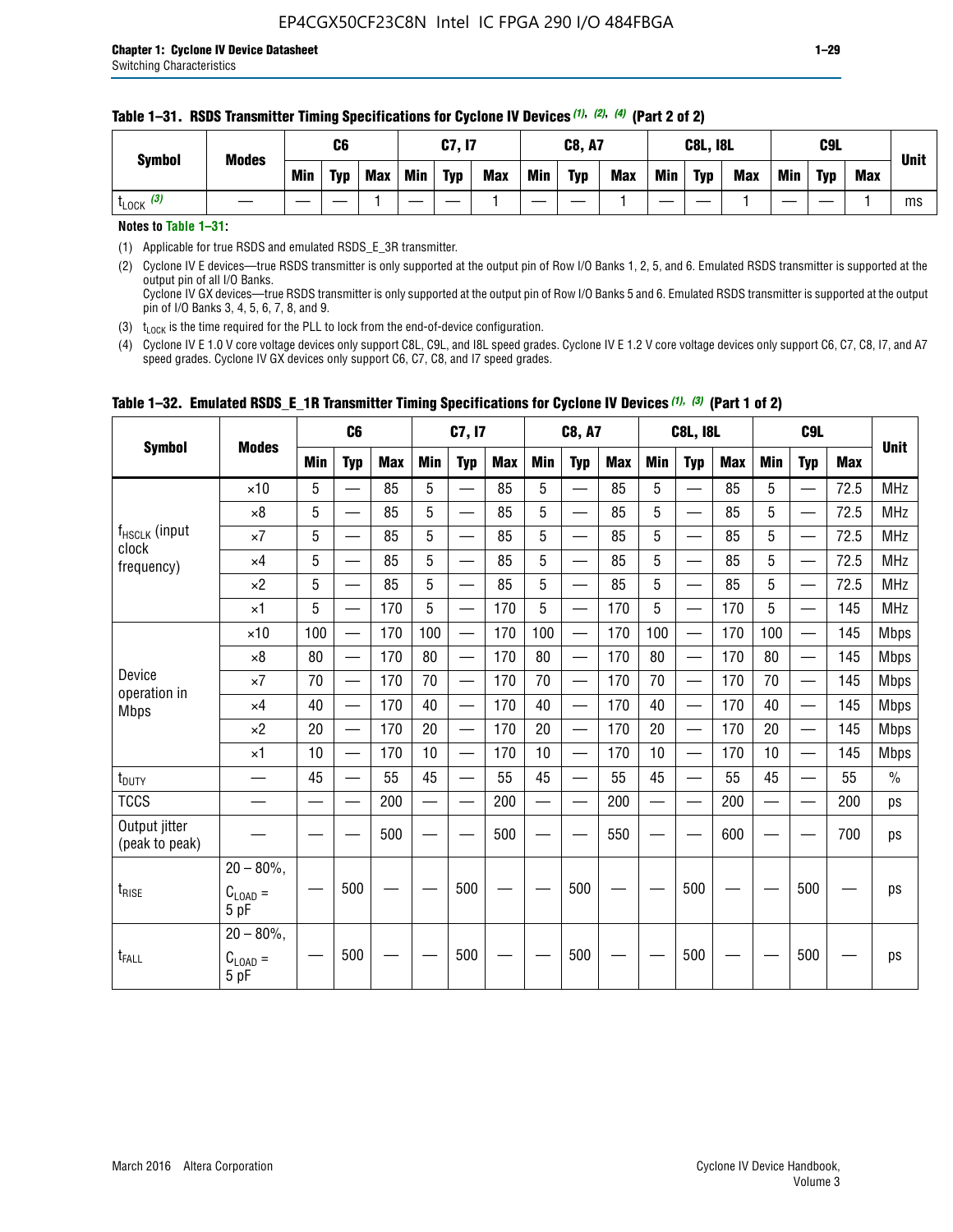| <b>Symbol</b> | <b>Modes</b> |            | C6         |     |            | C7, I7     |            |            | <b>C8, A7</b> |            |            | <b>C8L, I8L</b> |            |     | C <sub>9</sub> L |            | <b>Unit</b> |
|---------------|--------------|------------|------------|-----|------------|------------|------------|------------|---------------|------------|------------|-----------------|------------|-----|------------------|------------|-------------|
|               |              | <b>Min</b> | <b>Typ</b> | Max | <b>Min</b> | <b>Typ</b> | <b>Max</b> | <b>Min</b> | <b>Typ</b>    | <b>Max</b> | <b>Min</b> | <b>Typ</b>      | <b>Max</b> | Min | <b>Typ</b>       | <b>Max</b> |             |
| (2)<br>LOCK   |              |            |            |     |            |            |            |            |               |            |            |                 |            |     |                  |            | ms          |

#### **Table 1–32. Emulated RSDS\_E\_1R Transmitter Timing Specifications for Cyclone IV Devices** *(1), (3)* **(Part 2 of 2)**

**Notes to Table 1–32:**

(1) Emulated RSDS\_E\_1R transmitter is supported at the output pin of all I/O Banks of Cyclone IV E devices and I/O Banks 3, 4, 5, 6, 7, 8, and 9 of Cyclone IV GX devices.

(2)  $t_{\text{LOCK}}$  is the time required for the PLL to lock from the end-of-device configuration.

(3) Cyclone IV E 1.0 V core voltage devices only support C8L, C9L, and I8L speed grades. Cyclone IV E 1.2 V core voltage devices only support C6, C7, C8, I7, and A7 speed grades. Cyclone IV GX devices only support C6, C7, C8, and I7 speed grades.

| <b>Symbol</b>                   |                                           |            | C <sub>6</sub>           |            |                          | C7, I7                   |            |            | <b>C8, A7</b>            |              |            | <b>C8L, I8L</b>          |            |            | C <sub>9</sub> L         |            | <b>Unit</b> |
|---------------------------------|-------------------------------------------|------------|--------------------------|------------|--------------------------|--------------------------|------------|------------|--------------------------|--------------|------------|--------------------------|------------|------------|--------------------------|------------|-------------|
|                                 | <b>Modes</b>                              | <b>Min</b> | <b>Typ</b>               | <b>Max</b> | <b>Min</b>               | <b>Typ</b>               | <b>Max</b> | <b>Min</b> | <b>Typ</b>               | <b>Max</b>   | <b>Min</b> | <b>Typ</b>               | <b>Max</b> | <b>Min</b> | <b>Typ</b>               | <b>Max</b> |             |
|                                 | $\times$ 10                               | 5          |                          | 200        | 5                        | —                        | 155.5      | 5          | $\overline{\phantom{0}}$ | 155.5        | 5          | $\overline{\phantom{0}}$ | 155.5      | 5          | $\overline{\phantom{0}}$ | 132.5      | <b>MHz</b>  |
|                                 | $\times 8$                                | 5          |                          | 200        | 5                        | $\overline{\phantom{0}}$ | 155.5      | 5          | —                        | 155.5        | 5          |                          | 155.5      | 5          |                          | 132.5      | <b>MHz</b>  |
| f <sub>HSCLK</sub> (input       | $\times 7$                                | 5          |                          | 200        | 5                        | ÷,                       | 155.5      | 5          | —                        | 155.5        | 5          |                          | 155.5      | 5          |                          | 132.5      | <b>MHz</b>  |
| clock<br>frequency)             | $\times$ 4                                | 5          | $\overline{\phantom{0}}$ | 200        | 5                        | —                        | 155.5      | 5          | $\overline{\phantom{0}}$ | 155.5        | 5          |                          | 155.5      | 5          | $\overline{\phantom{0}}$ | 132.5      | <b>MHz</b>  |
|                                 | $\times 2$                                | 5          | $\overline{\phantom{0}}$ | 200        | 5                        | $\overline{\phantom{0}}$ | 155.5      | 5          | $\overline{\phantom{0}}$ | 155.5        | 5          | $\overline{\phantom{0}}$ | 155.5      | 5          |                          | 132.5      | <b>MHz</b>  |
|                                 | $\times$ 1                                | 5          | $\overline{\phantom{0}}$ | 400        | 5                        |                          | 311        | 5          | —                        | 311          | 5          | $\overline{\phantom{0}}$ | 311        | 5          |                          | 265        | <b>MHz</b>  |
|                                 | $\times$ 10                               | 100        |                          | 400        | 100                      | $\overline{\phantom{0}}$ | 311        | 100        | $\overline{\phantom{0}}$ | 311          | 100        | $\overline{\phantom{0}}$ | 311        | 100        |                          | 265        | <b>Mbps</b> |
|                                 | $\times 8$                                | 80         | $\overline{\phantom{0}}$ | 400        | 80                       | $\overline{\phantom{0}}$ | 311        | 80         | $\overline{\phantom{0}}$ | 311          | 80         | $\overline{\phantom{0}}$ | 311        | 80         |                          | 265        | <b>Mbps</b> |
| Device<br>operation in          | $\times 7$                                | 70         |                          | 400        | 70                       |                          | 311        | 70         | $\overline{\phantom{0}}$ | 311          | 70         |                          | 311        | 70         |                          | 265        | <b>Mbps</b> |
| <b>Mbps</b>                     | $\times 4$                                | 40         | $\overline{\phantom{0}}$ | 400        | 40                       |                          | 311        | 40         | $\overline{\phantom{0}}$ | 311          | 40         | —                        | 311        | 40         |                          | 265        | <b>Mbps</b> |
|                                 | $\times 2$                                | 20         |                          | 400        | 20                       | —                        | 311        | 20         | $\overline{\phantom{0}}$ | 311          | 20         | $\overline{\phantom{0}}$ | 311        | 20         |                          | 265        | <b>Mbps</b> |
|                                 | ×1                                        | 10         | $\overline{\phantom{0}}$ | 400        | 10                       |                          | 311        | 10         | $\overline{\phantom{0}}$ | 311          | 10         | —                        | 311        | 10         |                          | 265        | <b>Mbps</b> |
| t <sub>DUTY</sub>               |                                           | 45         |                          | 55         | 45                       | $\overline{\phantom{0}}$ | 55         | 45         | $\overline{\phantom{0}}$ | 55           | 45         | $\overline{\phantom{0}}$ | 55         | 45         |                          | 55         | $\%$        |
| <b>TCCS</b>                     |                                           |            |                          | 200        | $\overline{\phantom{0}}$ |                          | 200        |            |                          | 200          | —          |                          | 200        |            |                          | 200        | ps          |
| Output jitter<br>(peak to peak) |                                           |            |                          | 500        |                          |                          | 500        |            |                          | 550          |            |                          | 600        |            |                          | 700        | ps          |
| $t_{\sf RISE}$                  | $20 - 80\%$ ,<br>$C_{LOAD} =$<br>5 pF     |            | 500                      |            |                          | 500                      |            |            | 500                      |              |            | 500                      |            |            | 500                      |            | ps          |
| t <sub>FALL</sub>               | $20 - 80\%$<br>$\rm C_{LOAD}$ $=$<br>5 pF |            | 500                      |            |                          | 500                      |            |            | 500                      |              |            | 500                      |            |            | 500                      |            | ps          |
| $t_{\text{LOCK}}$ (3)           |                                           |            |                          | 1          |                          |                          | 1          |            |                          | $\mathbf{1}$ |            |                          | 1          |            |                          | 1          | ms          |

**Table 1–33. Mini-LVDS Transmitter Timing Specifications for Cyclone IV Devices** *(1)***,** *(2)***,** *(4)*

**Notes to Table 1–33:**

(1) Applicable for true and emulated mini-LVDS transmitter.

(2) Cyclone IV E—true mini-LVDS transmitter is only supported at the output pin of Row I/O Banks 1, 2, 5, and 6. Emulated mini-LVDS transmitter is supported at the output pin of all I/O banks.

Cyclone IV GX—true mini-LVDS transmitter is only supported at the output pin of Row I/O Banks 5 and 6. Emulated mini-LVDS transmitter is supported at the output pin of I/O Banks 3, 4, 5, 6, 7, 8, and 9.

(3)  $t_{\text{LOCK}}$  is the time required for the PLL to lock from the end-of-device configuration.

(4) Cyclone IV E 1.0 V core voltage devices only support C8L, C9L, and I8L speed grades. Cyclone IV E 1.2 V core voltage devices only support C6, C7, C8, I7, and A7 speed grades. Cyclone IV GX devices only support C6, C7, C8, and I7 speed grades.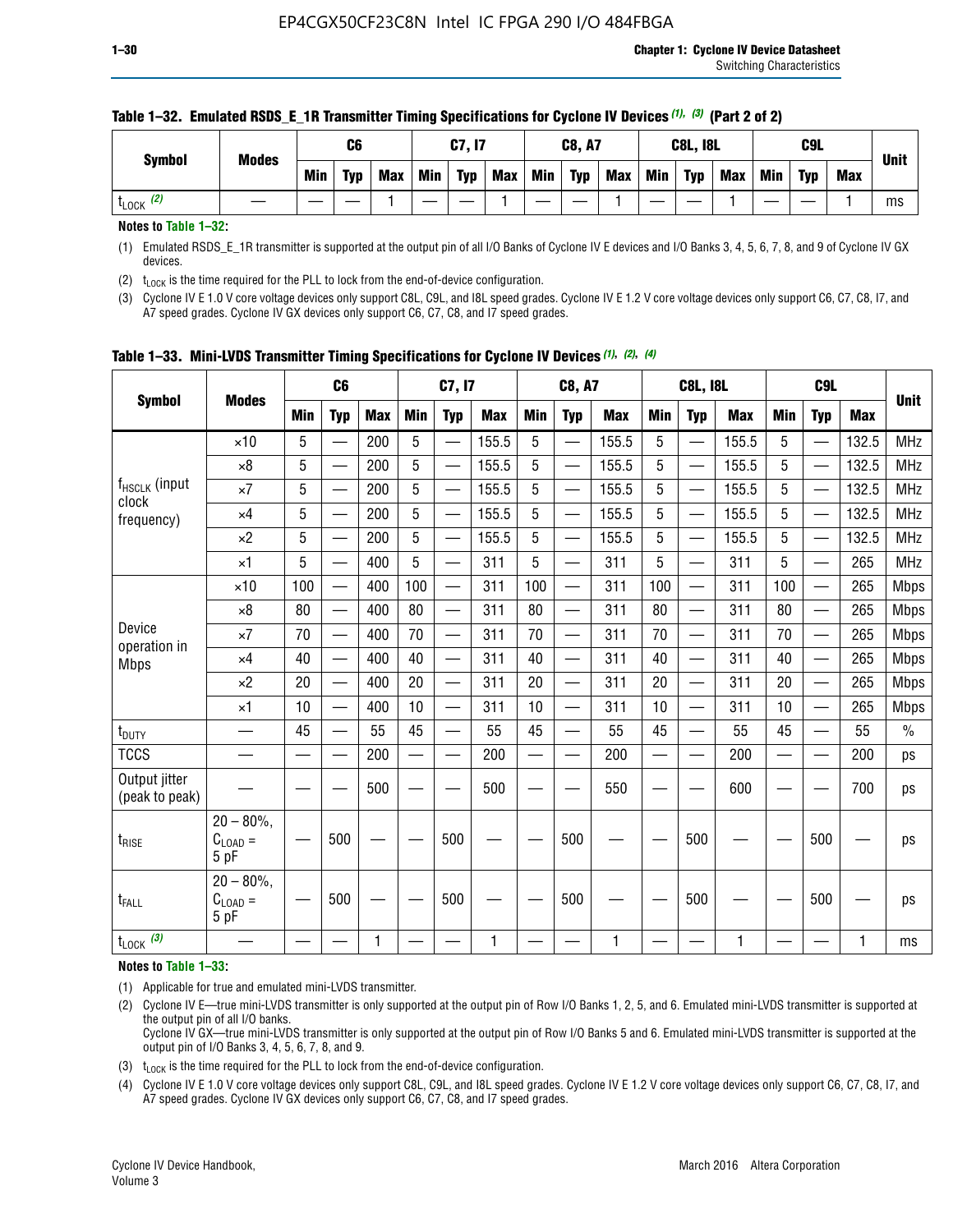|                                    |              |     | C <sub>6</sub> |     | C7, I7     |            | <b>C8, A7</b> |                | <b>C8L, I8L</b> |            | C <sub>9</sub> L | <b>Unit</b>   |
|------------------------------------|--------------|-----|----------------|-----|------------|------------|---------------|----------------|-----------------|------------|------------------|---------------|
| <b>Symbol</b>                      | <b>Modes</b> | Min | <b>Max</b>     | Min | <b>Max</b> | <b>Min</b> | <b>Max</b>    | <b>Min</b>     | <b>Max</b>      | <b>Min</b> | <b>Max</b>       |               |
|                                    | $\times 10$  | 5   | 420            | 5   | 370        | 5          | 320           | 5              | 320             | 5          | 250              | <b>MHz</b>    |
|                                    | $\times 8$   | 5   | 420            | 5   | 370        | 5          | 320           | 5              | 320             | 5          | 250              | <b>MHz</b>    |
| f <sub>HSCLK</sub> (input<br>clock | $\times 7$   | 5   | 420            | 5   | 370        | 5          | 320           | $\mathbf 5$    | 320             | 5          | 250              | MHz           |
| frequency)                         | $\times$ 4   | 5   | 420            | 5   | 370        | 5          | 320           | 5              | 320             | 5          | 250              | MHz           |
|                                    | $\times 2$   | 5   | 420            | 5   | 370        | 5          | 320           | $\overline{5}$ | 320             | 5          | 250              | MHz           |
|                                    | $\times$ 1   | 5   | 420            | 5   | 402.5      | 5          | 402.5         | 5              | 362             | 5          | 265              | <b>MHz</b>    |
|                                    | $\times$ 10  | 100 | 840            | 100 | 740        | 100        | 640           | 100            | 640             | 100        | 500              | Mbps          |
|                                    | ×8           | 80  | 840            | 80  | 740        | 80         | 640           | 80             | 640             | 80         | 500              | <b>Mbps</b>   |
| <b>HSIODR</b>                      | $\times 7$   | 70  | 840            | 70  | 740        | 70         | 640           | 70             | 640             | 70         | 500              | <b>Mbps</b>   |
|                                    | $\times$ 4   | 40  | 840            | 40  | 740        | 40         | 640           | 40             | 640             | 40         | 500              | Mbps          |
|                                    | $\times 2$   | 20  | 840            | 20  | 740        | 20         | 640           | 20             | 640             | 20         | 500              | <b>Mbps</b>   |
|                                    | $\times$ 1   | 10  | 420            | 10  | 402.5      | 10         | 402.5         | 10             | 362             | 10         | 265              | <b>Mbps</b>   |
| t <sub>DUTY</sub>                  |              | 45  | 55             | 45  | 55         | 45         | 55            | 45             | 55              | 45         | 55               | $\frac{0}{0}$ |
| <b>TCCS</b>                        |              |     | 200            |     | 200        |            | 200           |                | 200             |            | 200              | ps            |
| Output jitter<br>(peak to peak)    |              |     | 500            |     | 500        |            | 550           |                | 600             |            | 700              | ps            |
| $t_{\text{LOCK}}$ (2)              |              |     | 1              |     | 1          |            | 1             |                | 1               |            | 1                | ms            |

**Table 1–34. True LVDS Transmitter Timing Specifications for Cyclone IV Devices** *(1)***,** *(3)*

**Notes to Table 1–34:**

(1) Cyclone IV E—true LVDS transmitter is only supported at the output pin of Row I/O Banks 1, 2, 5, and 6. Cyclone IV GX—true LVDS transmitter is only supported at the output pin of Row I/O Banks 5 and 6.

(2)  $t_{\text{LOCK}}$  is the time required for the PLL to lock from the end-of-device configuration.

(3) Cyclone IV E 1.0 V core voltage devices only support C8L, C9L, and I8L speed grades. Cyclone IV E 1.2 V core voltage devices only support C6, C7, C8, I7, and A7 speed grades. Cyclone IV GX devices only support C6, C7, C8, and I7 speed grades.

|  |  |  |  |  |  | Table 1–35. Emulated LVDS Transmitter Timing Specifications for Cyclone IV Devices <sup>(1),</sup> <sup>(3)</sup> (Part 1 of 2) |  |  |
|--|--|--|--|--|--|---------------------------------------------------------------------------------------------------------------------------------|--|--|
|--|--|--|--|--|--|---------------------------------------------------------------------------------------------------------------------------------|--|--|

| <b>Symbol</b>                                    |              | C <sub>6</sub> |            | C7, I7     |            | <b>C8, A7</b> |            | <b>C8L, I8L</b> |            | C <sub>9</sub> L |            |             |
|--------------------------------------------------|--------------|----------------|------------|------------|------------|---------------|------------|-----------------|------------|------------------|------------|-------------|
|                                                  | <b>Modes</b> | Min            | <b>Max</b> | <b>Min</b> | <b>Max</b> | <b>Min</b>    | <b>Max</b> | Min             | <b>Max</b> | <b>Min</b>       | <b>Max</b> | <b>Unit</b> |
|                                                  | $\times$ 10  | 5              | 320        | 5          | 320        | 5             | 275        | 5               | 275        | 5                | 250        | <b>MHz</b>  |
|                                                  | $\times 8$   | 5              | 320        | 5          | 320        | 5             | 275        | 5               | 275        | 5                | 250        | <b>MHz</b>  |
| f <sub>HSCLK</sub> (input<br>clock<br>frequency) | $\times 7$   | 5              | 320        | 5          | 320        | 5             | 275        | 5               | 275        | 5                | 250        | <b>MHz</b>  |
|                                                  | $\times$ 4   | 5              | 320        | 5          | 320        | 5             | 275        | 5               | 275        | 5                | 250        | <b>MHz</b>  |
|                                                  | $\times 2$   | 5              | 320        | 5          | 320        | 5             | 275        | 5               | 275        | 5                | 250        | <b>MHz</b>  |
|                                                  | ×1           | 5              | 402.5      | 5          | 402.5      | 5             | 402.5      | 5               | 362        | 5                | 265        | <b>MHz</b>  |
|                                                  | $\times$ 10  | 100            | 640        | 100        | 640        | 100           | 550        | 100             | 550        | 100              | 500        | <b>Mbps</b> |
|                                                  | $\times 8$   | 80             | 640        | 80         | 640        | 80            | 550        | 80              | 550        | 80               | 500        | <b>Mbps</b> |
|                                                  | $\times 7$   | 70             | 640        | 70         | 640        | 70            | 550        | 70              | 550        | 70               | 500        | <b>Mbps</b> |
| <b>HSIODR</b>                                    | $\times$ 4   | 40             | 640        | 40         | 640        | 40            | 550        | 40              | 550        | 40               | 500        | <b>Mbps</b> |
|                                                  | $\times 2$   | 20             | 640        | 20         | 640        | 20            | 550        | 20              | 550        | 20               | 500        | <b>Mbps</b> |
|                                                  | ×1           | 10             | 402.5      | 10         | 402.5      | 10            | 402.5      | 10              | 362        | 10               | 265        | <b>Mbps</b> |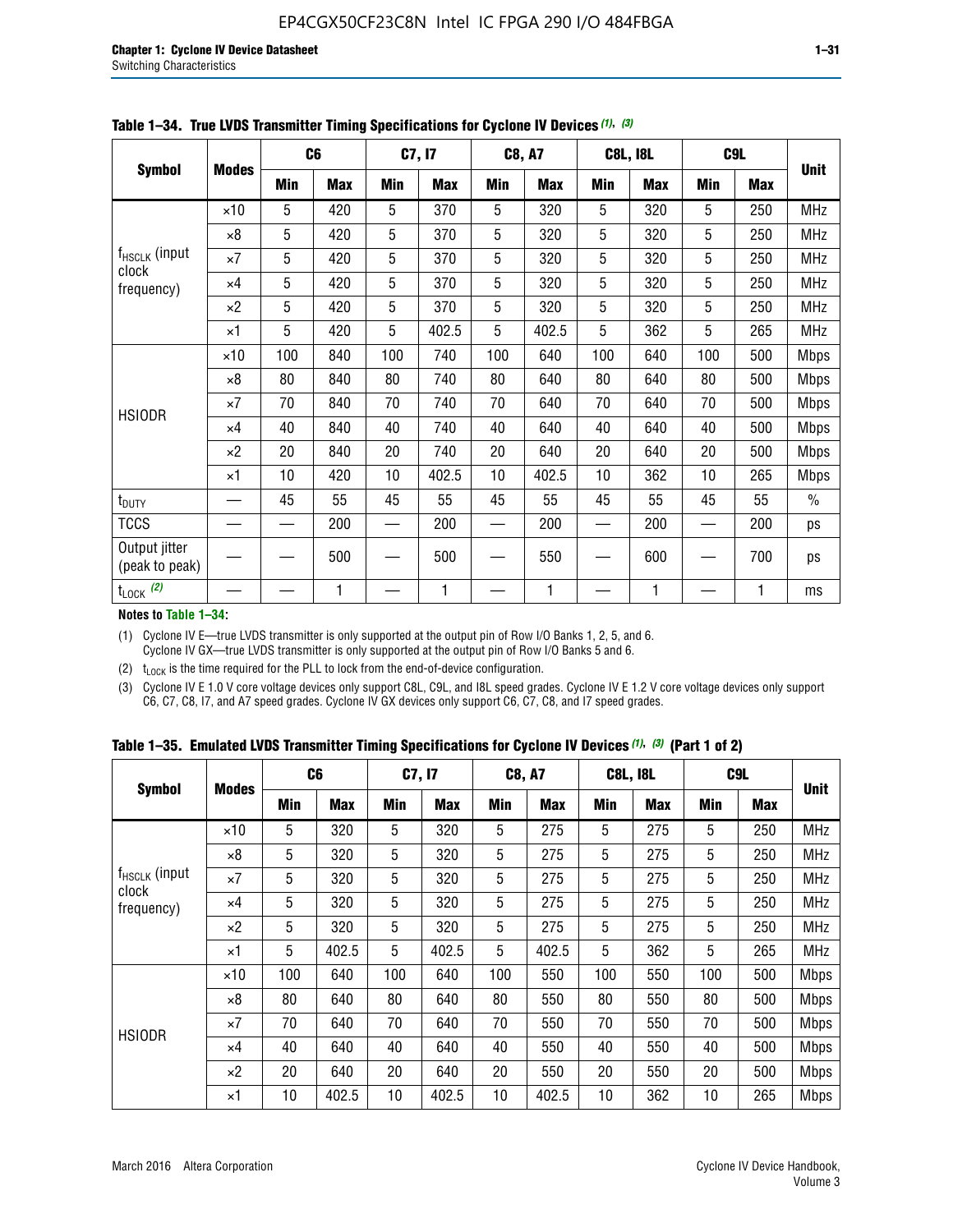| <b>Symbol</b>                   |              | C <sub>6</sub> |            | C7, I7     |            | <b>C8, A7</b> |            | <b>C8L, I8L</b> |            |         | C <sub>9</sub> L |               |
|---------------------------------|--------------|----------------|------------|------------|------------|---------------|------------|-----------------|------------|---------|------------------|---------------|
|                                 | <b>Modes</b> | Min            | <b>Max</b> | <b>Min</b> | <b>Max</b> | <b>Min</b>    | <b>Max</b> | Min             | <b>Max</b> | Min     | <b>Max</b>       | <b>Unit</b>   |
| t <sub>DUTY</sub>               |              | 45             | 55         | 45         | 55         | 45            | 55         | 45              | 55         | 45      | 55               | $\frac{0}{0}$ |
| <b>TCCS</b>                     |              |                | 200        |            | 200        |               | 200        |                 | 200        | —<br>—— | 200              | ps            |
| Output jitter<br>(peak to peak) |              |                | 500        |            | 500        |               | 550        |                 | 600        |         | 700              | ps            |
| $t_{\text{LOCK}}$ (2)           |              |                |            |            |            |               |            |                 |            |         |                  | ms            |

#### **Table 1–35. Emulated LVDS Transmitter Timing Specifications for Cyclone IV Devices** *(1)***,** *(3)* **(Part 2 of 2)**

#### **Notes to Table 1–35:**

(1) Cyclone IV E—emulated LVDS transmitter is supported at the output pin of all I/O Banks.

Cyclone IV GX—emulated LVDS transmitter is supported at the output pin of I/O Banks 3, 4, 5, 6, 7, 8, and 9.

(2)  $t_{\text{LOCK}}$  is the time required for the PLL to lock from the end-of-device configuration.

(3) Cyclone IV E 1.0 V core voltage devices only support C8L, C9L, and I8L speed grades. Cyclone IV E 1.2 V core voltage devices only support C6, C7, C8, I7, and A7 speed grades. Cyclone IV GX devices only support C6, C7, C8, and I7 speed grades.

| <b>Symbol</b>                      |              |     | C6         | C7, I7 |            | <b>C8, A7</b> |            |     | <b>C8L, I8L</b> | C <sub>9</sub> L         |            |             |
|------------------------------------|--------------|-----|------------|--------|------------|---------------|------------|-----|-----------------|--------------------------|------------|-------------|
|                                    | <b>Modes</b> | Min | <b>Max</b> | Min    | <b>Max</b> | Min           | <b>Max</b> | Min | <b>Max</b>      | Min                      | <b>Max</b> | <b>Unit</b> |
|                                    | $\times$ 10  | 10  | 437.5      | 10     | 370        | 10            | 320        | 10  | 320             | 10                       | 250        | <b>MHz</b>  |
|                                    | $\times 8$   | 10  | 437.5      | 10     | 370        | 10            | 320        | 10  | 320             | 10                       | 250        | <b>MHz</b>  |
| f <sub>HSCLK</sub> (input<br>clock | $\times 7$   | 10  | 437.5      | 10     | 370        | 10            | 320        | 10  | 320             | 10                       | 250        | <b>MHz</b>  |
| frequency)                         | $\times 4$   | 10  | 437.5      | 10     | 370        | 10            | 320        | 10  | 320             | 10                       | 250        | <b>MHz</b>  |
|                                    | $\times 2$   | 10  | 437.5      | 10     | 370        | 10            | 320        | 10  | 320             | 10                       | 250        | <b>MHz</b>  |
|                                    | ×1           | 10  | 437.5      | 10     | 402.5      | 10            | 402.5      | 10  | 362             | 10                       | 265        | <b>MHz</b>  |
|                                    | $\times$ 10  | 100 | 875        | 100    | 740        | 100           | 640        | 100 | 640             | 100                      | 500        | <b>Mbps</b> |
|                                    | $\times 8$   | 80  | 875        | 80     | 740        | 80            | 640        | 80  | 640             | 80                       | 500        | <b>Mbps</b> |
| <b>HSIODR</b>                      | ×7           | 70  | 875        | 70     | 740        | 70            | 640        | 70  | 640             | 70                       | 500        | <b>Mbps</b> |
|                                    | $\times 4$   | 40  | 875        | 40     | 740        | 40            | 640        | 40  | 640             | 40                       | 500        | <b>Mbps</b> |
|                                    | $\times 2$   | 20  | 875        | 20     | 740        | 20            | 640        | 20  | 640             | 20                       | 500        | <b>Mbps</b> |
|                                    | ×1           | 10  | 437.5      | 10     | 402.5      | 10            | 402.5      | 10  | 362             | 10                       | 265        | <b>Mbps</b> |
| SW                                 |              |     | 400        |        | 400        |               | 400        |     | 550             | $\overline{\phantom{0}}$ | 640        | ps          |
| Input jitter<br>tolerance          |              |     | 500        |        | 500        |               | 550        |     | 600             |                          | 700        | ps          |
| $t_{\text{LOCK}}$ (2)              |              |     | 1          |        | 1          |               | 1          |     | $\mathbf{1}$    |                          | 1          | ms          |

**Table 1–36. LVDS Receiver Timing Specifications for Cyclone IV Devices** *(1)***,** *(3)*

#### **Notes to Table 1–36:**

(1) Cyclone IV E—LVDS receiver is supported at all I/O Banks.

Cyclone IV GX—LVDS receiver is supported at I/O Banks 3, 4, 5, 6, 7, 8, and 9.

(2)  $t_{\text{LOCK}}$  is the time required for the PLL to lock from the end-of-device configuration.

(3) Cyclone IV E 1.0 V core voltage devices only support C8L, C9L, and I8L speed grades. Cyclone IV E 1.2 V core voltage devices only support C6, C7, C8, I7, and A7 speed grades. Cyclone IV GX devices only support C6, C7, C8, and I7 speed grades.

### **External Memory Interface Specifications**

The external memory interfaces for Cyclone IV devices are auto-calibrating and easy to implement.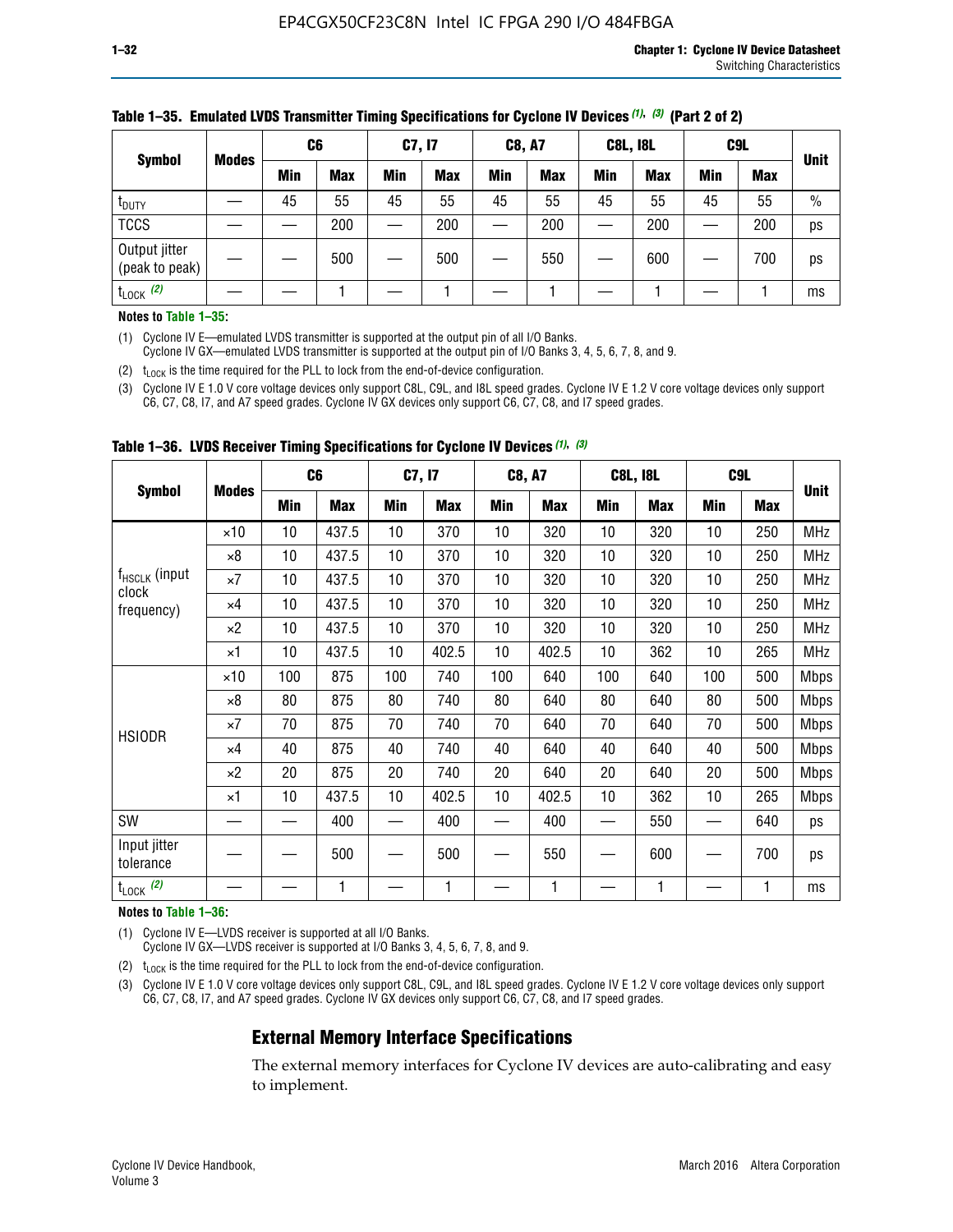**for more information about the supported maximum clock rate, device and pin** planning, IP implementation, and device termination, refer to *[Section III: System](http://www.altera.com/literature/hb/external-memory/emi_intro_specs.pdf)  [Performance Specifications](http://www.altera.com/literature/hb/external-memory/emi_intro_specs.pdf)* of the *External Memory Interface Handbook*.

Table 1–37 lists the memory output clock jitter specifications for Cyclone IV devices.

**Table 1–37. Memory Output Clock Jitter Specifications for Cyclone IV Devices** *(1)***,** *(2)*

| <b>Parameter</b>             | <b>Symbol</b>  | Min    | Max | <b>Unit</b> |
|------------------------------|----------------|--------|-----|-------------|
| Clock period jitter          | $L$ JIT(per)   | $-125$ | 125 | ps          |
| Cycle-to-cycle period jitter | $L$ JIT $(cc)$ | $-200$ | 200 | ps          |
| Duty cycle jitter            | LJIT(duty)     | $-150$ | 150 | рs          |

**Notes to Table 1–37:**

- (1) Memory output clock jitter measurements are for 200 consecutive clock cycles, as specified in the JEDEC DDR2 standard.
- (2) The clock jitter specification applies to memory output clock pins generated using DDIO circuits clocked by a PLL output routed on a global clock (GCLK) network.

## **Duty Cycle Distortion Specifications**

Table 1–38 lists the worst case duty cycle distortion for Cyclone IV devices.

**Table 1–38. Duty Cycle Distortion on Cyclone IV Devices I/O Pins** *(1)***,** *(2), (3)*

| <b>Symbol</b>     | C <sub>6</sub> |            | C7, I7     |            | <b>C8, I8L, A7</b> |            | C9L        |            | <b>Unit</b>   |
|-------------------|----------------|------------|------------|------------|--------------------|------------|------------|------------|---------------|
|                   | Min            | <b>Max</b> | <b>Min</b> | <b>Max</b> | Min                | <b>Max</b> | <b>Min</b> | <b>Max</b> |               |
| Output Duty Cycle | 45             | 55         | 45         | 55         | 45                 | 55         | 45         | 55         | $\frac{0}{0}$ |

**Notes to Table 1–38:**

(1) The duty cycle distortion specification applies to clock outputs from the PLLs, global clock tree, and IOE driving the dedicated and general purpose I/O pins.

(2) Cyclone IV devices meet the specified duty cycle distortion at the maximum output toggle rate for each combination of I/O standard and current strength.

(3) Cyclone IV E 1.0 V core voltage devices only support C8L, C9L, and I8L speed grades. Cyclone IV E 1.2 V core voltage devices only support C6, C7, C8, I7, and A7 speed grades. Cyclone IV GX devices only support C6, C7, C8, and I7 speed grades.

## **OCT Calibration Timing Specification**

Table 1–39 lists the duration of calibration for series OCT with calibration at device power-up for Cyclone IV devices.

#### **Table 1–39. Timing Specification for Series OCT with Calibration at Device Power-Up for Cyclone IV Devices** *(1)*

| Symbol  | <b>Description</b>                                            | <b>Maximum</b> | <b>Units</b> |
|---------|---------------------------------------------------------------|----------------|--------------|
| LOCTCAL | Duration of series OCT with<br>calibration at device power-up | 20             | μs           |

#### **Note to Table 1–39***:*

(1) OCT calibration takes place after device configuration and before entering user mode.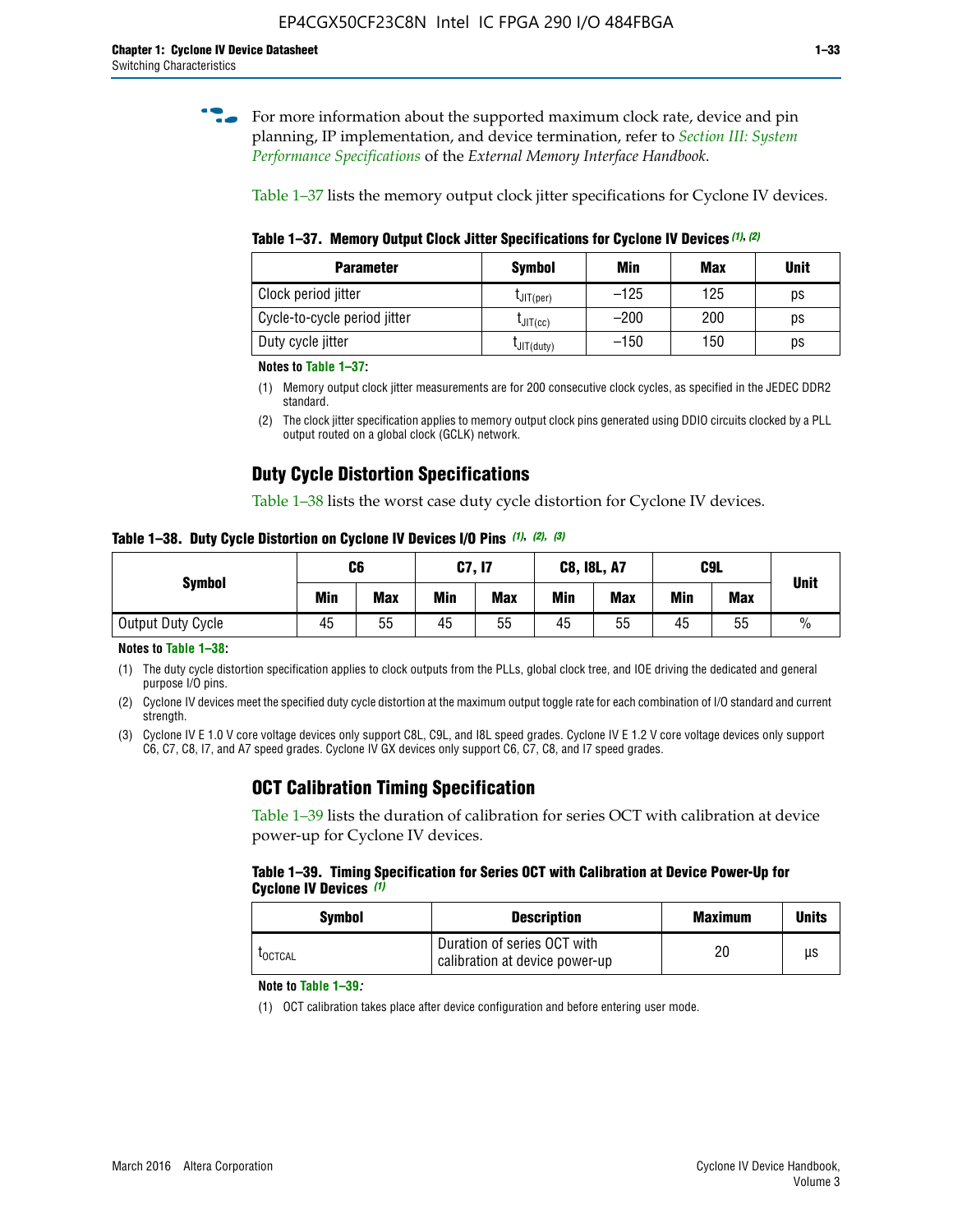## **IOE Programmable Delay**

Table 1–40 and Table 1–41 list the IOE programmable delay for Cyclone IV E 1.0 V core voltage devices.

#### **Table 1–40. IOE Programmable Delay on Column Pins for Cyclone IV E 1.0 V Core Voltage Devices** *(1)***,** *(2)*

|                                                                       |                                | <b>Number</b><br>0f | Min<br><b>Offset</b> | <b>Max Offset</b>  |            |                    |             |       |    |  |
|-----------------------------------------------------------------------|--------------------------------|---------------------|----------------------|--------------------|------------|--------------------|-------------|-------|----|--|
| <b>Parameter</b>                                                      | <b>Paths Affected</b>          |                     |                      | <b>Fast Corner</b> |            | <b>Slow Corner</b> | <b>Unit</b> |       |    |  |
|                                                                       | <b>Setting</b>                 |                     |                      | C8L                | <b>18L</b> | C8L                | C9L         | 18L   |    |  |
| Input delay from pin to<br>internal cells                             | Pad to I/O<br>dataout to core  |                     | 0                    | 2.054              | 1.924      | 3.387              | 4.017       | 3.411 | ns |  |
| Input delay from pin to<br>input register                             | Pad to I/O input<br>register   | 8                   | 0                    | 2.010              | 1.875      | 3.341              | 4.252       | 3.367 | ns |  |
| Delay from output register<br>to output pin                           | I/O output<br>register to pad  | 2                   | 0                    | 0.641              | 0.631      | 1.111              | 1.377       | 1.124 | ns |  |
| Input delay from<br>dual-purpose clock pin to<br>fan-out destinations | Pad to global<br>clock network | 12                  | 0                    | 0.971              | 0.931      | 1.684              | 2.298       | 1.684 | ns |  |

#### **Notes to Table 1–40:**

(1) The incremental values for the settings are generally linear. For the exact values for each setting, use the latest version of the Quartus II software.

(2) The minimum and maximum offset timing numbers are in reference to setting **0** as available in the Quartus II software.

| Table 1–41. IOE Programmable Delay on Row Pins for Cyclone IV E 1.0 V Core Voltage Devices (1), (2) |  |  |
|-----------------------------------------------------------------------------------------------------|--|--|
|-----------------------------------------------------------------------------------------------------|--|--|

|                                                                       | <b>Number</b>                  |                |                      | <b>Max Offset</b>  |            |                    |             |       |    |  |
|-----------------------------------------------------------------------|--------------------------------|----------------|----------------------|--------------------|------------|--------------------|-------------|-------|----|--|
| <b>Parameter</b>                                                      | <b>Paths Affected</b>          | 0f             | Min<br><b>Offset</b> | <b>Fast Corner</b> |            | <b>Slow Corner</b> | <b>Unit</b> |       |    |  |
|                                                                       |                                | <b>Setting</b> |                      | C8L                | <b>18L</b> | C8L                | C9L         | 18L   |    |  |
| Input delay from pin to<br>internal cells                             | Pad to I/O<br>dataout to core  |                | 0                    | 2.057              | 1.921      | 3.389              | 4.146       | 3.412 | ns |  |
| Input delay from pin to<br>input register                             | Pad to I/O input<br>register   | 8              | 0                    | 2.059              | 1.919      | 3.420              | 4.374       | 3.441 | ns |  |
| Delay from output register<br>to output pin                           | I/O output<br>register to pad  | 2              | 0                    | 0.670              | 0.623      | 1.160              | 1.420       | 1.168 | ns |  |
| Input delay from<br>dual-purpose clock pin to<br>fan-out destinations | Pad to global<br>clock network | 12             | 0                    | 0.960              | 0.919      | 1.656              | 2.258       | 1.656 | ns |  |

#### **Notes to Table 1–41:**

(1) The incremental values for the settings are generally linear. For the exact values for each setting, use the latest version of the Quartus II software.

(2) The minimum and maximum offset timing numbers are in reference to setting **0** as available in the Quartus II software.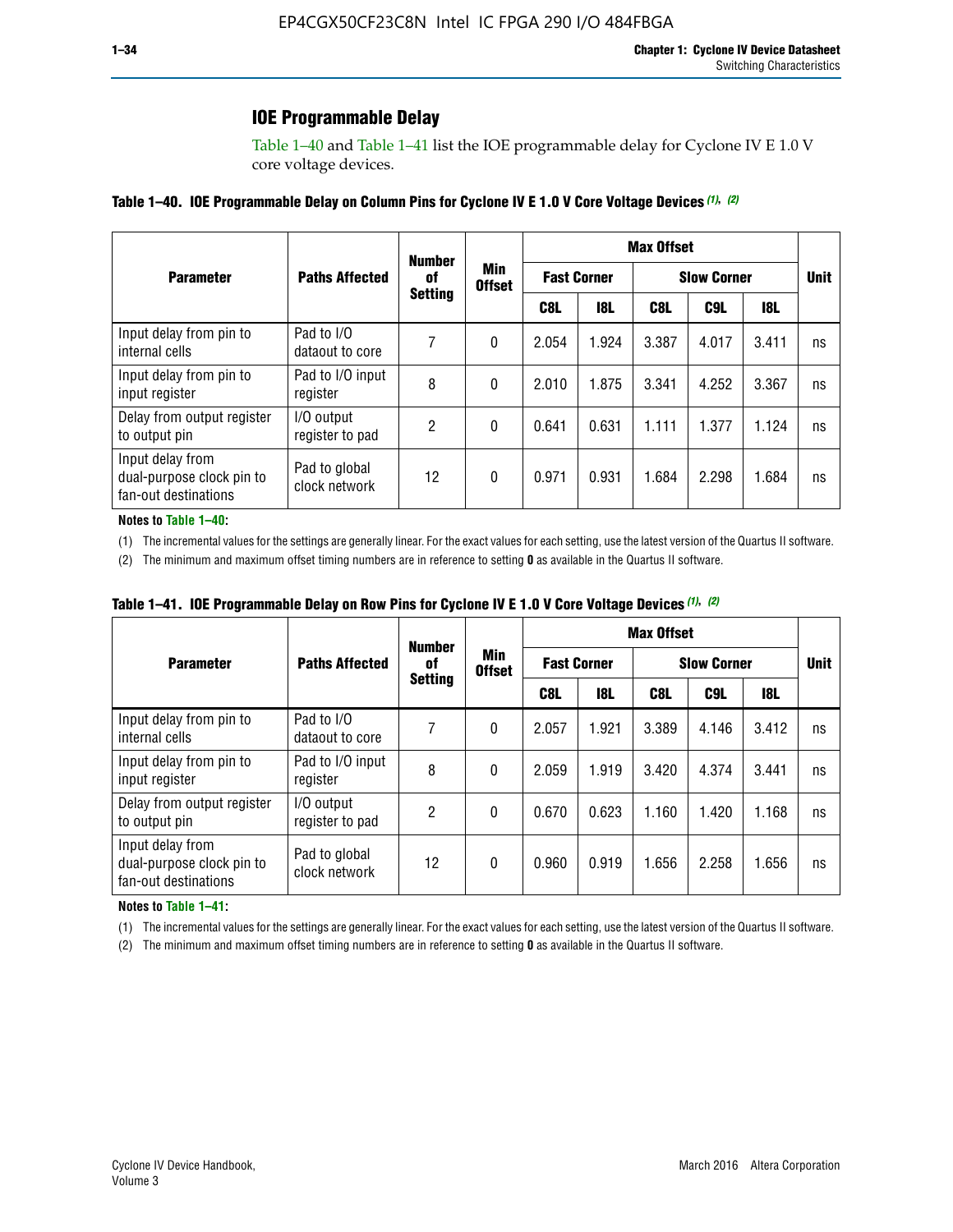Table 1–42 and Table 1–43 list the IOE programmable delay for Cyclone IV E 1.2 V core voltage devices.

|                                                                       |                                   | <b>Number</b>        | <b>Min</b><br><b>Offset</b> | <b>Max Offset</b> |                    |           |                    |       |       |               |       |             |
|-----------------------------------------------------------------------|-----------------------------------|----------------------|-----------------------------|-------------------|--------------------|-----------|--------------------|-------|-------|---------------|-------|-------------|
| <b>Parameter</b>                                                      | <b>Paths</b><br><b>Affected</b>   | of<br><b>Setting</b> |                             |                   | <b>Fast Corner</b> |           | <b>Slow Corner</b> |       |       |               |       | <b>Unit</b> |
|                                                                       |                                   |                      |                             | C <sub>6</sub>    | $\mathbf{I}$       | <b>A7</b> | C6                 | C7    | C8    | $\mathsf{I}7$ | A7    |             |
| Input delay from pin to<br>internal cells                             | Pad to I/O<br>dataout to<br>core  | 7                    | 0                           | 1.314             | 1.211              | 1.211     | 2.177              | 2.340 | 2.433 | 2.388         | 2.508 | ns          |
| Input delay from pin to<br>input register                             | Pad to I/O<br>input register      | 8                    | $\Omega$                    | 1.307             | 1.203              | 1.203     | 2.19               | 2.387 | 2.540 | 2.430         | 2.545 | ns          |
| Delay from output<br>register to output pin                           | I/O output<br>register to<br>pad  | 2                    | 0                           | 0.437             | 0.402              | 0.402     | 0.747              | 0.820 | 0.880 | 0.834         | 0.873 | ns          |
| Input delay from<br>dual-purpose clock pin<br>to fan-out destinations | Pad to global<br>clock<br>network | 12                   | 0                           | 0.693             | 0.665              | 0.665     | 1.200              | 1.379 | 1.532 | 1.393         | 1.441 | ns          |

**Table 1–42. IOE Programmable Delay on Column Pins for Cyclone IV E 1.2 V Core Voltage Devices** *(1)***,** *(2)*

**Notes to Table 1–42:**

(1) The incremental values for the settings are generally linear. For the exact values for each setting, use the latest version of the Quartus II software.

(2) The minimum and maximum offset timing numbers are in reference to setting **0** as available in the Quartus II software.

|                                                                       |                                   | <b>Number</b>        | <b>Min</b><br><b>Offset</b> | <b>Max Offset</b> |                    |           |                    |       |       |               |       |             |
|-----------------------------------------------------------------------|-----------------------------------|----------------------|-----------------------------|-------------------|--------------------|-----------|--------------------|-------|-------|---------------|-------|-------------|
| <b>Parameter</b>                                                      | <b>Paths</b><br><b>Affected</b>   | of<br><b>Setting</b> |                             |                   | <b>Fast Corner</b> |           | <b>Slow Corner</b> |       |       |               |       | <b>Unit</b> |
|                                                                       |                                   |                      |                             | C6                | $\mathbf{I}$       | <b>A7</b> | C6                 | C7    | C8    | $\mathsf{I}7$ | A7    |             |
| Input delay from pin to<br>internal cells                             | Pad to I/O<br>dataout to<br>core  | 7                    | $\Omega$                    | 1.314             | 1.209              | 1.209     | 2.201              | 2.386 | 2.510 | 2.429         | 2.548 | ns          |
| Input delay from pin to<br>input register                             | Pad to I/O<br>input register      | 8                    | $\Omega$                    | 1.312             | 1.207              | 1.207     | 2.202              | 2.402 | 2.558 | 2.447         | 2.557 | ns          |
| Delay from output<br>register to output pin                           | I/O output<br>register to<br>pad  | 2                    | $\Omega$                    | 0.458             | 0.419              | 0.419     | 0.783              | 0.861 | 0.924 | 0.875         | 0.915 | ns          |
| Input delay from<br>dual-purpose clock pin<br>to fan-out destinations | Pad to global<br>clock<br>network | 12                   | $\Omega$                    | 0.686             | 0.657              | 0.657     | 1.185              | 1.360 | 1.506 | 1.376         | 1.422 | ns          |

**Table 1–43. IOE Programmable Delay on Row Pins for Cyclone IV E 1.2 V Core Voltage Devices** *(1)***,** *(2)*

#### **Notes to Table 1–43:**

(1) The incremental values for the settings are generally linear. For the exact values for each setting, use the latest version of the Quartus II software.

(2) The minimum and maximum offset timing numbers are in reference to setting **0** as available in the Quartus II software.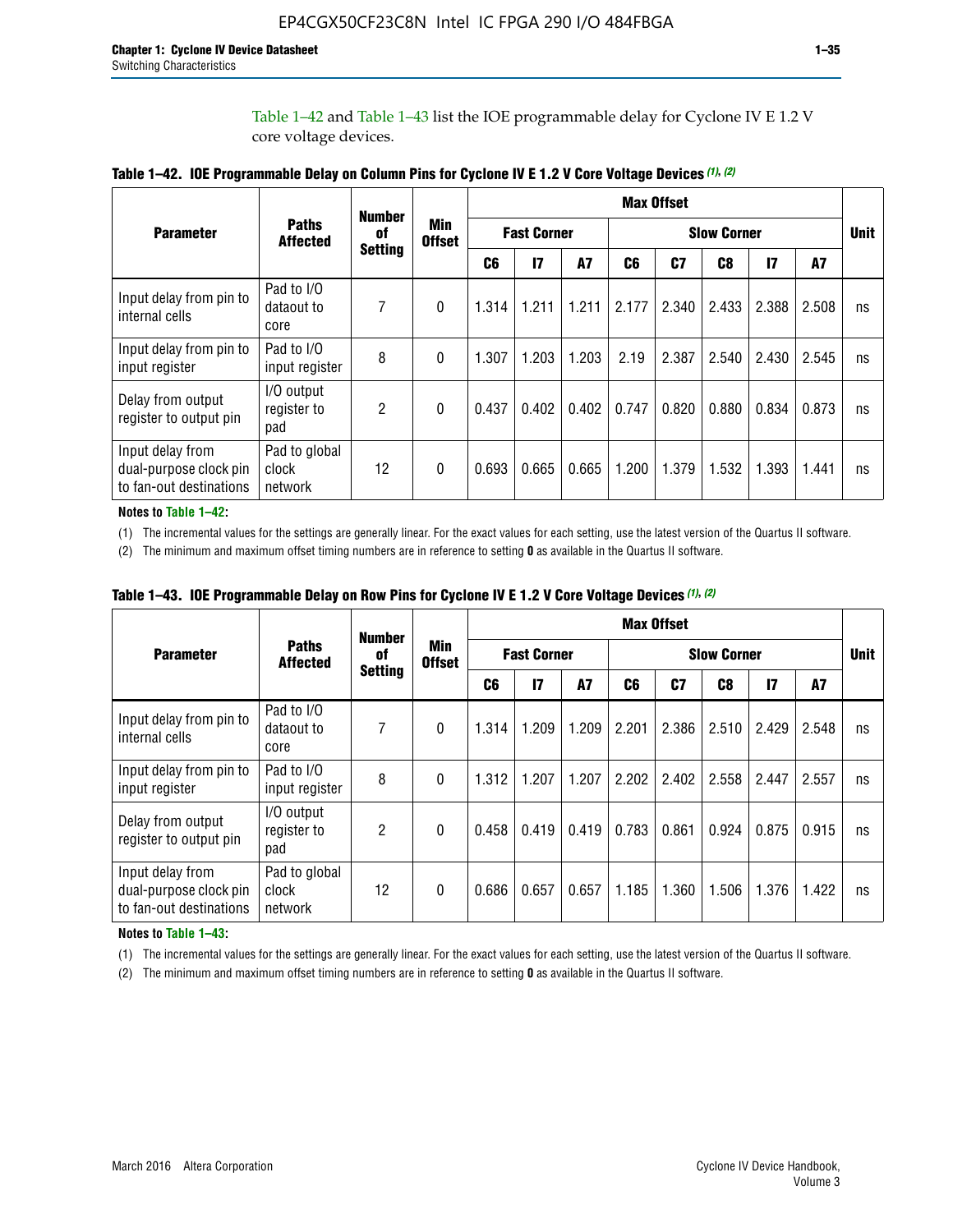Table 1–44 and Table 1–45 list the IOE programmable delay for Cyclone IV GX devices.

|                                                                       |                                   | <b>Number</b>         |                             | <b>Max Offset</b>  |               |                    |       |       |       |             |  |
|-----------------------------------------------------------------------|-----------------------------------|-----------------------|-----------------------------|--------------------|---------------|--------------------|-------|-------|-------|-------------|--|
| <b>Parameter</b>                                                      | <b>Paths</b><br><b>Affected</b>   | 0f<br><b>Settings</b> | <b>Min</b><br><b>Offset</b> | <b>Fast Corner</b> |               | <b>Slow Corner</b> |       |       |       | <b>Unit</b> |  |
|                                                                       |                                   |                       |                             | C6                 | $\mathsf{I}7$ | C6                 | C7    | C8    | 17    |             |  |
| Input delay from pin to<br>internal cells                             | Pad to I/O<br>dataout to<br>core  | 7                     | $\mathbf{0}$                | 1.313              | 1.209         | 2.184              | 2.336 | 2.451 | 2.387 | ns          |  |
| Input delay from pin to<br>input register                             | Pad to I/O<br>input register      | 8                     | $\theta$                    | 1.312              | 1.208         | 2.200              | 2.399 | 2.554 | 2.446 | ns          |  |
| Delay from output<br>register to output pin                           | I/O output<br>register to<br>pad  | 2                     | $\mathbf{0}$                | 0.438              | 0.404         | 0.751              | 0.825 | 0.886 | 0.839 | ns          |  |
| Input delay from<br>dual-purpose clock pin<br>to fan-out destinations | Pad to global<br>clock<br>network | 12                    | $\mathbf{0}$                | 0.713              | 0.682         | 1.228              | 1.41  | 1.566 | 1.424 | ns          |  |

**Table 1–44. IOE Programmable Delay on Column Pins for Cyclone IV GX Devices** *(1)***,** *(2)*

**Notes to Table 1–44:**

(1) The incremental values for the settings are generally linear. For exact values of each setting, use the latest version of the Quartus II software.

(2) The minimum and maximum offset timing numbers are in reference to setting **0** as available in the Quartus II software.

|                                                                       |                                  | <b>Number</b>         | Min<br><b>Offset</b> | <b>Max Offset</b>  |       |                    |       |       |               |             |  |
|-----------------------------------------------------------------------|----------------------------------|-----------------------|----------------------|--------------------|-------|--------------------|-------|-------|---------------|-------------|--|
| <b>Parameter</b>                                                      | <b>Paths</b><br><b>Affected</b>  | 0f<br><b>Settings</b> |                      | <b>Fast Corner</b> |       | <b>Slow Corner</b> |       |       |               | <b>Unit</b> |  |
|                                                                       |                                  |                       |                      | C6                 | 17    | C6                 | C7    | C8    | $\mathsf{I}7$ |             |  |
| Input delay from pin to<br>internal cells                             | Pad to I/O<br>dataout to<br>core | 7                     | $\mathbf{0}$         | 1.314              | 1.210 | 2.209              | 2.398 | 2.526 | 2.443         | ns          |  |
| Input delay from pin to<br>input register                             | Pad to I/O<br>input register     | 8                     | $\mathbf{0}$         | 1.313              | 1.208 | 2.205              | 2.406 | 2.563 | 2.450         | ns          |  |
| Delay from output<br>register to output pin                           | I/O output<br>register to<br>pad | $\overline{2}$        | $\mathbf{0}$         | 0.461              | 0.421 | 0.789              | 0.869 | 0.933 | 0.884         | ns          |  |
| Input delay from<br>dual-purpose clock pin<br>to fan-out destinations | Pad to global<br>clock network   | 12                    | $\mathbf{0}$         | 0.712              | 0.682 | 1.225              | 1.407 | 1.562 | 1.421         | ns          |  |

**Table 1–45. IOE Programmable Delay on Row Pins for Cyclone IV GX Devices** *(1)***,** *(2)*

#### **Notes to Table 1–45:**

(1) The incremental values for the settings are generally linear. For exact values of each setting, use the latest version of Quartus II software.

(2) The minimum and maximum offset timing numbers are in reference to setting **0** as available in the Quartus II software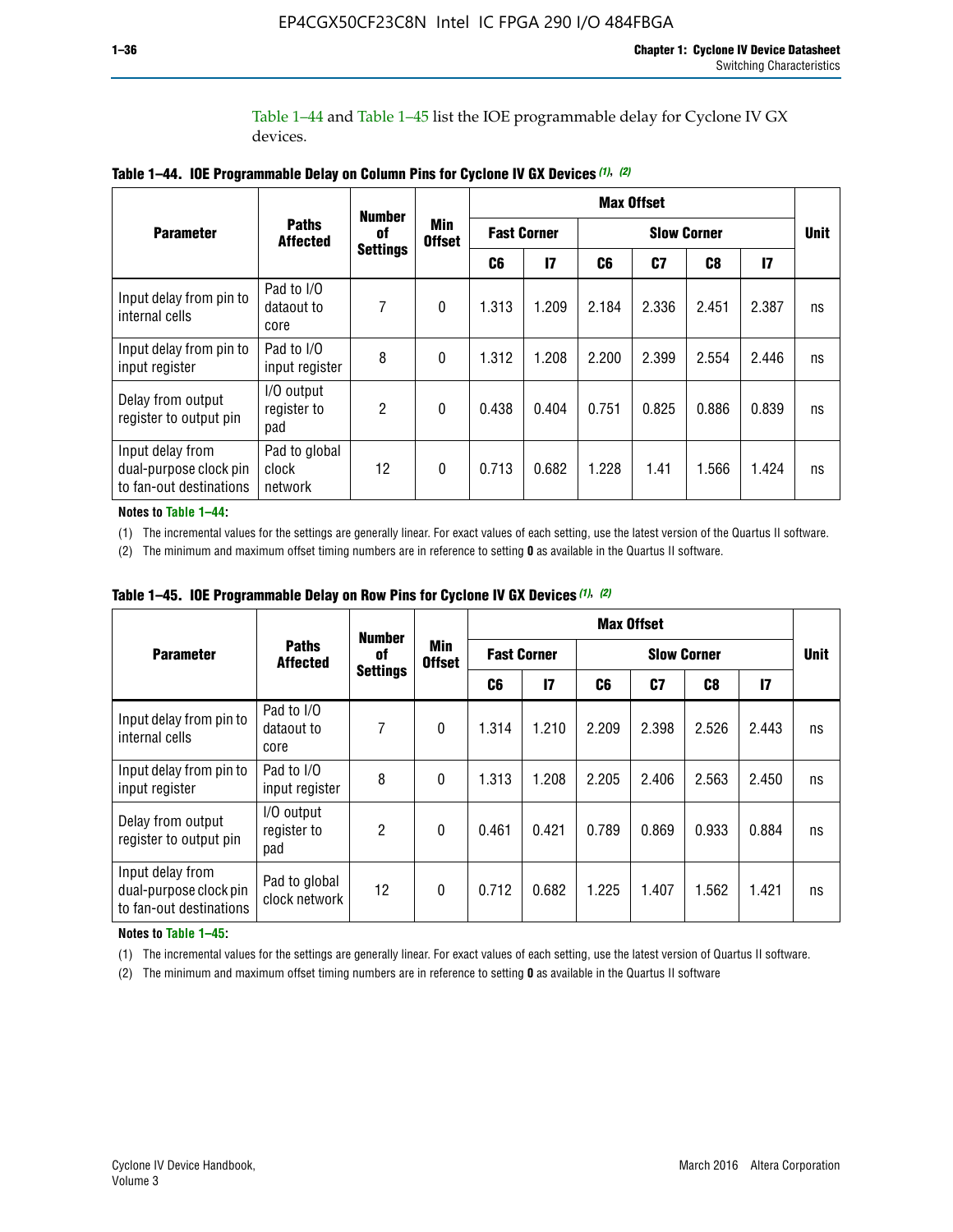## **I/O Timing**

Use the following methods to determine I/O timing:

- the Excel-based I/O Timing
- the Quartus II timing analyzer

The Excel-based I/O timing provides pin timing performance for each device density and speed grade. The data is typically used prior to designing the FPGA to get a timing budget estimation as part of the link timing analysis. The Quartus II timing analyzer provides a more accurate and precise I/O timing data based on the specifics of the design after place-and-route is complete.

**For The Excel-based I/O Timing spreadsheet is downloadable from Cyclone IV Devices** [Literature](http://www.altera.com/literature/lit-cyclone-iv.jsp) website.

## **Glossary**

Table 1–46 lists the glossary for this chapter.

| <b>Letter</b> | <b>Term</b>                                                     | <b>Definitions</b>                                                                                                                               |
|---------------|-----------------------------------------------------------------|--------------------------------------------------------------------------------------------------------------------------------------------------|
| A             |                                                                 |                                                                                                                                                  |
| B             |                                                                 |                                                                                                                                                  |
| C             |                                                                 |                                                                                                                                                  |
| D             |                                                                 |                                                                                                                                                  |
| E             |                                                                 |                                                                                                                                                  |
| F             | $f_{\sf HSCLK}$                                                 | High-speed I/O block: High-speed receiver/transmitter input and output clock frequency.                                                          |
| G             | <b>GCLK</b>                                                     | Input pin directly to Global Clock network.                                                                                                      |
|               | <b>GCLK PLL</b>                                                 | Input pin to Global Clock network through the PLL.                                                                                               |
| н             | <b>HSIODR</b>                                                   | High-speed I/O block: Maximum/minimum LVDS data transfer rate (HSIODR = 1/TUI).                                                                  |
|               | Input Waveforms<br>for the SSTL<br>Differential I/O<br>Standard | $\frac{1}{\sqrt{1+\frac{1}{2}}}\left\{ \frac{1}{\sqrt{1+\frac{1}{2}}}\right\}$<br><b>V</b> swing<br>$\cdots$ $V_{REF}$<br>\<br>$\sim V_{\rm IL}$ |

#### **Table 1–46. Glossary (Part 1 of 5)**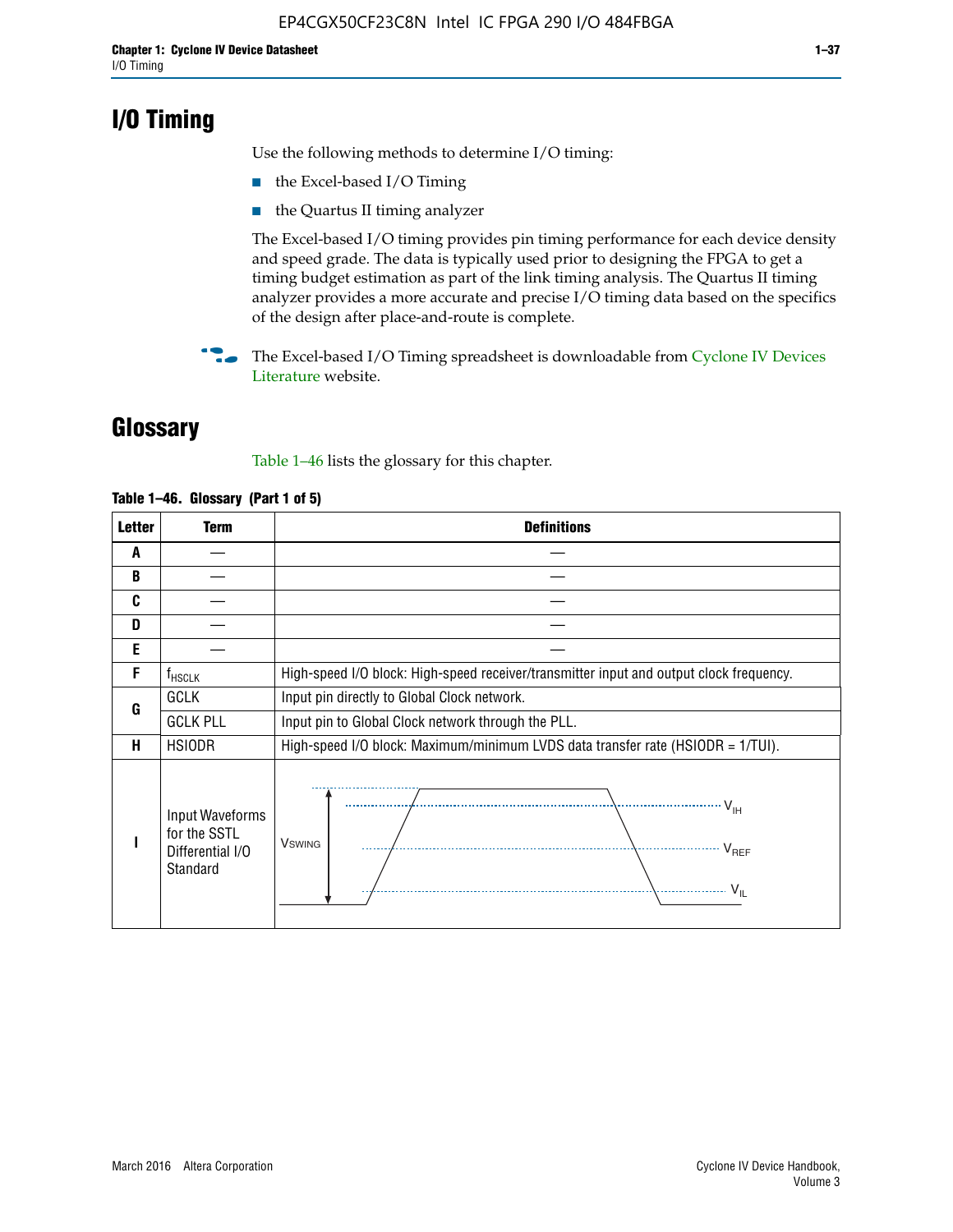### **Table 1–46. Glossary (Part 2 of 5)**

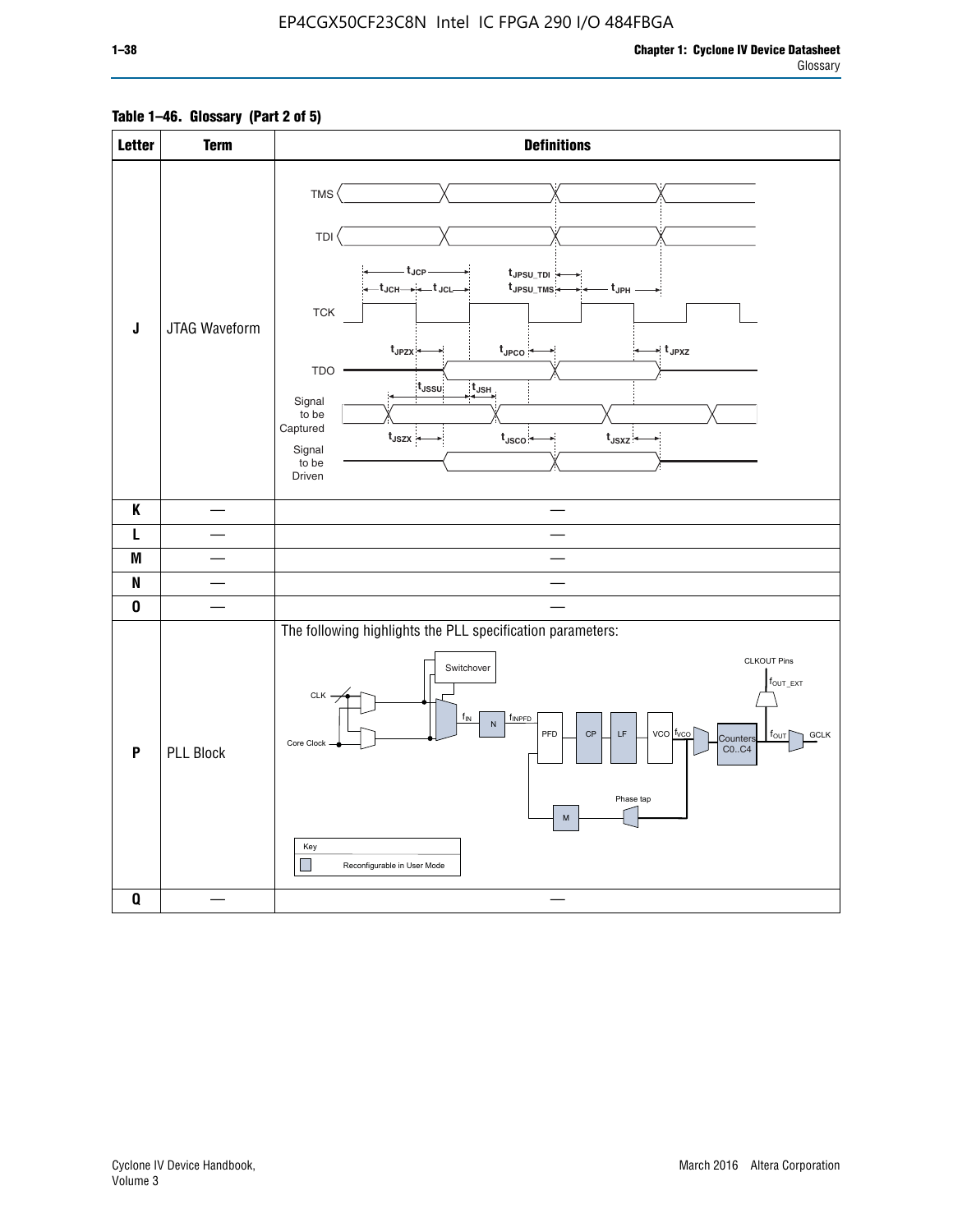#### **Table 1–46. Glossary (Part 3 of 5)**

| <b>Letter</b> | <b>Term</b>                                                            | <b>Definitions</b>                                                                                                                                                                                                                                                                                                                                                                                                                                                                                                                                                                                                                                                                                                                                                                                                                                                                                                                          |
|---------------|------------------------------------------------------------------------|---------------------------------------------------------------------------------------------------------------------------------------------------------------------------------------------------------------------------------------------------------------------------------------------------------------------------------------------------------------------------------------------------------------------------------------------------------------------------------------------------------------------------------------------------------------------------------------------------------------------------------------------------------------------------------------------------------------------------------------------------------------------------------------------------------------------------------------------------------------------------------------------------------------------------------------------|
|               | $R_L$                                                                  | Receiver differential input discrete resistor (external to Cyclone IV devices).                                                                                                                                                                                                                                                                                                                                                                                                                                                                                                                                                                                                                                                                                                                                                                                                                                                             |
|               |                                                                        | Receiver input waveform for LVDS and LVPECL differential standards:                                                                                                                                                                                                                                                                                                                                                                                                                                                                                                                                                                                                                                                                                                                                                                                                                                                                         |
|               |                                                                        | <b>Single-Ended Waveform</b>                                                                                                                                                                                                                                                                                                                                                                                                                                                                                                                                                                                                                                                                                                                                                                                                                                                                                                                |
|               |                                                                        | Positive Channel (p) = $V_{\text{H}}$                                                                                                                                                                                                                                                                                                                                                                                                                                                                                                                                                                                                                                                                                                                                                                                                                                                                                                       |
|               |                                                                        | $\mathsf{V}_{\mathsf{ID}}$                                                                                                                                                                                                                                                                                                                                                                                                                                                                                                                                                                                                                                                                                                                                                                                                                                                                                                                  |
|               |                                                                        | Negative Channel (n) = $V_{\parallel}$<br>$\mathsf{V}_{\scriptscriptstyle \mathsf{CM}}$                                                                                                                                                                                                                                                                                                                                                                                                                                                                                                                                                                                                                                                                                                                                                                                                                                                     |
|               |                                                                        | Ground                                                                                                                                                                                                                                                                                                                                                                                                                                                                                                                                                                                                                                                                                                                                                                                                                                                                                                                                      |
|               | Receiver Input<br>Waveform                                             |                                                                                                                                                                                                                                                                                                                                                                                                                                                                                                                                                                                                                                                                                                                                                                                                                                                                                                                                             |
| $\mathsf{R}$  |                                                                        |                                                                                                                                                                                                                                                                                                                                                                                                                                                                                                                                                                                                                                                                                                                                                                                                                                                                                                                                             |
|               |                                                                        | Differential Waveform (Mathematical Function of Positive & Negative Channel)                                                                                                                                                                                                                                                                                                                                                                                                                                                                                                                                                                                                                                                                                                                                                                                                                                                                |
|               |                                                                        | $V_{ID}$                                                                                                                                                                                                                                                                                                                                                                                                                                                                                                                                                                                                                                                                                                                                                                                                                                                                                                                                    |
|               |                                                                        | - 0 V                                                                                                                                                                                                                                                                                                                                                                                                                                                                                                                                                                                                                                                                                                                                                                                                                                                                                                                                       |
|               |                                                                        | $V_{ID}$                                                                                                                                                                                                                                                                                                                                                                                                                                                                                                                                                                                                                                                                                                                                                                                                                                                                                                                                    |
|               |                                                                        | $p - n$                                                                                                                                                                                                                                                                                                                                                                                                                                                                                                                                                                                                                                                                                                                                                                                                                                                                                                                                     |
|               | Receiver input<br>skew margin                                          | High-speed I/O block: The total margin left after accounting for the sampling window and TCCS.<br>$RSKM = (TUI - SW - TCCS) / 2.$                                                                                                                                                                                                                                                                                                                                                                                                                                                                                                                                                                                                                                                                                                                                                                                                           |
|               | (RSKM)                                                                 |                                                                                                                                                                                                                                                                                                                                                                                                                                                                                                                                                                                                                                                                                                                                                                                                                                                                                                                                             |
| S             | Single-ended<br>voltage-<br>referenced I/O<br>Standard<br>SW (Sampling | V <sub>CCIO</sub><br>$\nabla_{\!\circ\mathsf{H}}^-$<br>V <sub>IH</sub> (AC)<br>$V_{IH(DC)}$<br>$V_{REF}$<br>$V_{I L (DC)}$<br>VIL(AC)<br>$V_{OL}$<br>$\overline{\mathsf{V}}_\mathsf{SS}^-$<br>The JEDEC standard for SSTI and HSTL I/O standards defines both the AC and DC input signal<br>values. The AC values indicate the voltage levels at which the receiver must meet its timing<br>specifications. The DC values indicate the voltage levels at which the final logic state of the<br>receiver is unambiguously defined. After the receiver input crosses the AC value, the receiver<br>changes to the new logic state. The new logic state is then maintained as long as the input stays<br>beyond the DC threshold. This approach is intended to provide predictable receiver timing in the<br>presence of input waveform ringing.<br>High-speed I/O block: The period of time during which the data must be valid to capture it |
|               | Window)                                                                | correctly. The setup and hold times determine the ideal strobe position in the sampling window.                                                                                                                                                                                                                                                                                                                                                                                                                                                                                                                                                                                                                                                                                                                                                                                                                                             |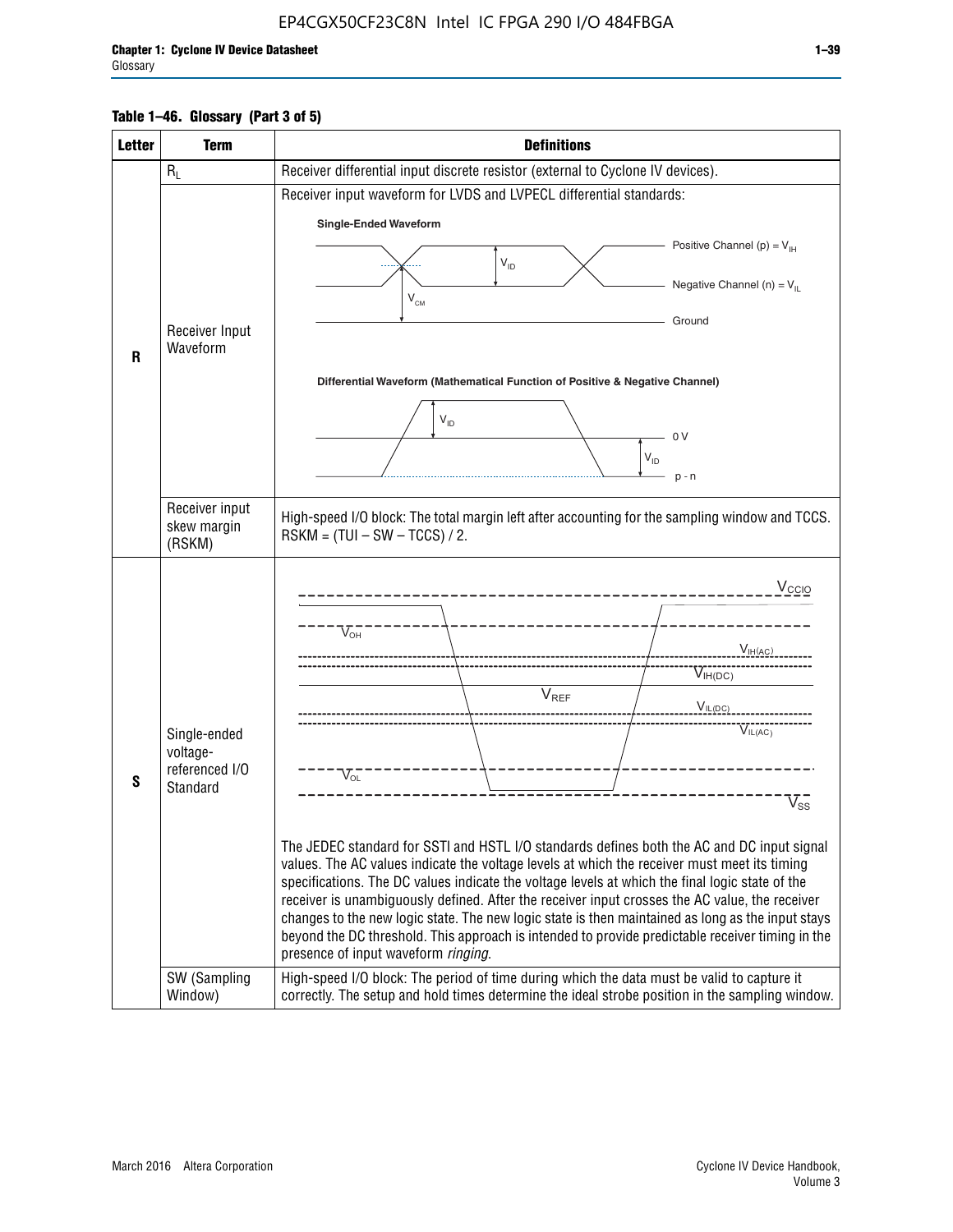| <b>Letter</b> | <b>Term</b>                              | <b>Definitions</b>                                                                                                                                                                                                                                                                                                                                                                                                      |
|---------------|------------------------------------------|-------------------------------------------------------------------------------------------------------------------------------------------------------------------------------------------------------------------------------------------------------------------------------------------------------------------------------------------------------------------------------------------------------------------------|
|               | $t_{\rm C}$                              | High-speed receiver and transmitter input and output clock period.                                                                                                                                                                                                                                                                                                                                                      |
|               | Channel-to-<br>channel-skew<br>(TCCS)    | High-speed I/O block: The timing difference between the fastest and slowest output edges,<br>including t <sub>co</sub> variation and clock skew. The clock is included in the TCCS measurement.                                                                                                                                                                                                                         |
|               | $t_{\text{cin}}$                         | Delay from the clock pad to the I/O input register.                                                                                                                                                                                                                                                                                                                                                                     |
|               | $t_{CO}$                                 | Delay from the clock pad to the I/O output.                                                                                                                                                                                                                                                                                                                                                                             |
|               | $t_{\rm{cout}}$                          | Delay from the clock pad to the I/O output register.                                                                                                                                                                                                                                                                                                                                                                    |
|               | t <sub>DUTY</sub>                        | High-speed I/O block: Duty cycle on high-speed transmitter output clock.                                                                                                                                                                                                                                                                                                                                                |
|               | $t_{\rm FALL}$                           | Signal high-to-low transition time (80-20%).                                                                                                                                                                                                                                                                                                                                                                            |
|               | $t_H$                                    | Input register hold time.                                                                                                                                                                                                                                                                                                                                                                                               |
|               | <b>Timing Unit</b><br>Interval (TUI)     | High-speed I/O block: The timing budget allowed for skew, propagation delays, and data<br>sampling window. (TUI = $1/($ Receiver Input Clock Frequency Multiplication Factor) = $t_c/w$ ).                                                                                                                                                                                                                              |
|               | t <sub>INJITTER</sub>                    | Period jitter on the PLL clock input.                                                                                                                                                                                                                                                                                                                                                                                   |
|               | t <sub>outjitter_dedclk</sub>            | Period jitter on the dedicated clock output driven by a PLL.                                                                                                                                                                                                                                                                                                                                                            |
|               | t <sub>outjitter_io</sub>                | Period jitter on the general purpose I/O driven by a PLL.                                                                                                                                                                                                                                                                                                                                                               |
|               | $\rm t_{pllcin}$                         | Delay from the PLL inclk pad to the I/O input register.                                                                                                                                                                                                                                                                                                                                                                 |
| т             | t <sub>plicout</sub>                     | Delay from the PLL inclk pad to the I/O output register.                                                                                                                                                                                                                                                                                                                                                                |
|               | <b>Transmitter</b><br>Output<br>Waveform | Transmitter output waveforms for the LVDS, mini-LVDS, PPDS and RSDS Differential I/O<br>Standards:<br><b>Single-Ended Waveform</b><br>Positive Channel (p) = $V_{OH}$<br><b>V<sub>OD</sub></b><br>Negative Channel (n) = $V_{OL}$<br>$V_{OS}$<br>Ground<br>Differential Waveform (Mathematical Function of Positive & Negative Channel)<br>$\mathsf{V}_{\mathsf{OD}}$<br>- 0 V<br>$\mathsf{V}_{\mathsf{OD}}$<br>$p - n$ |
|               | $t_{\text{RISE}}$                        | Signal low-to-high transition time (20-80%).                                                                                                                                                                                                                                                                                                                                                                            |
|               | $t_{\scriptstyle\text{SU}}$              | Input register setup time.                                                                                                                                                                                                                                                                                                                                                                                              |
| U             |                                          |                                                                                                                                                                                                                                                                                                                                                                                                                         |

#### **Table 1–46. Glossary (Part 4 of 5)**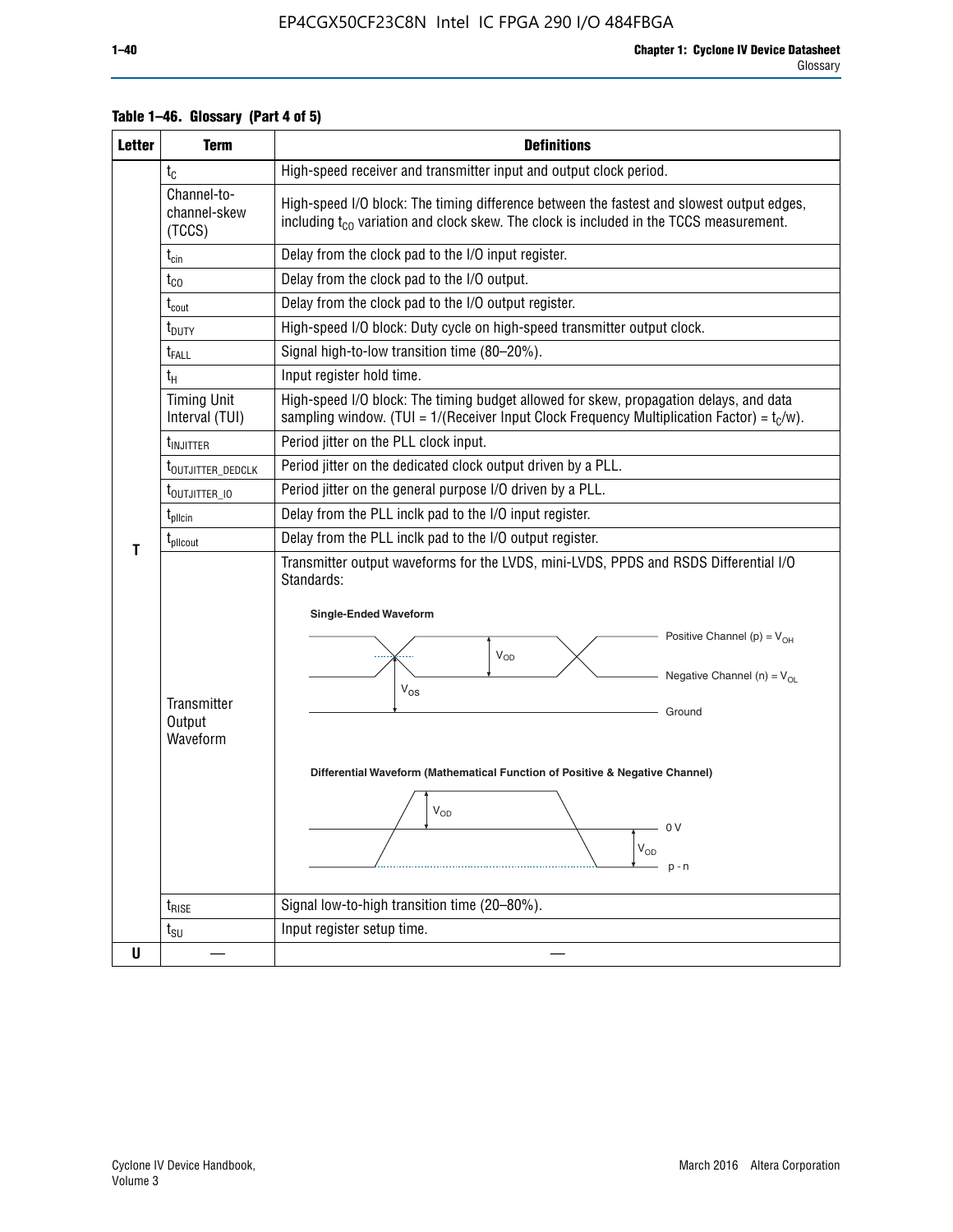### **Table 1–46. Glossary (Part 5 of 5)**

| <b>Letter</b> | <b>Term</b>               | <b>Definitions</b>                                                                                                                                                                                |  |  |
|---------------|---------------------------|---------------------------------------------------------------------------------------------------------------------------------------------------------------------------------------------------|--|--|
|               | $V_{CM(DC)}$              | DC common mode input voltage.                                                                                                                                                                     |  |  |
|               | $V_{DIF(AC)}$             | AC differential input voltage: The minimum AC input differential voltage required for switching.                                                                                                  |  |  |
|               | $V_{DIF(DC)}$             | DC differential input voltage: The minimum DC input differential voltage required for switching.                                                                                                  |  |  |
|               | $\rm V_{IGM}$             | Input common mode voltage: The common mode of the differential signal at the receiver.                                                                                                            |  |  |
|               | $V_{ID}$                  | Input differential voltage swing: The difference in voltage between the positive and<br>complementary conductors of a differential transmission at the receiver.                                  |  |  |
|               | $V_{\text{IH}}$           | Voltage input high: The minimum positive voltage applied to the input that is accepted by the<br>device as a logic high.                                                                          |  |  |
|               | $V_{IH(AC)}$              | High-level AC input voltage.                                                                                                                                                                      |  |  |
|               | $V_{IH(DC)}$              | High-level DC input voltage.                                                                                                                                                                      |  |  |
|               | $V_{IL}$                  | Voltage input low: The maximum positive voltage applied to the input that is accepted by the<br>device as a logic low.                                                                            |  |  |
|               | $V_{IL(AC)}$              | Low-level AC input voltage.                                                                                                                                                                       |  |  |
|               | $V_{IL(DC)}$              | Low-level DC input voltage.                                                                                                                                                                       |  |  |
|               | $V_{\text{IN}}$           | DC input voltage.                                                                                                                                                                                 |  |  |
|               | V <sub>OCM</sub>          | Output common mode voltage: The common mode of the differential signal at the transmitter.                                                                                                        |  |  |
| $\mathbf{V}$  | $V_{OD}$                  | Output differential voltage swing: The difference in voltage between the positive and<br>complementary conductors of a differential transmission at the transmitter. $V_{OD} = V_{OH} - V_{OL}$ . |  |  |
|               | $V_{OH}$                  | Voltage output high: The maximum positive voltage from an output that the device considers is<br>accepted as the minimum positive high level.                                                     |  |  |
|               | $V_{OL}$                  | Voltage output low: The maximum positive voltage from an output that the device considers is<br>accepted as the maximum positive low level.                                                       |  |  |
|               | $V_{OS}$                  | Output offset voltage: $V_{OS} = (V_{OH} + V_{OL}) / 2$ .                                                                                                                                         |  |  |
|               | $V_{OX(AC)}$              | AC differential output cross point voltage: the voltage at which the differential output signals<br>must cross.                                                                                   |  |  |
|               | V <sub>REF</sub>          | Reference voltage for the SSTL and HSTL I/O standards.                                                                                                                                            |  |  |
|               | $V_{REF\,(AC)}$           | AC input reference voltage for the SSTL and HSTL I/O standards. $V_{REF(AC)} = V_{REF(DC)} +$ noise. The<br>peak-to-peak AC noise on $V_{REF}$ must not exceed 2% of $V_{REF(DC)}$ .              |  |  |
|               | $V_{REF(DC)}$             | DC input reference voltage for the SSTL and HSTL I/O standards.                                                                                                                                   |  |  |
|               | $V_{\textrm{SWING (AC)}}$ | AC differential input voltage: AC input differential voltage required for switching. For the SSTL<br>differential I/O standard, refer to Input Waveforms.                                         |  |  |
|               | $V_{SWING (DC)}$          | DC differential input voltage: DC input differential voltage required for switching. For the SSTL<br>differential I/O standard, refer to Input Waveforms.                                         |  |  |
|               | $V_{TT}$                  | Termination voltage for the SSTL and HSTL I/O standards.                                                                                                                                          |  |  |
|               | $V_{X(AC)}$               | AC differential input cross point voltage: The voltage at which the differential input signals must<br>cross.                                                                                     |  |  |
| W             |                           |                                                                                                                                                                                                   |  |  |
| X             |                           |                                                                                                                                                                                                   |  |  |
| Y             |                           |                                                                                                                                                                                                   |  |  |
| $\mathbf{Z}$  |                           |                                                                                                                                                                                                   |  |  |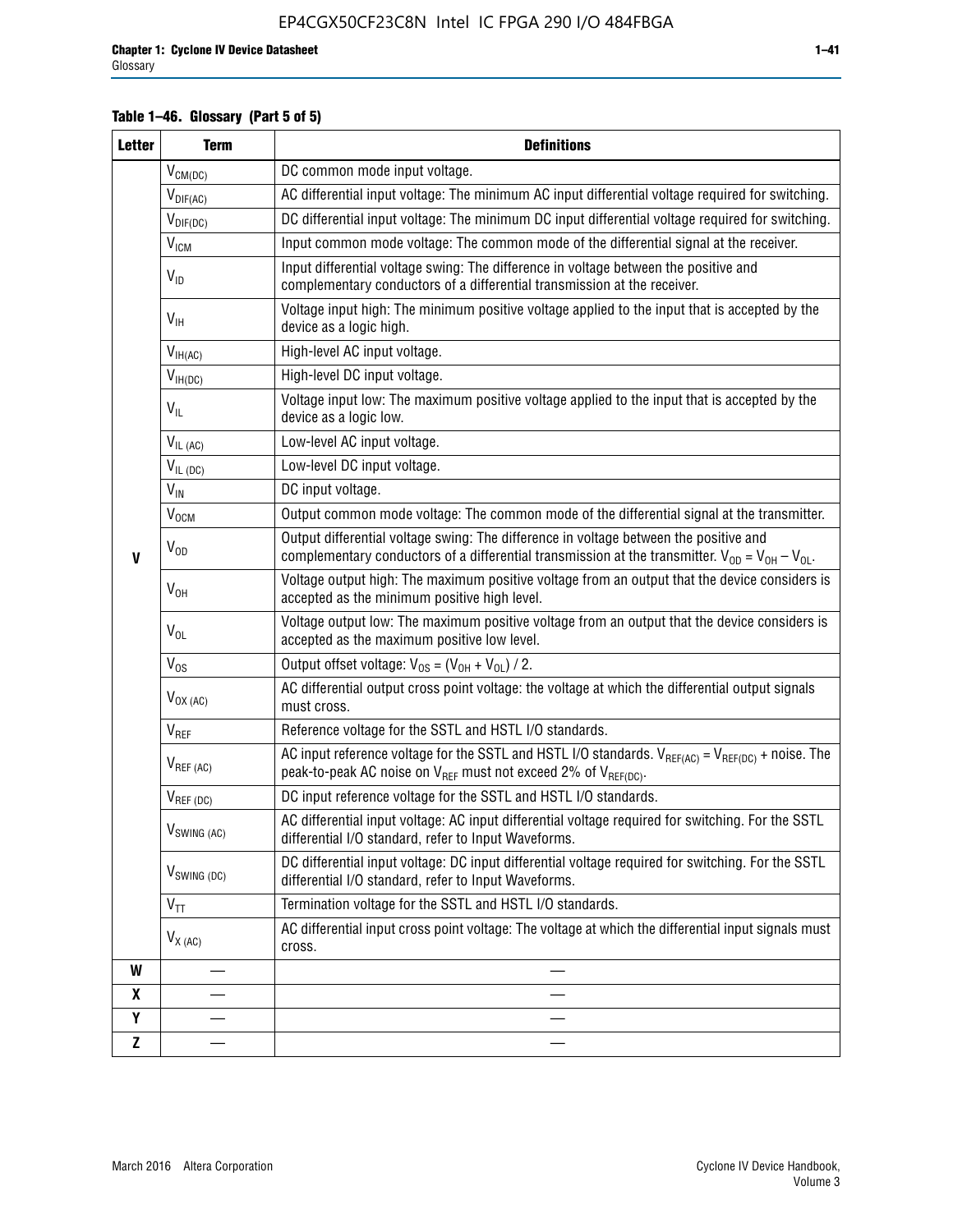## **Document Revision History**

Table 1–47 lists the revision history for this chapter.

| <b>Date</b>      | <b>Version</b> | <b>Changes</b>                                                                                                                                                                                                                            |
|------------------|----------------|-------------------------------------------------------------------------------------------------------------------------------------------------------------------------------------------------------------------------------------------|
| March 2016       | 2.0            | Updated note (5) in Table $1-21$ to remove support for the N148 package.                                                                                                                                                                  |
|                  | 1.9            | Updated maximum value for $V_{CCD, PL}$ in Table 1-1.                                                                                                                                                                                     |
| October 2014     |                | Removed extended temperature note in Table 1-3.                                                                                                                                                                                           |
| December 2013    | 1.8            | Updated Table 1-21 by adding Note (15).                                                                                                                                                                                                   |
| May 2013         | 1.7            | Updated Table 1-15 by adding Note (4).                                                                                                                                                                                                    |
|                  | 1.6            | Dpdated the maximum value for $V_1$ , $V_{CCD\_PLL}$ , $V_{CC10}$ , $V_{CC\_CLKIN}$ , $V_{CCH\_GXB}$ , and $V_{CCA\_GXB}$<br>Table $1-1$ .                                                                                                |
|                  |                | $\blacksquare$ Updated Table 1-11 and Table 1-22.                                                                                                                                                                                         |
| October 2012     |                | $\blacksquare$ Updated Table 1-21 to include peak-to-peak differential input voltage for the<br>Cyclone IV GX transceiver input reference clock.                                                                                          |
|                  |                | $\blacksquare$ Updated Table 1-29 to include the typical DCLK value.                                                                                                                                                                      |
|                  |                | <b>Updated the minimum f<sub>HSCLK</sub></b> value in Table 1-31, Table 1-32, Table 1-33,<br>Table 1-34, and Table 1-35.                                                                                                                  |
|                  | 1.5            | • Updated "Maximum Allowed Overshoot or Undershoot Voltage", "Operating<br>Conditions", and "PLL Specifications" sections.                                                                                                                |
| November 2011    |                | Updated Table 1-2, Table 1-3, Table 1-4, Table 1-5, Table 1-8, Table 1-9,<br>Table 1-15, Table 1-18, Table 1-19, and Table 1-21.                                                                                                          |
|                  |                | ■ Updated Figure $1-1$ .                                                                                                                                                                                                                  |
|                  | 1.4            | • Updated for the Quartus II software version 10.1 release.                                                                                                                                                                               |
| December 2010    |                | $\blacksquare$ Updated Table 1-21 and Table 1-25.                                                                                                                                                                                         |
|                  |                | $\blacksquare$ Minor text edits.                                                                                                                                                                                                          |
|                  | 1.3            | Updated for the Quartus II software version 10.0 release:                                                                                                                                                                                 |
|                  |                | Updated Table 1-3, Table 1-4, Table 1-21, Table 1-25, Table 1-28, Table 1-30,<br>Table 1-40, Table 1-41, Table 1-42, Table 1-43, Table 1-44, and Table 1-45.                                                                              |
| <b>July 2010</b> |                | ■ Updated Figure $1-2$ and Figure $1-3$ .                                                                                                                                                                                                 |
|                  |                | Removed SW Requirement and TCCS for Cyclone IV Devices tables.                                                                                                                                                                            |
|                  |                | $\blacksquare$ Minor text edits.                                                                                                                                                                                                          |
|                  | 1.2            | Updated to include automotive devices:                                                                                                                                                                                                    |
|                  |                | • Updated the "Operating Conditions" and "PLL Specifications" sections.                                                                                                                                                                   |
| March 2010       |                | $\blacksquare$ Updated Table 1-1, Table 1-8, Table 1-9, Table 1-21, Table 1-26, Table 1-27,<br>Table 1-31, Table 1-32, Table 1-33, Table 1-34, Table 1-35, Table 1-36,<br>Table 1-37, Table 1-38, Table 1-40, Table 1-42, and Table 1-43. |
|                  |                | Added Table 1-5 to include ESD for Cyclone IV devices GPIOs and HSSI I/Os.                                                                                                                                                                |
|                  |                | Added Table 1-44 and Table 1-45 to include IOE programmable delay for<br>Cyclone IV E 1.2 V core voltage devices.                                                                                                                         |
|                  |                | Minor text edits.                                                                                                                                                                                                                         |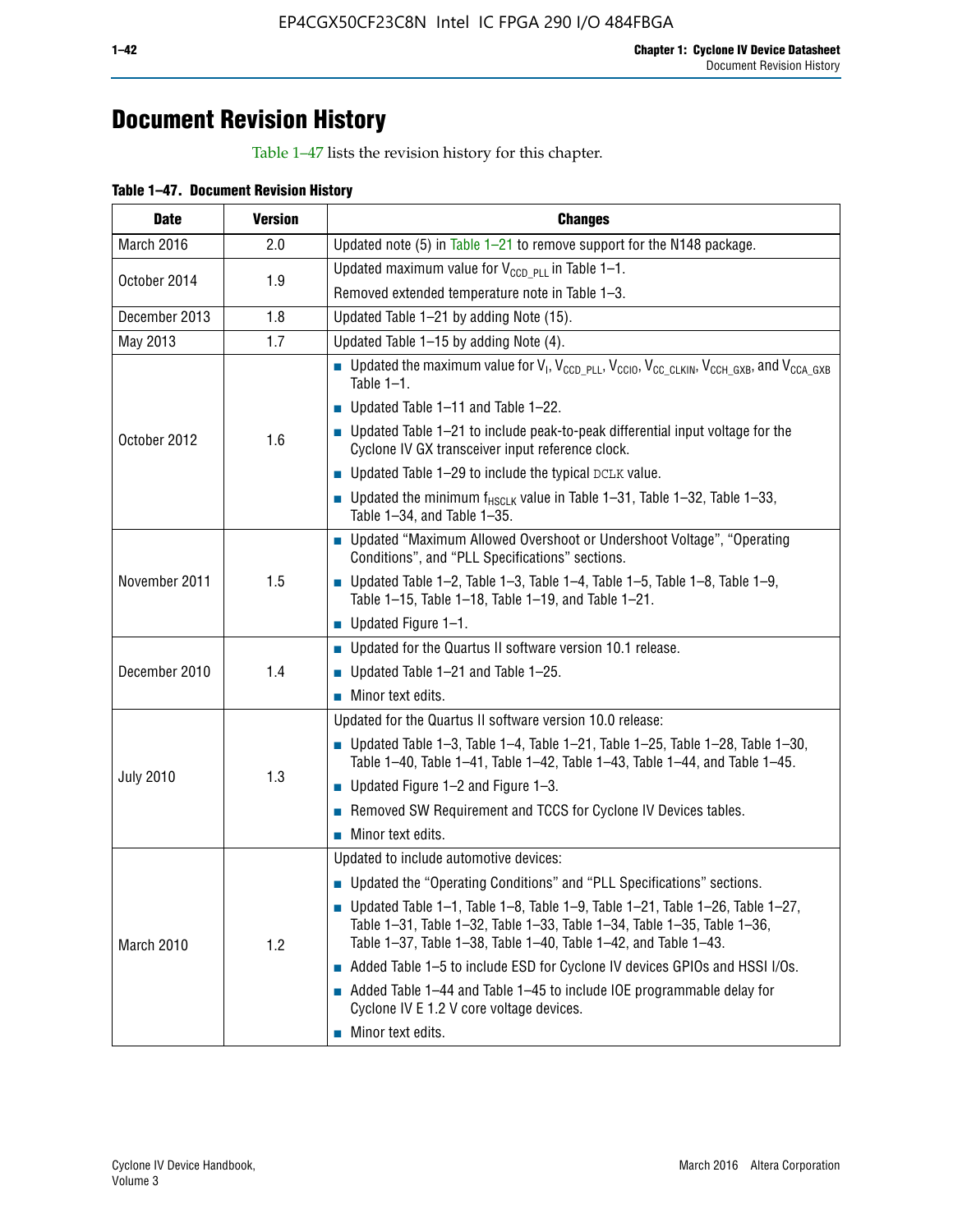#### **Table 1–47. Document Revision History**

| <b>Date</b>   | <b>Version</b> | <b>Changes</b>                                                                                                                                                                          |
|---------------|----------------|-----------------------------------------------------------------------------------------------------------------------------------------------------------------------------------------|
| February 2010 | 1.1            | Updated Table 1–3 through Table 1–44 to include information for Cyclone IV E<br>devices and Cyclone IV GX devices for Quartus II software version 9.1 SP1 release.<br>Minor text edits. |
| November 2009 | 1.0            | Initial release.                                                                                                                                                                        |